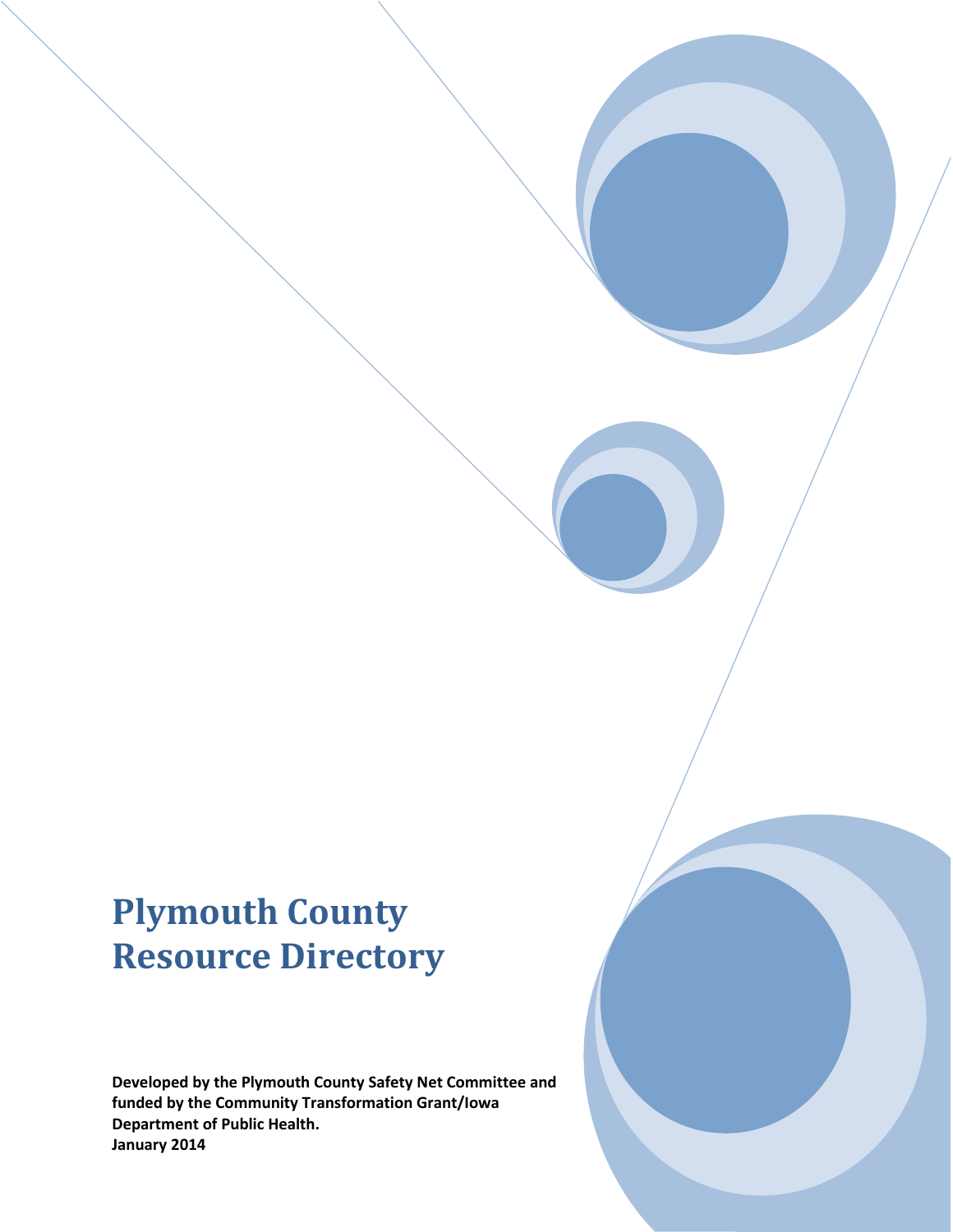## Table of Contents (click agency to go to page)

| Al-Anon13 |  |
|-----------|--|
|           |  |
|           |  |
|           |  |
|           |  |
|           |  |
|           |  |
|           |  |
|           |  |
|           |  |
|           |  |
|           |  |
|           |  |
|           |  |
|           |  |
|           |  |
|           |  |
|           |  |
|           |  |
|           |  |
|           |  |
|           |  |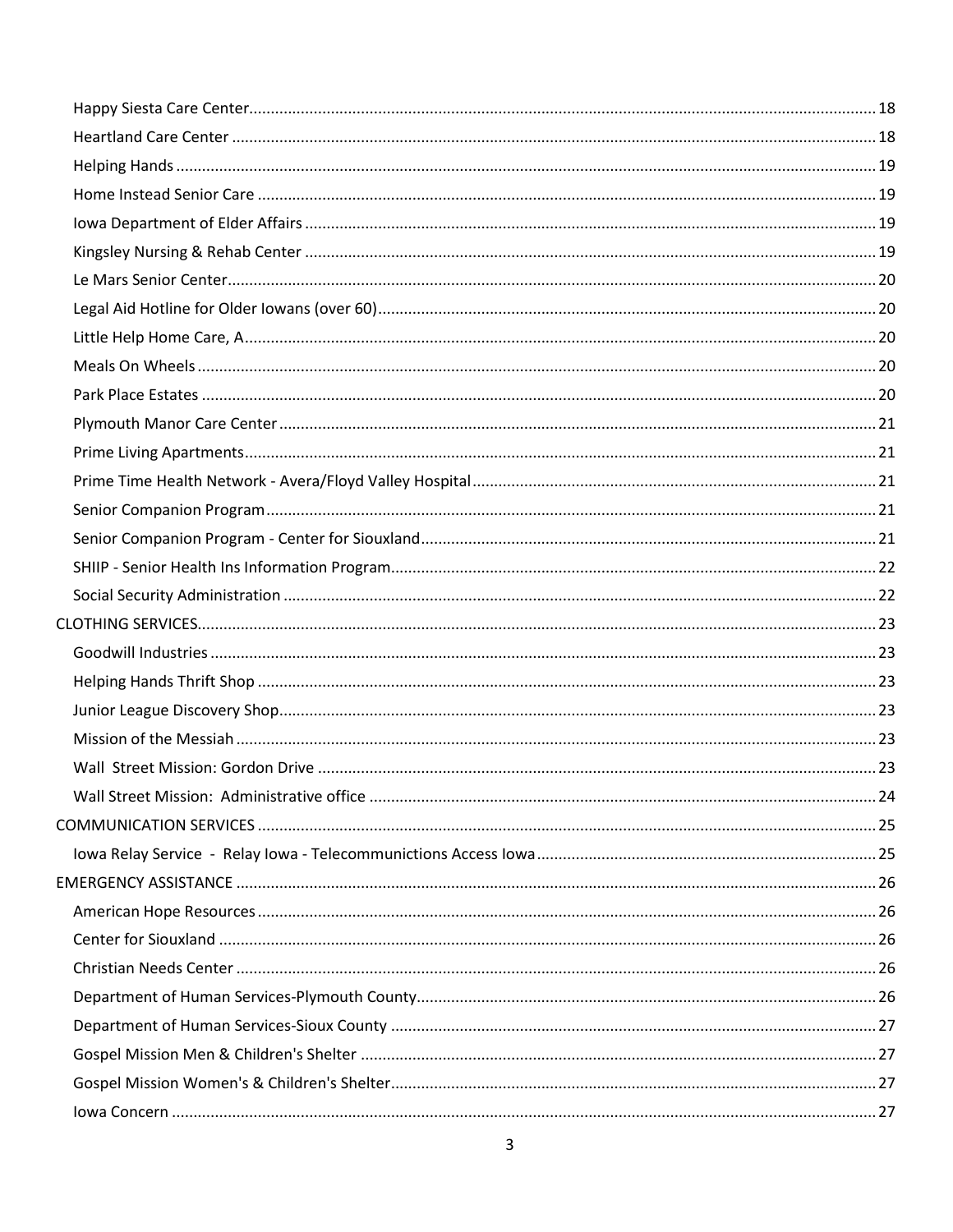| Congregate Meals: Kingsley (no site in Kingsley, can get through the Kingsley Nursing & Rehab Center)30 |  |
|---------------------------------------------------------------------------------------------------------|--|
|                                                                                                         |  |
|                                                                                                         |  |
|                                                                                                         |  |
|                                                                                                         |  |
|                                                                                                         |  |
|                                                                                                         |  |
|                                                                                                         |  |
|                                                                                                         |  |
|                                                                                                         |  |
|                                                                                                         |  |
|                                                                                                         |  |
|                                                                                                         |  |
|                                                                                                         |  |
|                                                                                                         |  |
|                                                                                                         |  |
|                                                                                                         |  |
|                                                                                                         |  |
|                                                                                                         |  |
|                                                                                                         |  |
|                                                                                                         |  |
|                                                                                                         |  |
|                                                                                                         |  |
|                                                                                                         |  |
|                                                                                                         |  |
|                                                                                                         |  |
|                                                                                                         |  |
|                                                                                                         |  |
|                                                                                                         |  |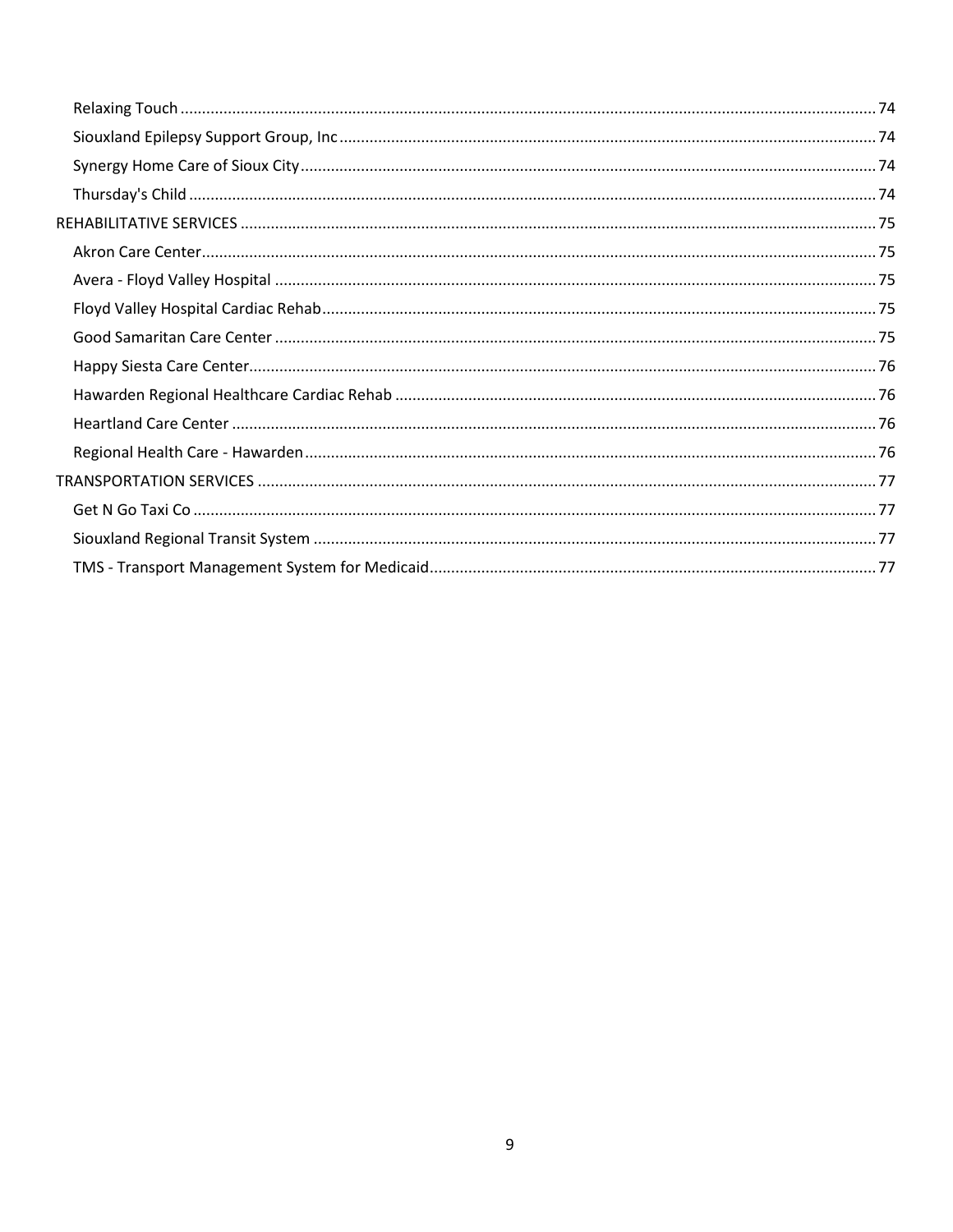### <span id="page-9-0"></span>**ABUSE HELP**

### <span id="page-9-1"></span>**Child & Dependent Adult Abuse Reporting: Statewide Abuse Hotline**

Phone: 800-362-2178 Web: www.dhs.iowa.gov Hours: 24 Hour Call Number Services: Imminent Danger: Dial 911; Report suspected abuse to DHS orally within 24 hours of becoming aware of the situation. A written report must be made withing 48 hours.

#### <span id="page-9-2"></span>**Child Advocacy Board**

822 Douglas St Ste 202 Sioux City IA 51101 Phone: 712-279-6602 866-295-5263 Fax: 712-279-6469 Email: marlatreiber@dia.iowa.gov Web: www.childadvocacy.iowa.gov Contact: Marla Treiber Hours: Mon-Fri 8:00 am - 4:30 pm Services: Volunteer to work with abuse & neglected children. Advocate for abuse & neglect in children involved in child welfare.

#### <span id="page-9-3"></span>**Child Advocacy Center**

801 5th St Mercy Medical Center Sioux City IA 51101 Phone: 712-279-2548 800-582-0684 Web: www.mercysiouxcity.com/child-advocacy-center Services: Child friendly program dedicated to serving children who are victims of abuse. Multidisciplinary team of caring professionals supports child victims through each phase of the abuse response, including detection & investigation of abuse, as well as treatment & follow-up services for child victim.

### <span id="page-9-4"></span>**CAASA-Center Against Abuse and Sexual Assault**

Phone: 877-362-4614 or 712-546-6764 Crisis Line available 24 hours Web: [www.caasaonline.org](http://www.caasaonline.org/)

Services: Regional program dedicated to serving all individuals who are affected by sexual abuse. Professionals certified in counseling of sexual assault and abuse support individuals through each phase of the abuse response, including medical and legal advocacy as well as individualized counseling and education. Community awareness and education is available for sexual harassment, child sexual abuse prevention and more.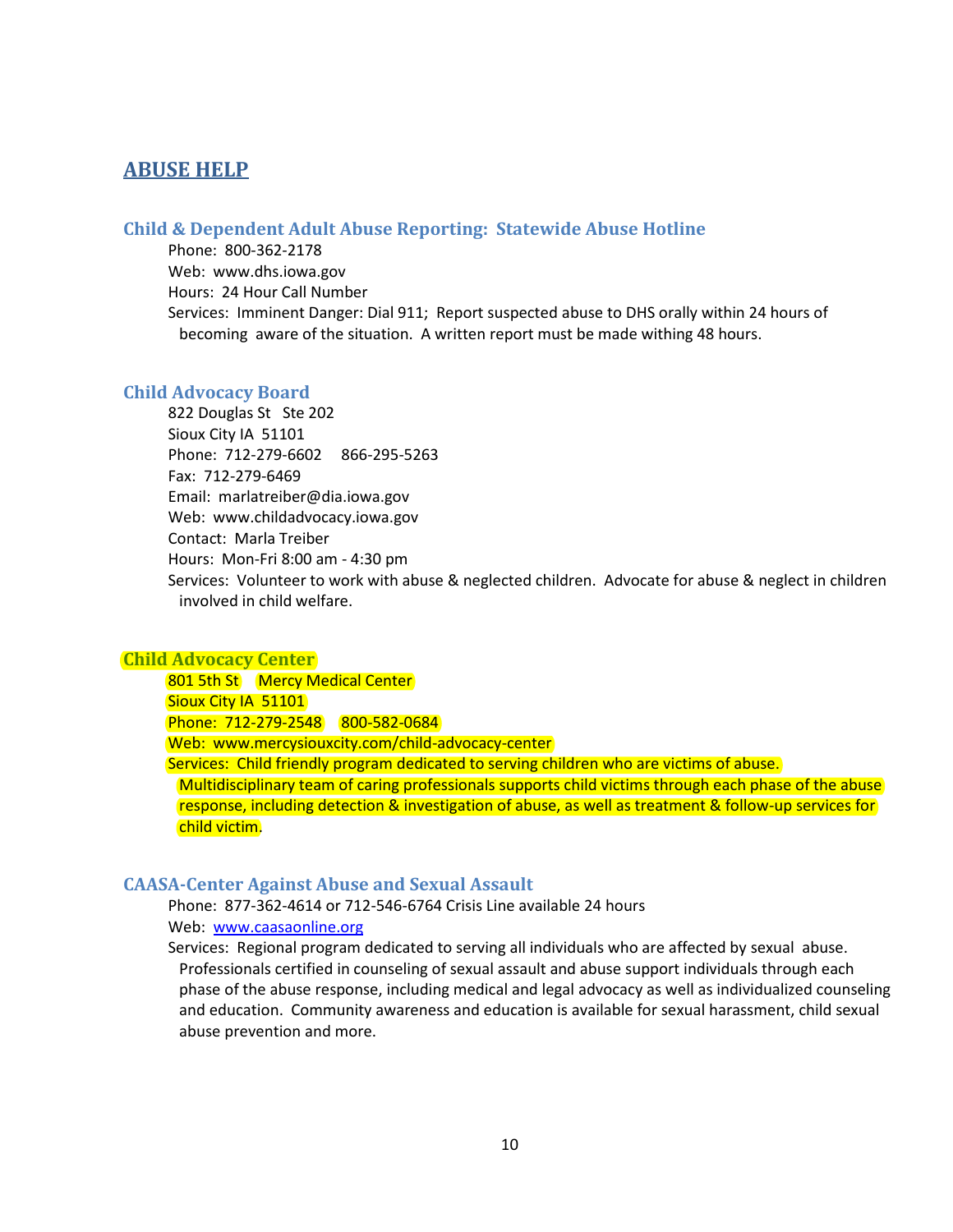#### <span id="page-10-0"></span>**CSADV- Council on Sexual Assault & Domestic Violence**

Phone: 712-546-6764 800-982-7233 Crisis Line Fax: 712-258-8790 Contact: Margaret Sanders, Executive Director Hours: 24 hour Crisis Line

Services: Crisis intervention to address the immediate needs of the victim. Education about the dynamics of domestic violence. Emphasis is placed on giving the victim accurate information about domestic violence & supporting the victim in decisions that are made. Identify needs & provide options. Establish a support system.

#### <span id="page-10-1"></span>**CSADV- Womens Shelter**

CSADV does provide shelter for sexual assault and domestic violence survivors for 19 counties in NW Iowa.

Hotline: 800-982-7233

### <span id="page-10-2"></span>**Dependent Adult & Child Abuse Reporting Plymouth & Sioux County**

215 Central Ave SE PO Box 375 Orange City IA 51041 Phone: 712-737-2943 800-337-2943 800-362-2178 Fax: 712-564-4072 Email: csioux012dhs.state.ia.us Web: www.dhs.iowa.gov www.helpguide.org Hours: 24/7 CRISIS ABUSE HOTLINE Services: IMMENINT DANGER: CALL 911; Report suspected abuse to DHS orally within 24 hours of becoming aware of the situation. A written report must be made within 48 hours.

#### <span id="page-10-3"></span>**Domestic Violence Hotline - IA Coalition against Domestic Violence**

3030 Merle Hay Road Des Moines IA 50310 Phone: 515-244-8028 Local Des Moines 800-942-1933 HOTLINE Fax: 515-244-7417 Email: lauries@cadv.org Web: www.icadv.org Contact: Laurie Schipper, Executive Director Hours: Mon-Fri 8:30 am - 4:00 pm 24 hour call center - see 800 # Services: See Web Site for specific services on Region 1 where Plymouth County is located. see map on Web Site for location of shelters under Services in Iowa

#### <span id="page-10-4"></span>**Family Crisis Center of NW Iowa, Inc**

PO Box 295 Sioux Center IA 51250 Phone: 800-382-5603 712-722-4483 Web: www.familycrisiscenter.org Hours: 24 Hour call Center Services: Domestic Abuse & Sexual Assault support. Free of charge. Court Advocates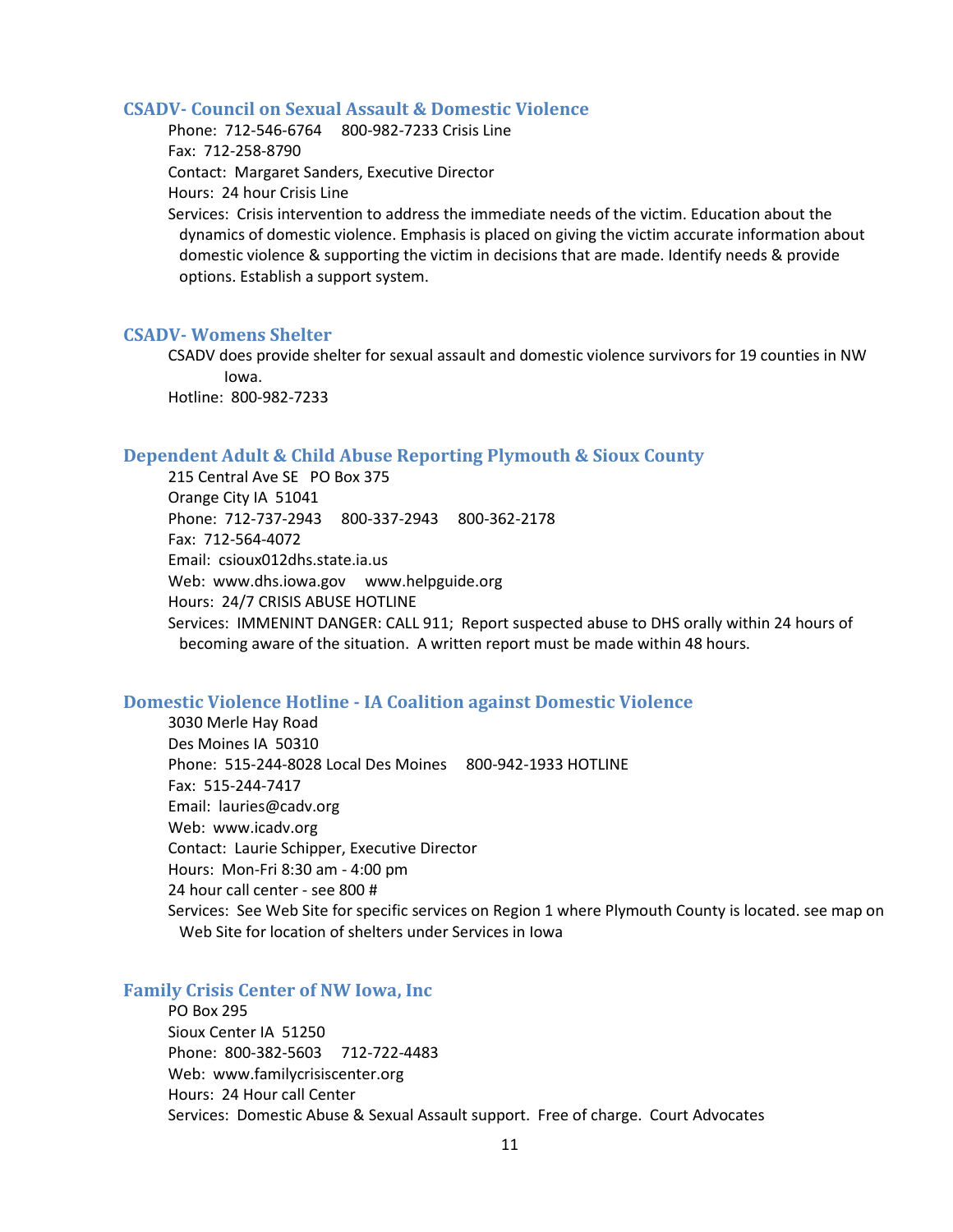### <span id="page-11-0"></span>**Rape Victim Advocacy Program - Iowa Sexual Abuse Hotline**

332 S Linn St Ste 100 Iowa City IA 52240 Phone: 319-335-6000 Crisis Line 800-284-7821 Sexual Abuse Fax: 319-335-6057 Email: rvap@uiowa.org Web: www.rvap.org Contact: Karla Miller / Exec Director Hours: 24 Hour Call Center, Business #'s Mon-Fri 9:00 am - 5:00 pm Services: A comprehensive sexual abuse response center that serves teen & adult victims & survivors. We work with individuals & their loved ones recovering from all forms of sexual violence, including:

Rape, Incest Sexual harassment & Staling. Non profit organization. Offers education services. 24-hour crisis hotline.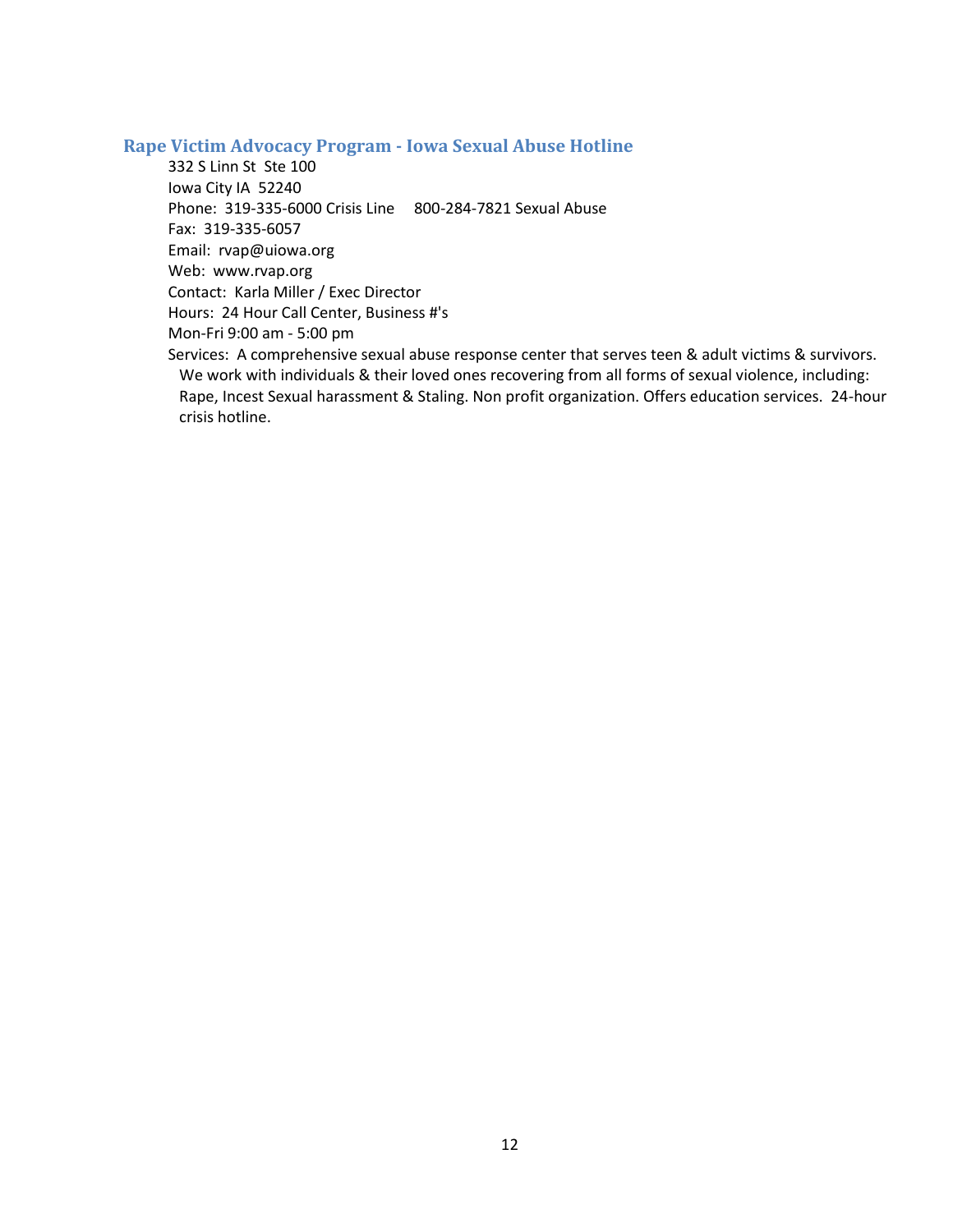## <span id="page-12-0"></span>**ADDICTION SERVICES**

### <span id="page-12-1"></span>**Addiction Medicine: Akron Mercy Medical Clinic**

321 Mill St PO Box 200 Akron IA 51001 Phone: 712-568-2411 Fax: 712-568-2849 Email: heerenl@mercyhealth.com Web: www.mercysiouxcity.com/family-medical-clinics Contact: Lori Heeren, Office Manager Edit: 8:00 am - 5:00 pm Services: Medical Addiction treatment. Subozone/Buprenorphine

### <span id="page-12-2"></span>**Al-Anon**

Floyd Valley Hospital 714 Lincoln St Le Mars IA 51031 Phone: 712-546-7871 Hours: Meet at Floyd Valley Hospital - Wed 8:00 pm

### <span id="page-12-3"></span>**Alcoholics Anonymous - Le Mars**

Floyd Valley Hospital 714 Lincoln St Le Mars IA 51031 Phone: 712-546-7871 Hours: Meet at Floyd Valley Hospital - Mon., Wed., Fri 8:00 pm Services: Mon - Fellowship Group; Wed - Step Group; Fri - Whatever Group

#### <span id="page-12-4"></span>**Alcololics Annonymous - Akron**

Trinity Lutheran Church 220 Hardy St Akron IA 51001 Hours: Meet at Trinity Lutheran Church - Tue 7:30 pm

#### <span id="page-12-5"></span>**Bets Off - IA Dept of Health**

321 E 12th St Des Moines IA 50319 Phone: 800-BETSOFF 800-238-7633 Web: www.1800betsoff.org Contact: Coordinator of Care for Plymouth Co. is Jackson Recovery Center, Sioux City Hours: Mon-Fri 8:00 am - 5:00 pm off weekends Services: Outpatient counseling for problem Gamblers, concerned persons & family; Housing services for problem gamblers in treatment & with no other housing options; Financial counseling including budgeting & debt reduction plans; State-wide help line that provides insormation & referral services. The program funds Prevention & Education services for schools, community groups, casino employees & other at-risk groups.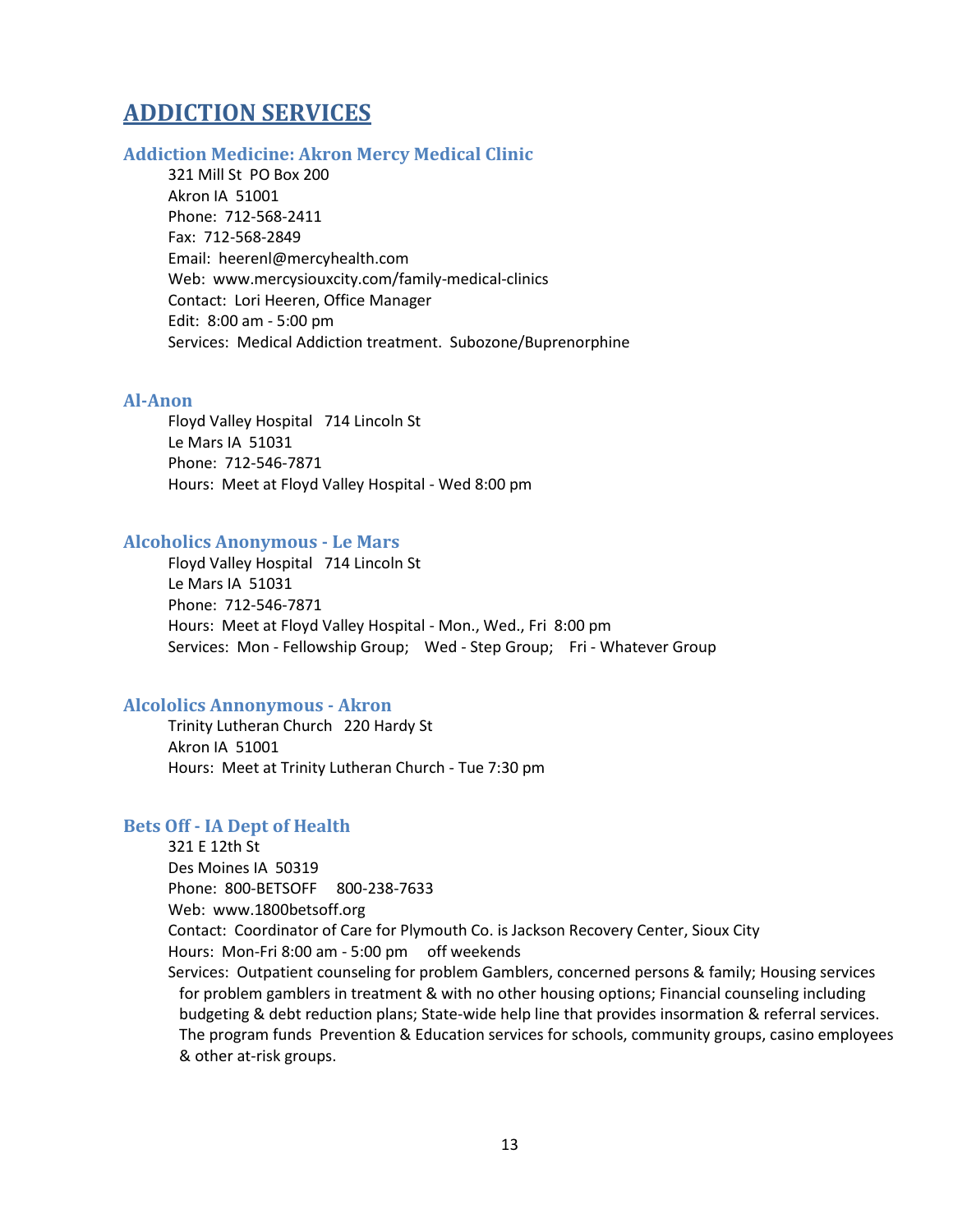#### <span id="page-13-0"></span>**Jackson Recovery Center - Cherokee - Synergy**

1267 W Cedar Loop Voldeng Building Cherokee IA 51012 Phone: 712-225-2441 712-234-2300 Fax: 712-225-2421 Hours: 24 hours a day/365 days per year Services: Adolescent Residential; Women & Men's residential; Outpatient treatment; Medication assisted treatment; Transitional living.

#### <span id="page-13-1"></span>**Jackson Recovery Center - Le Mars**

19 Lincoln St SE Le Mars IA 51031 Phone: 712-546-7868 Fax: 712-546-7869 Hours: Mon-Fri 8:00 am - 5:00 pm Services: Adult/Adolescent outpatient treatment.

### <span id="page-13-2"></span>**Jackson Recovery Center - Sioux City - Adolescent Residential Center**

2101 Court St Sioux City IA 51101 Phone: 712-234-2300 800-472-9018 712-293-4912 Hours: 24 hours a day/365 days per year Services: Adolescent residential treatment center

#### <span id="page-13-3"></span>**Jackson Recovery Center - Sioux City Main Office**

800 5th St Sioux City IA 51101 Phone: 712-234-2300 800-472-2300 Fax: 712-234-2399 Email: info@jacksonrecovery.com Web: www.jacksonrecovery.com Hours: Mon-Fri 8:00 am - 5:00 pm Services: Dedicated to meeting the addiction-related needs of Siouxland. Provide prevention & educational services as well as outpatient & residential addiction treatment to adults, adolescents & families.

### <span id="page-13-4"></span>**New Life Treatment Center**

130 Dakota St S PO Box 38 Woodstock MN 56186 Phone: 507-777-4321 800-934-2874 Email: info@newlifetreatment.com Web: www.newlifetreatment.com Hours: Call confidentially 24 hour a day Services: Detoxification; 2-day DWI program; Inpatient & outpatient treatment; Meth program; Compulsive gambling treatment. Available through Reasonable fees - help through private funds, insurance, & public funds.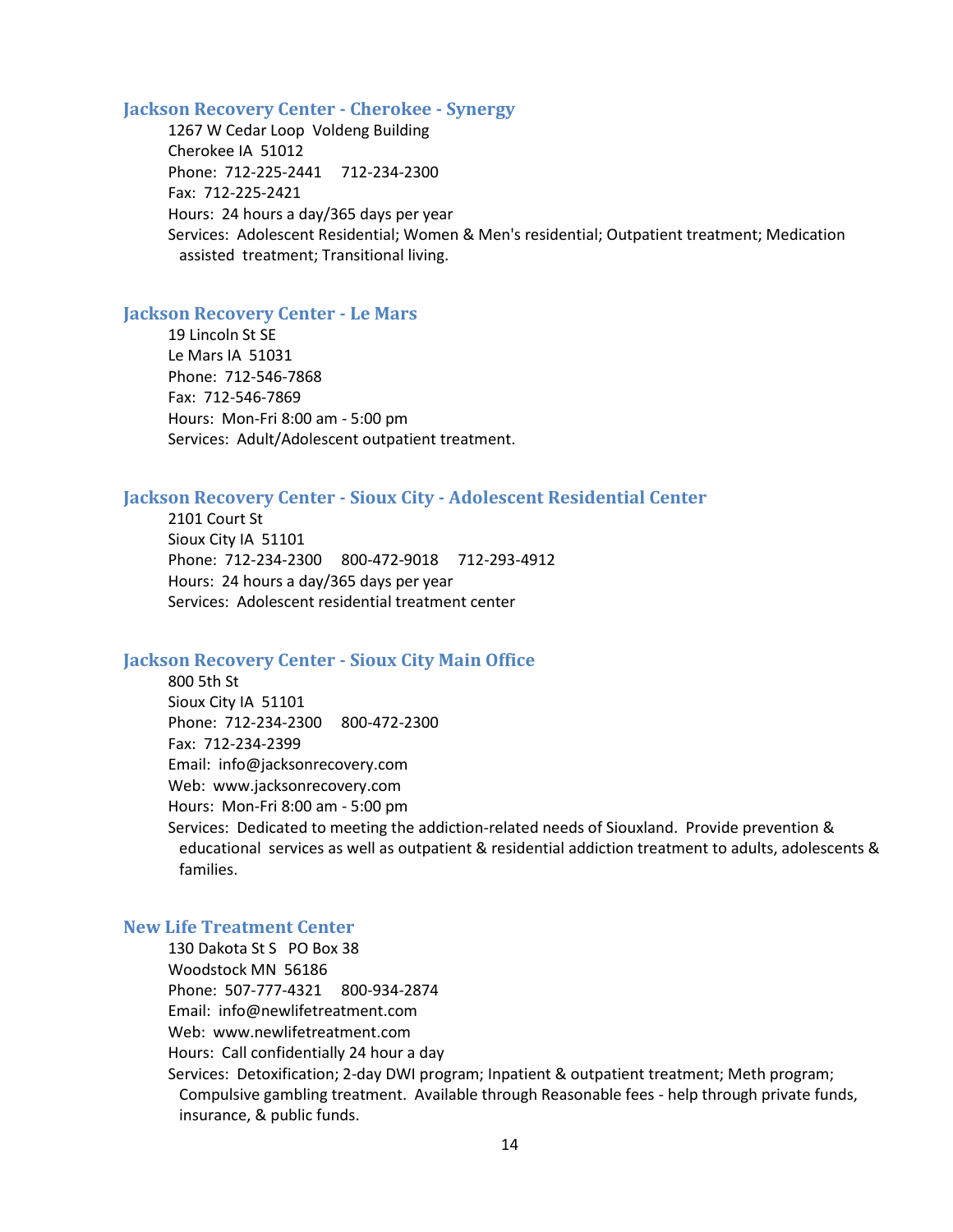### <span id="page-14-0"></span>**Synergy - A Jackson Recovery Center**

1267 W Cedar Loop Voldeng Bldg Cherokee IA 51012 Phone: 712-225-2441 712-234-2300 Fax: 712-225-2421 Web: www.jacksonrecovery.com Hours: 24 hour call center Services: Adult residential treatment center.

### <span id="page-14-1"></span>**A Place for Mom**

1300 Dexter Ave N Ste 400 Seattle WA 98019 Phone: 866-344-8005 877-666-3239 Fax: 866-382-6399 Web: www.aplaceformom.com Contact: Advisor will be assigned to provide information Hours: Mon-Fri 8:00 am - 9:00 pm Sat-Sun 8:00 am - 5:30 pm Services: An easy way to find senior care for everyone who is faced with finding the best senior living options for family members, anywhere in the United States. A free service. Call the phone number for assistance.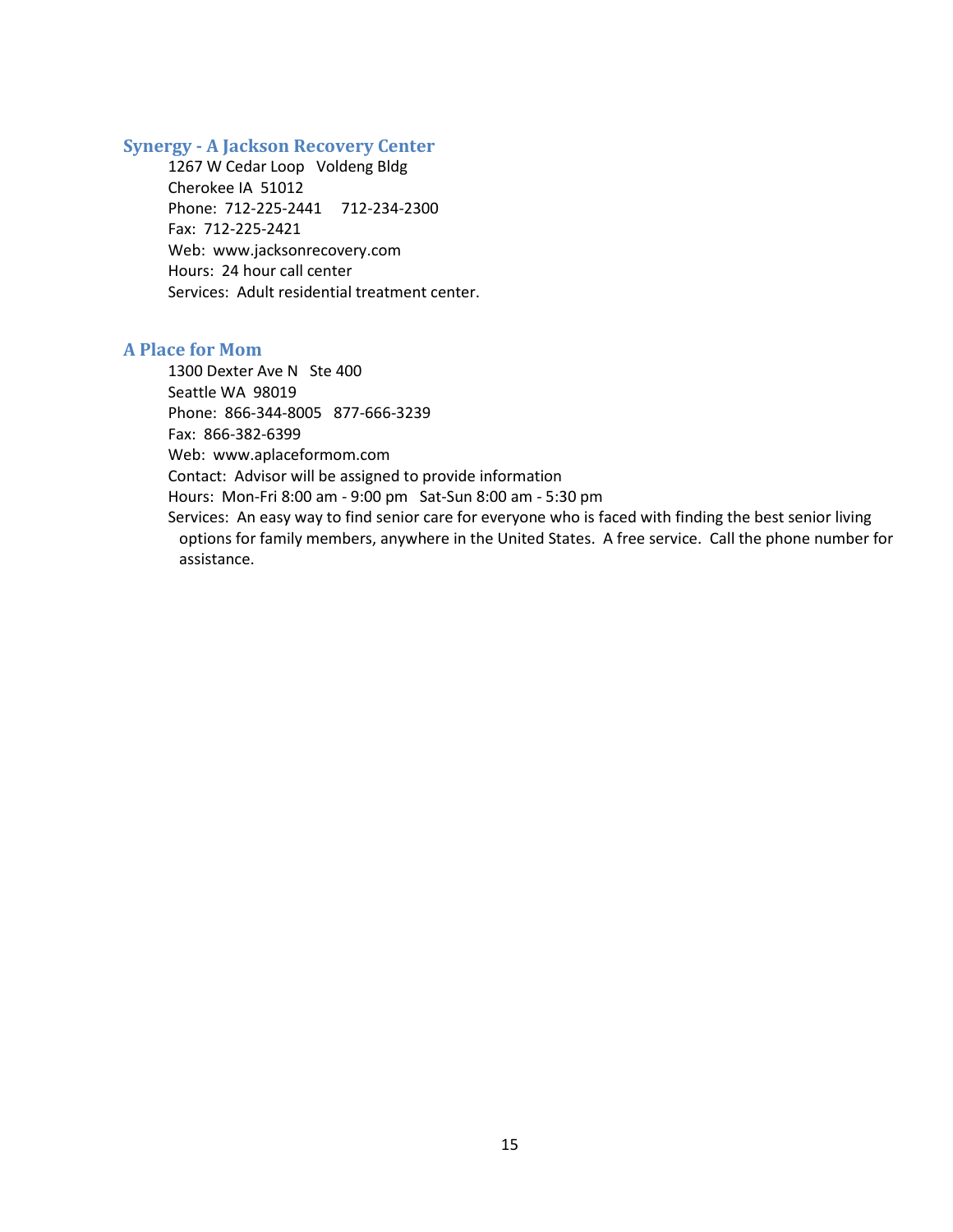## <span id="page-15-0"></span>**AGING SERVICES**

### <span id="page-15-1"></span>**A Program of All-inclusive Care for the Elderly**

Phone: 888-722-3713

### Fax: 712-224-7256

Services: Shuttle buses provide transportation from Woodbury, Plymouth, Sioux, Cherokee, Ida & Monona counties daily or a couple of times a week. Care for individuals 55 & older eligible for assistance.

### <span id="page-15-2"></span>**Abbey of Le Mars, The**

320 1st Ave SE Le Mars IA 51031 Phone: 712-546-7844 Fax: 712-546-9318 Email: theabbeycare@yahoo.com Web: www.abbeyoflemars.com Contact: Deb De Rocher, Assistant to Administrator Hours: 8:30 am - 5:00 pm Services: Intermediate Care, Skilled Care & Residential Care

### <span id="page-15-3"></span>**Aging Resources of Central IA**

5835 Grand Ave Ste 106 Des Moines IA 50312 Phone: 515-255-1310 800-747-5352 Fax: 515-255-9442 Email: info@agingresources.com Web: www.agingresources.com Contact: Administrative Associates: Ellen Gilstrat Hours: 8:00 am - 4:30 pm Services: Has specific programs designed to address specific needs. Experts will guide through the process of resolving specific issues. See Website-all of the programs & guidelines are explained there.

### <span id="page-15-4"></span>**Akron Care Center**

991 Hwy 3 Akron IA 51001 Phone: 712-568-2422 Fax: 712-568-2424 Email: socialworker@akroncarecenter.com Web: www.akroncarecenter.com Contact: Becky Borchers, Social Worker Hours: Mon-Fri 9:00 am - 5:00 pm

Services: A non-for-profit, city-owned Intermediate & Skilled Care Facility. Licensed for 45 Medicare & Medicaid approved beds. Our mission is to provide a homelike environment for persons where their health may be maintained or enhanced through daily activities, physical therapy, nursing care & good nutrition. We are a small nursing home geared to serve people in need with quality loving care.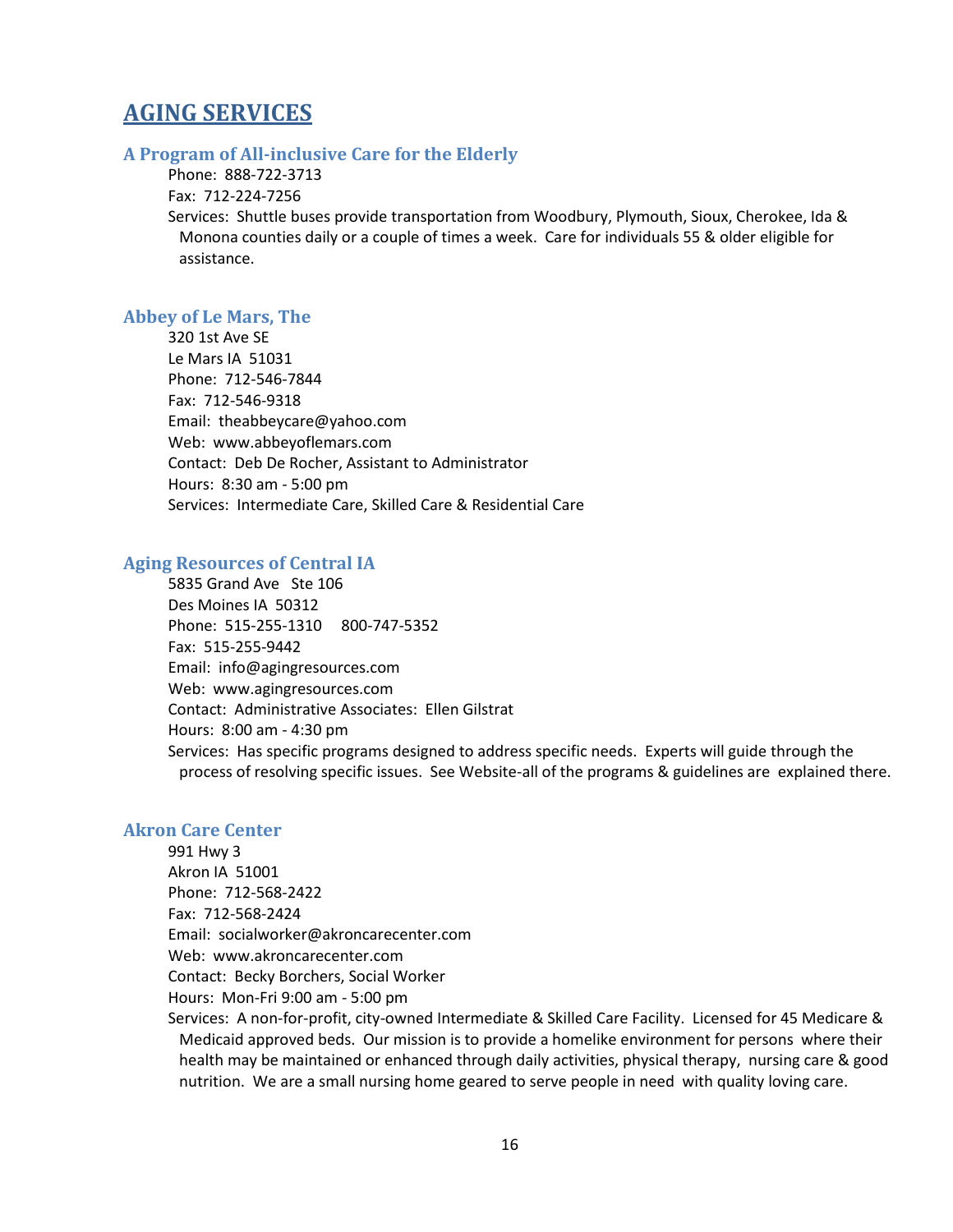#### <span id="page-16-0"></span>**Alzheimer's Association**

201 Pierce St Ste 110 Sioux City IA 51101 Phone: 712-279-5802 800-282-3900 Fax: 712-277-8076 Email: egarber@alz.org Web: www.alz.org/siouxland Contact: Emily Garber, Manager of Education & Outreach Hours: Mon-Fri 8:30 am - 5:00 pm Services: Provides Professional education support groups, education to families & the professional communities, in-home respite care, Advocacy, Physician Outreach, Medic Alert - Safe Return, Trial Match, 24/7 Helpline, Care Consultation, Comfort Zone Safety program, Alznavigater online program for long term care planning. See website for list of support groups.

### <span id="page-16-1"></span>**Bavarian Meadows Assisted Living**

632 L 14 Remsen IA 51050 Phone: 712-786-1660 Fax: 712-786-1664 Email: bmeadows@midlands.net Web: http://bavarianmeadows.homestead.com Contact: Sandra Reuter, Nurse Administrator Hours: 8:00 am - 4:30 pm Services: 22 unit facility - strickly assisted living.

### <span id="page-16-2"></span>**Connections Area Agency on Aging**

2301 Pierce Street Sioux City IA 51104 Phone: 712-279-6900 800-432-9209 800-432-9209 Fax: 712-233-3415 Email: connectionsaaa@connectionsaaa.org Web: www.connectionsaaa.org Contact: Vicki Lohry, Nutrition Asst Director Sioux City Location vickyl@siouxlandaging.org Hours: Mon-Fri 8:00 am - 4:30 pm Services: As of July 212, 2013 all 21 Connections Sites (Area Agency on Aging) serving 20 counties in Western Iowa were merged. Provides Case Management, Meals on Wheels for the home bound,

Congregate meals for those without need assistance. See website for more information.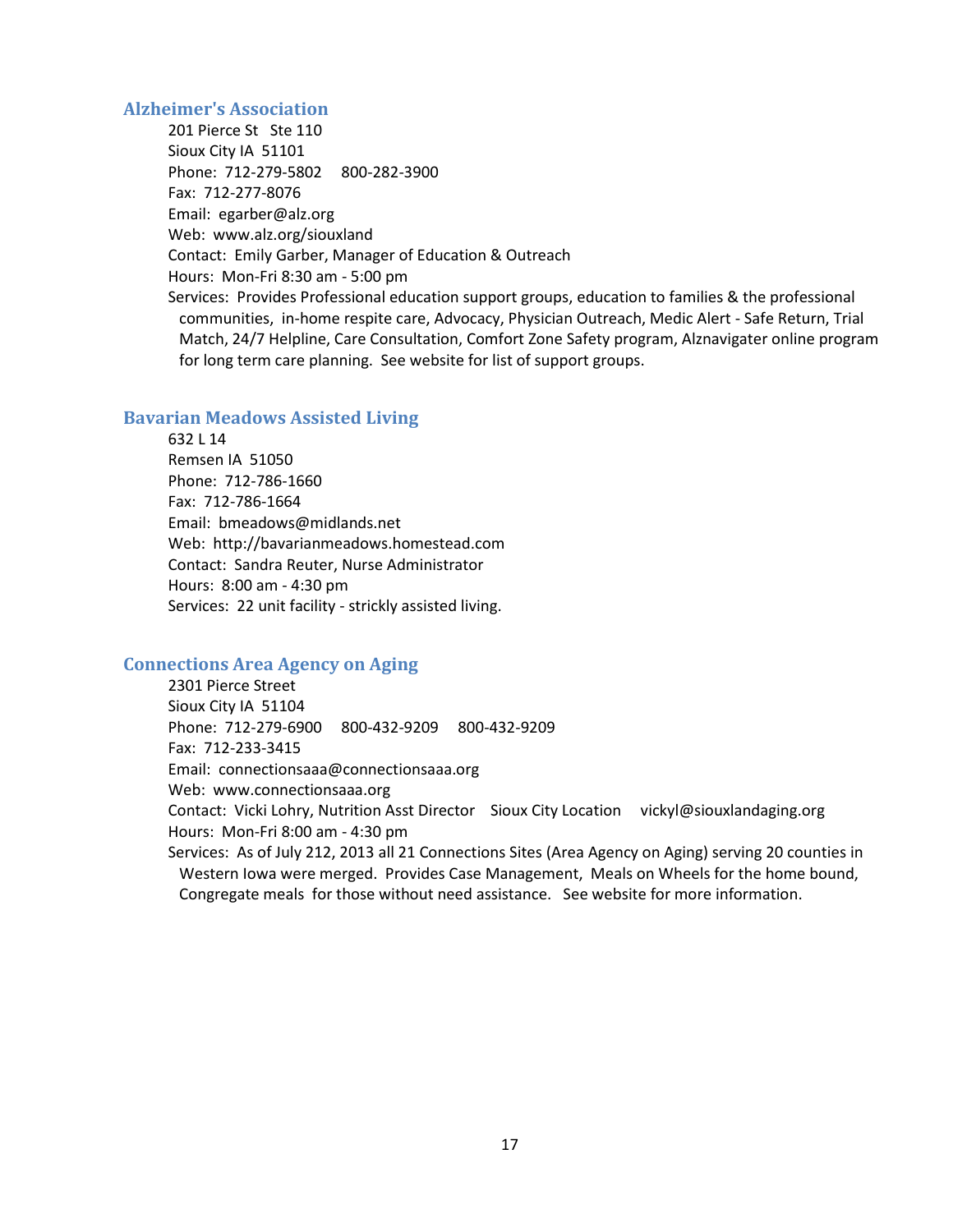#### <span id="page-17-0"></span>**Elderly Abuse/Neglect**

822 Douglas St Sioux City IA 51101 Phone: 712-255-0833

### <span id="page-17-1"></span>**Foster Grandparent Program**

4200 War Eagle Dr Sioux City IA 51109 Phone: 712-225-2610 Fax: 712-224-2617 Contact: Linda Hesebeck, Volunteer Coordinator Hours: Mon-Fri 8:30 am - 4:30 pm Services: Seniors provide mentoring in public schools, parochial schools, daycare centers or head start with 1:1 or small group activities. Seniors are paid mileage to provide these services. Is a service provided by seniors who need a "reason to get up in the morning". Call above phone number for more information.

### <span id="page-17-2"></span>**Good Samaritan Society (Le Mars)**

1140 Lincoln St NE Le Mars IA 51031 Phone: 712-546-4101 Fax: 712-546-9488 Web: www.good.sam.com Contact: Amy Harnack, Marketing Director Hours: nurse available 24 hours a day/365 days a year; 8:30am - 4:30 pm business office Services: Christian based 24-hour skilled nursing community, providing day-to-day health care, wellness education, inpatient & outpatient therapy and memory care. Affordable senior housing, Willow Creek Place Apartments and Home Care Services.

### <span id="page-17-3"></span>**Happy Siesta Care Center**

423 Roosevelt St Remsen IA 51050 Phone: 712-786-1117 Fax: 712-786-1119 Email: crbraun@midlands.net Contact: Charlotte Braun, Adm Hours: 24 hours a day/365 days per year Services: Nursing care, skilled care, Alzheimer's unit.

#### <span id="page-17-4"></span>**Heartland Care Center**

604 E Fenton Marcus IA 51035 Phone: 712-376-2500 Fax: 712-376-4445 Email: heartland@midlands.net Web: www.heartlandcarecenter.com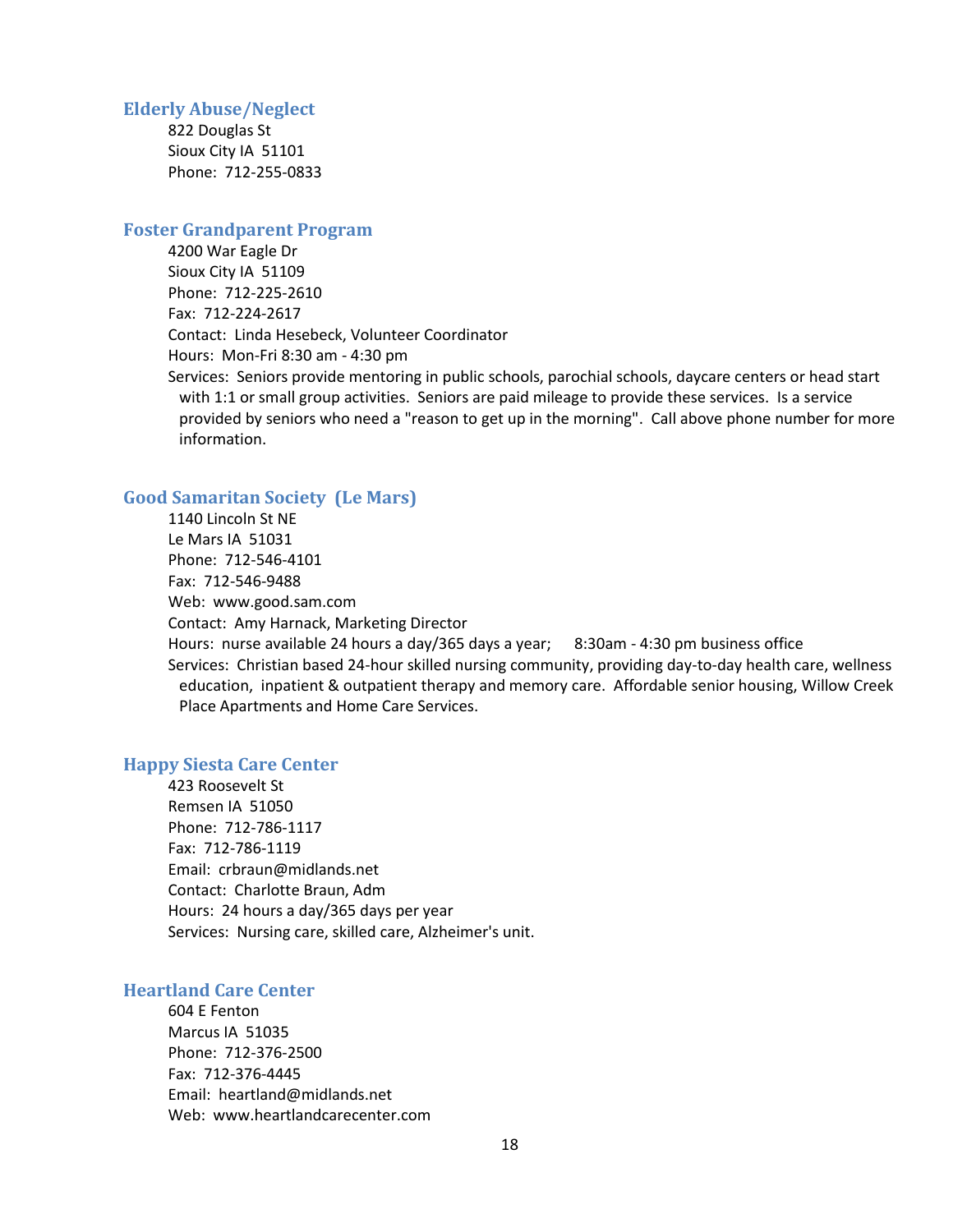Contact: LuAnn Rogge, Administrator Hours: 8:00 am - 4:30 pm Services: 30 skilled beds and 21 Assisted Living.

### <span id="page-18-0"></span>**Helping Hands**

1360 4th Ave SW Le Mars IA 51031 Phone: 712-540-4611 Julie Heising, Director 712-540-9585 Mary Livermore Email: helpinghands@live.com Contact: Julie Heising - Director, Mary Livermore Hours: As needed Services: Provides help with independent living. Will clean your home, do errands, provide Transportation to doctor appointments & grocery store. Provide help with: laundry, paying bills, meal preparation, companionship.

### <span id="page-18-1"></span>**Home Instead Senior Care**

200 South Fairmount Sioux City IA 51106 Phone: 712-258-4267 888-900-4267 Fax: 712-258-4279 Email: amy.raymond@homeinstead.com Web: www.homestead.com Contact: Ann Marie Olson, Manager Hours: Mon-Fri 9:00 am - 5:00 pm Services: Provides non-medical companionship, home helper & personal care services, such as bathing, grooming & feeding assistance to senior citizens. Also: meal preparation, light housekeeping, laundry, errands, & Incidental transportation.

### <span id="page-18-2"></span>**Iowa Department of Elder Affairs**

510 E 12th St Ste 2 Des Moines IA 50319 Phone: 515-725-3333 800-532-3213 Fax: 515-242-3300 Email: http://www.iowa.gov Web: http://www.state.ia.us/elderafairs Hours: Mon-Fri 8:00 am - 4:30 pm Services: Services for elderly: employment, transportation, homemaker, home-health, advocacy, information & referral. See Aging resources of Central IA in Des Moines.

### <span id="page-18-3"></span>**Kingsley Nursing & Rehab Center**

305 W 3rd St PO Box 10 Kingsley IA 51028 Phone: 712-378-2400 Fax: 712-378-3522 Email: mrotert@careinitiatives.org Web: www.careinitiatives.org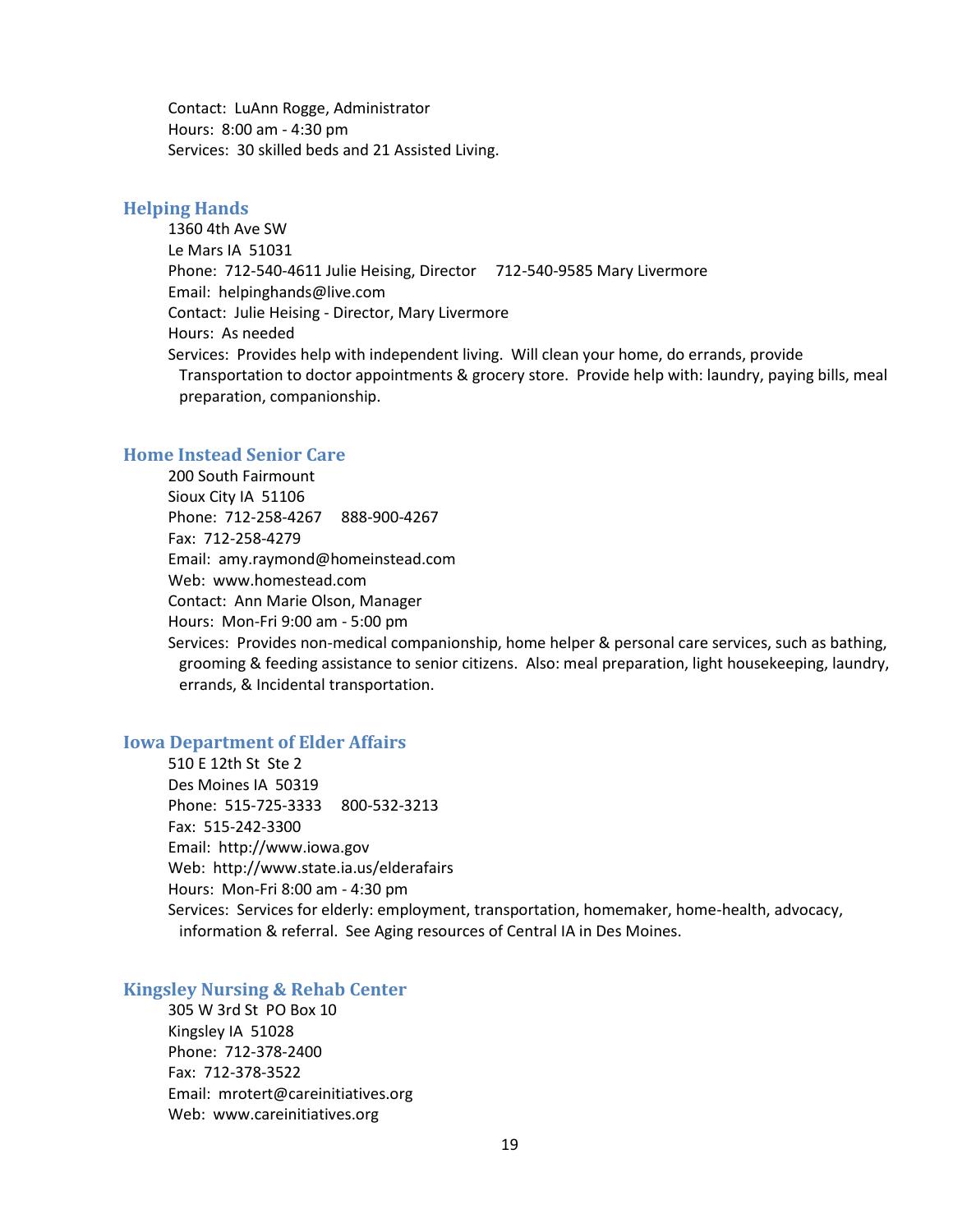Contact: Matt Robert, Admin Hours: 24 hours a day/365 days per year Services: Long-term care provider, skilled nursing care & rehabilitation, independent living. Meals on wheels.

### <span id="page-19-0"></span>**Le Mars Senior Center**

110-1/2 6th Ave NE Le Mars IA 51031 Phone: 712-546-6740 Hours: Mon-Fri 11:00 am Congregate meal Services: Pinochle, Bingo, Exercises, Line Dancing - Call for times.

#### <span id="page-19-1"></span>**Legal Aid Hotline for Older Iowans (over 60)**

Phone: 800-992-8161 Contact: Mon-Fri 9:00 am - 4:40 pm

#### <span id="page-19-2"></span>**Little Help Home Care, A**

367 15th St SW Le Mars IA 51031 Phone: 712-546-4950 Email: alittlehelphomecare@gmail.com Web: www.alittlehelphomecare.com Contact: Jerry McGill Hours: anytime Services: Assistance to seniors or those with disabilities, provide light housekeeping, personal care, transportation, companionship, respite, spiritual support

### <span id="page-19-3"></span>**Meals On Wheels**

Le Mars IA 51031 Phone: 712-546-6740 Services: Noon meals delivered to homes within city limits

### <span id="page-19-4"></span>**Park Place Estates**

900 Lincoln St NE Le Mars IA 51031 Phone: 712-546-6793 Fax: 712-546-8085 Email: ppe@floydvalleyhospital.org Web: www.avera.org/floyd-vlley/senior-services Contact: Judith Raddy, Director Hours: Mon-Fri 8:00 am - 5:00 pm Services: Assisted living options for seniors who require oversight & assistance with activities of daily living. A secure, comfortable environment with maintenance-free living & the camaraderie of a friendly community. Weekly housekeeping, linen service. 3 meals per day provided. Scheduled transportation.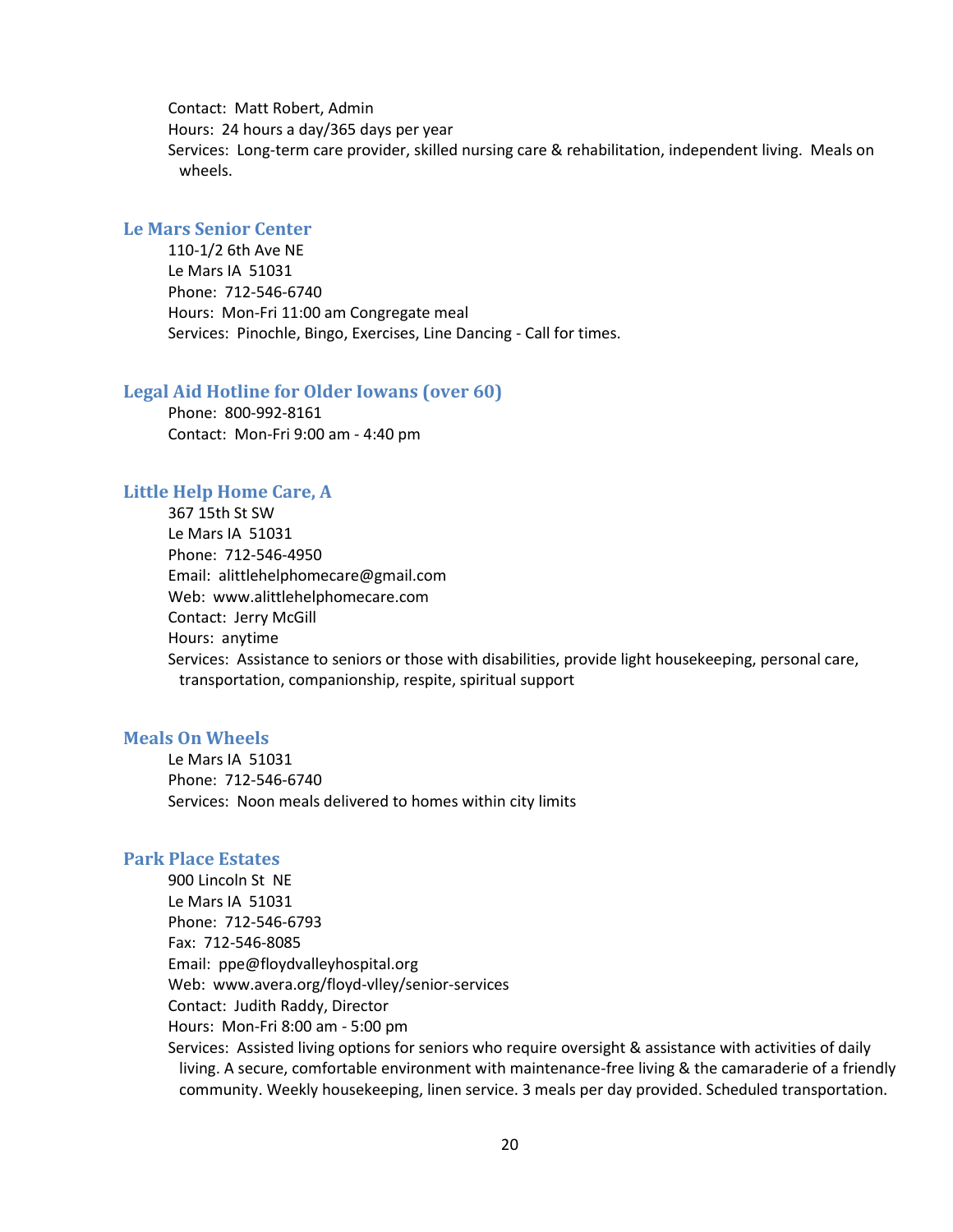#### <span id="page-20-0"></span>**Plymouth Manor Care Center**

954 7th Ave SE Le Mars IA 51031 Phone: 712-546-7831 Fax: 712-546-7990 Email: emccarty@premieronline.com Web: www.plymouthmanorlemars.com Contact: Coleen Mc Carty, Administrator Hours: 24 hours a day/365 days per year Services: See Web Site for more information. occupational & speech therapy along with restorative services. Hospice & spiritual guidance for end-of-life issues. Daily living activity services: beauty salon, podiatry, activities & social time.

#### <span id="page-20-1"></span>**Prime Living Apartments**

108 1st Ave NW Le Mars IA 51031 Phone: 712-548-5488 Fax: 712-546-6299 Web: www.primeassistedliving.com Contact: Jean Parrish, Director Hours: Mon-Fri 8:00 am - 5:00 pm

Services: Affordable assisted living to persons who may have limited income. Apartment rent is based on income. Will work with government agencies to reduce costs. Nursing Home & Assisted lving. Nearest Hospital is 1 mile away. Life Care Homes, NursingCare, Personal Care Assistance, Residential Care

### <span id="page-20-2"></span>**Prime Time Health Network - Avera/Floyd Valley Hospital**

714 Lincoln St NE PO Box 10 Le Mars IA 51031 Phone: 712-546-3385 712-546-3410 to register Fax: 712-546-8085 Email: www.michelle.tennapel.floydvalleyhospital.org Web: www.floydvalleyhospital.org Contact: Michelle Ten Napel, Activities Coor. Hours: Mon-Fri 8:00 am - 4:30 pm Services: For adults age 55 & older they offer: winter walking, by-monthly newletter, monthly educational programs, workshops, Senior health Insurance Program, discounts on heat & eat meals, Aquacise through YMCA.

### <span id="page-20-3"></span>**Senior Companion Program**

4200 War Eagle Dr Sioux City IA 51109 Phone: 712-224-2617

<span id="page-20-4"></span>**Senior Companion Program - Center for Siouxland** Sioux City IA 51101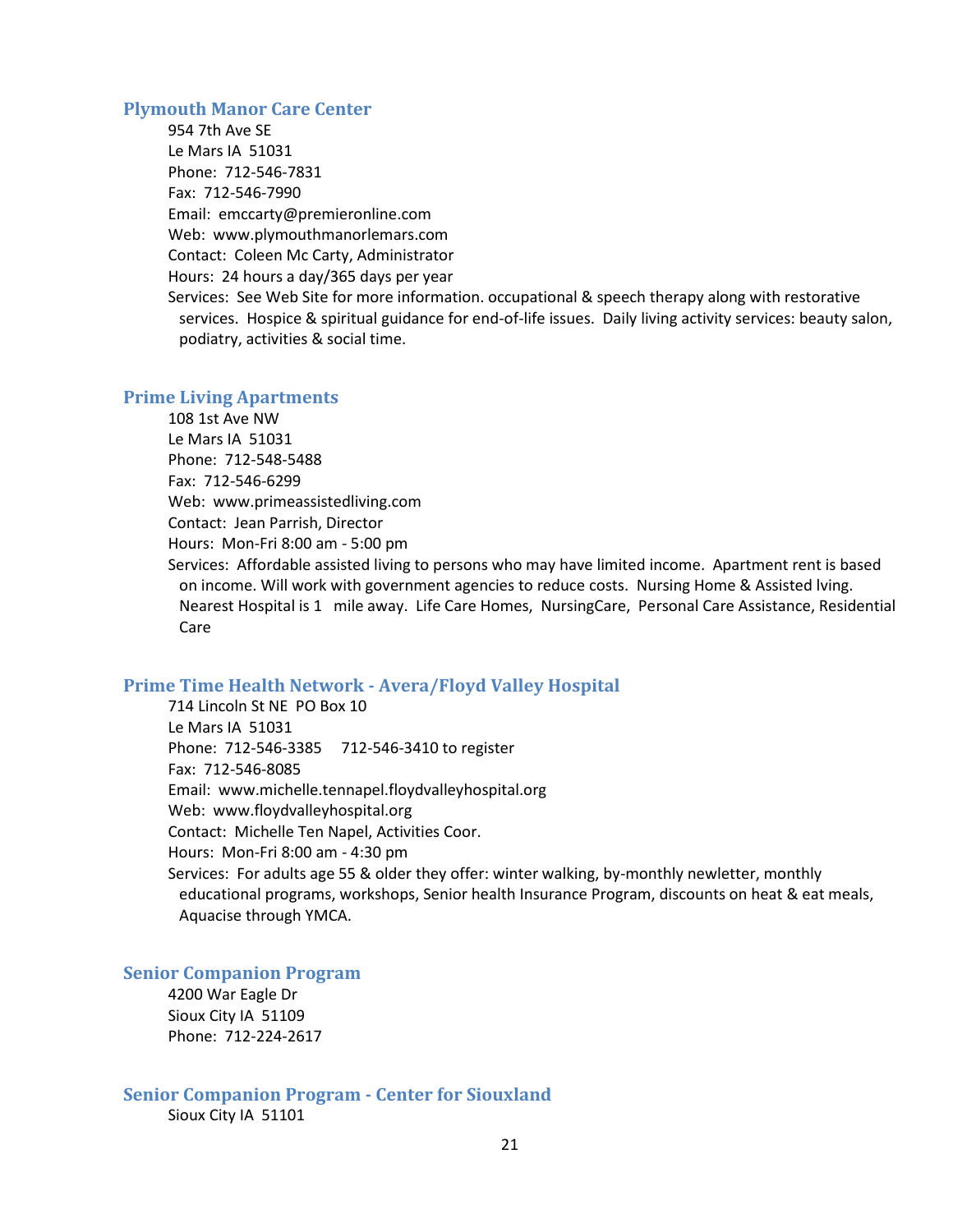Web: www.rvseniorvolunteerprograms.org Contact: Amy Campbell Hours: Mon-Fri 8:00 am - 5:00 pm Services: Provides companionship & assistance by providing transportation, respite for family members/caretakers & companionship/outreach so that their clients are able to live independently & with dignity in their own home.

#### <span id="page-21-0"></span>**SHIIP - Senior Health Ins Information Program**

330 Maple St Des Moines IA 51319 Phone: 800-351-4664 Fax: 515-281-3059 Email: shiip@iid.iowa.gov Web: www.shiip.state.ia.us Contact: Kim Gross, Director Hours: Mon-Fri 8:00 am - 4:00 pm

Services: Offer free confidential one-on-one counseling throughout iowa from trained volunteers. Assistance with Medicare Part D decision making, information on Medicare drug benefits, Medicare Advantage, suppplemental insurance & long term care. See Siouxland Aging Services Web Site for information.

### <span id="page-21-1"></span>**Social Security Administration**

3555 Southern Hills Dr Sioux City IA 51106 Phone: 866-338-2859 712-274-8986 TTY 800-772-1213 National Web: www.ssa.gov Hours: Mon, Tue, Thu Fri 9:00 am - 3:00 pm Wed 9:00 am - 12:00 pm Services: Delivers Social Security Services that meet the changing needs of the public.

### **Wellness Recreation - Good Samaritan Care Center**

1140 Lincoln St NE Le Mars IA 51031 Phone: 712-546-4101 Fax: 712-546-9488 Email: rsitzmann@good-sam.com Web: www.good-sam.com Contact: Becky Sitzmann, Wellness Recreation Director Hours: 24 hours a day - Business office Mon - Fri 7 am - 4:30 pm Services: Wellness programming for 50 & older. Open to the community.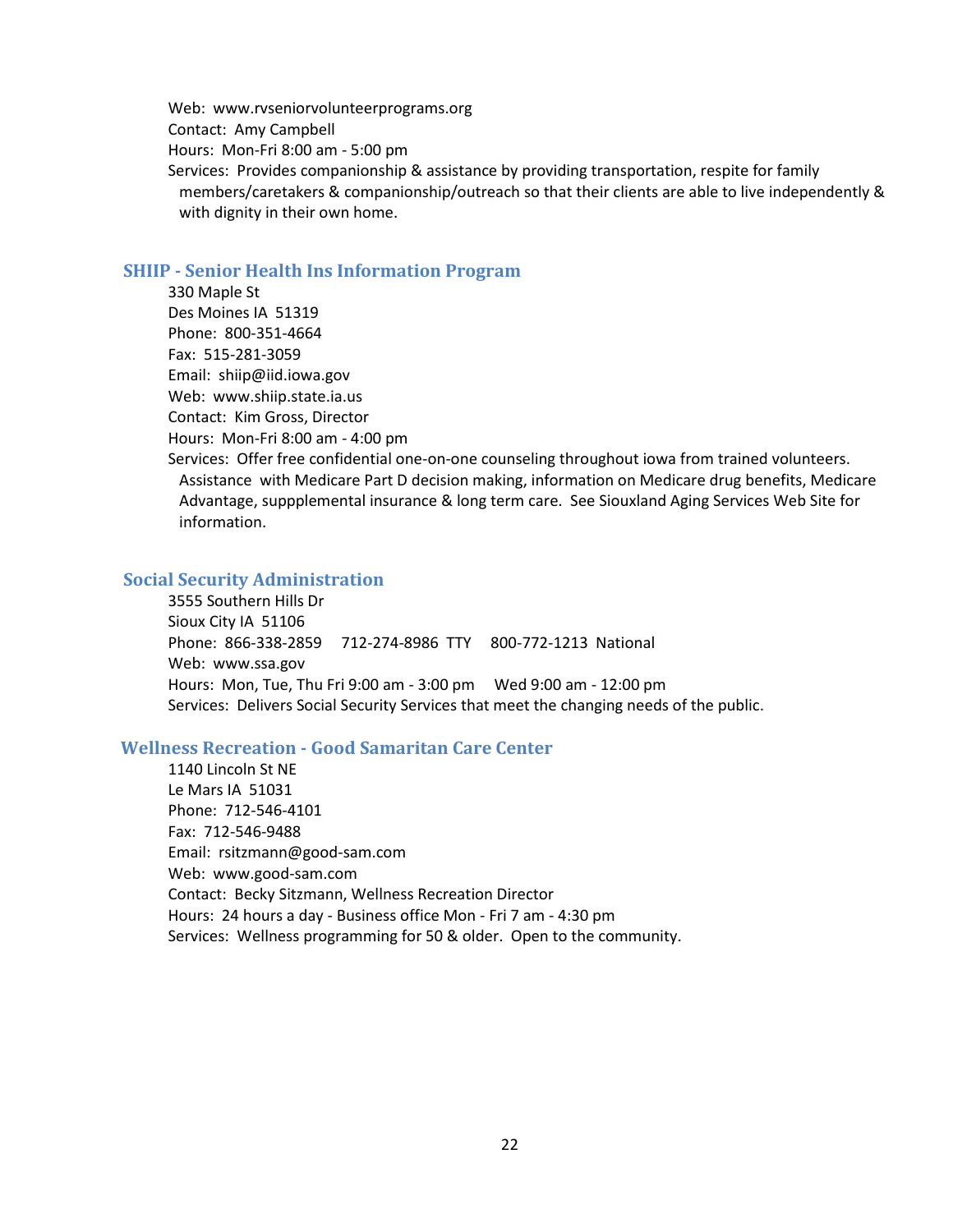## <span id="page-22-0"></span>**CLOTHING SERVICES**

### <span id="page-22-1"></span>**Goodwill Industries**

1116 Holton Dr Le Mars IA 51031 Phone: 712-546-1438 Web: www.goodwillscia.com Services: Available used clothing, small appliances, household goods.

### <span id="page-22-2"></span>**Helping Hands Thrift Shop**

501 5th St Akron IA 51001 Phone: 712-568-2208 Contact: Vivian Miller - Chairman, Mary Lucken Co-Founder Hours: Wed 5:30 pm - 7:30 pm Sat 9:00 am - 3:00 pm Services: Used clothing, household items, some furniture, toys, etc. Over 50 people in the community volunteer to run the shop. All proceeds benefit the Akron Children's Center.

### <span id="page-22-3"></span>**Junior League Discovery Shop**

316 W 7th St Sioux City IA 51103 Phone: 712-255-0072 Email: shop@juniorleagueofsiouxcity.com Web: jlsc.juniorleagueofsiouxcity.com Hours: Mon-Sat 10:00 am - 5 pm Thurs 10am - 6 pm Services: Provides quality, gently used items at affordable prices. Dress for Success program.

#### <span id="page-22-4"></span>**Mission of the Messiah**

2803 Correctionville Rd Sioux City IA 51105 Phone: 712-224-2803 712-490-0070 cell Pr. Lil Contact: Pastor Lil Hours: Mon-Sat 9:00 am - 5:00 pm Closed Sun. Call Pr Lil for emergency needs Services: Thrift Store - Used Clothing, Furniture, Appliances at little or no cost.

### <span id="page-22-5"></span>**Wall Street Mission: Gordon Drive**

5931 Gordon Dr Sioux City IA 51106 Phone: 712-274-4380 Services: Donations & purchases help reuse, resell, recycle & reinvest. Serves portions of Iowa, South Dakota, Nebraska & Minnesota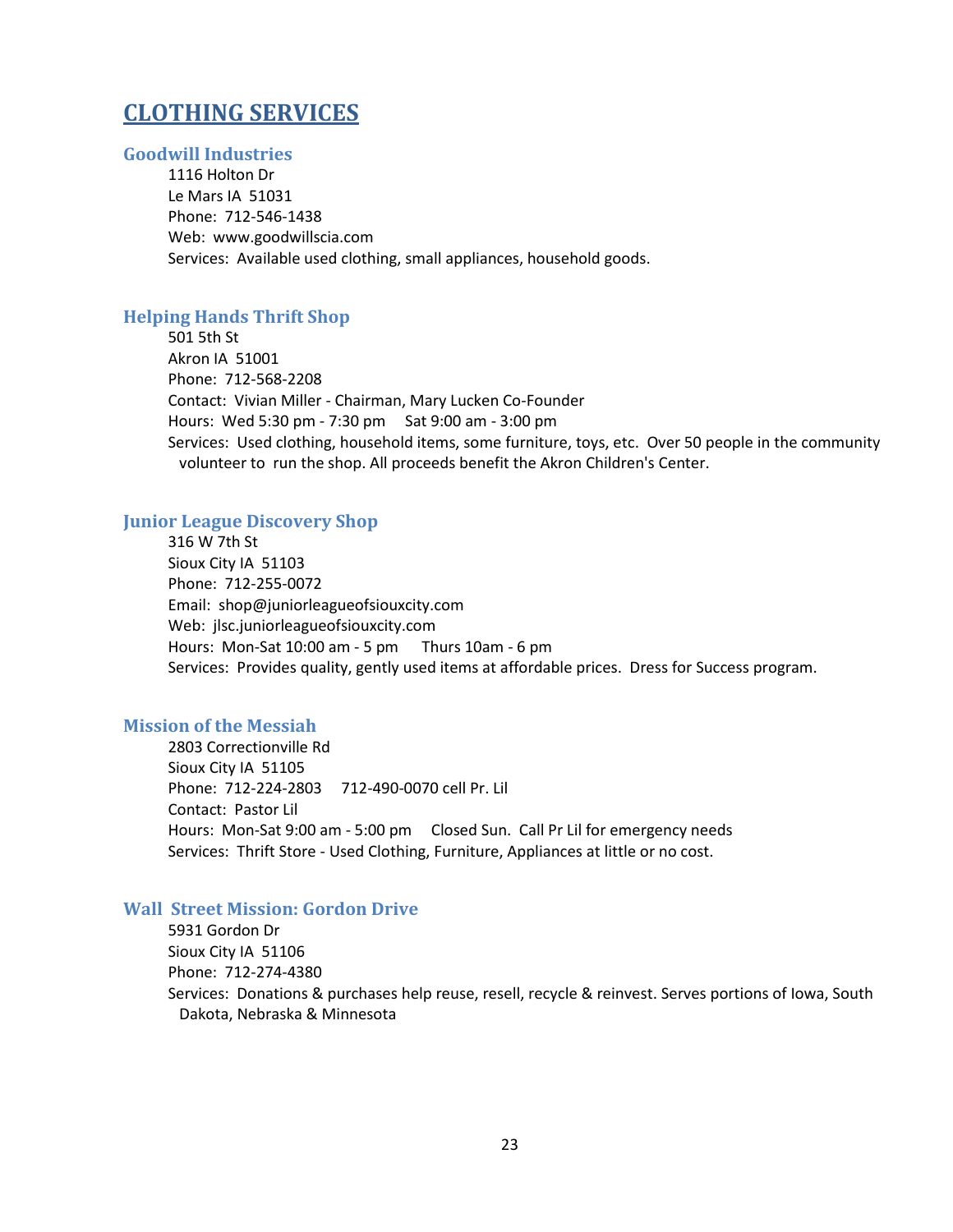<span id="page-23-0"></span>**Wall Street Mission: Administrative office**

3100 W 4th St Sioux City IA 51103 Phone: 712-258-4511 877-608-7775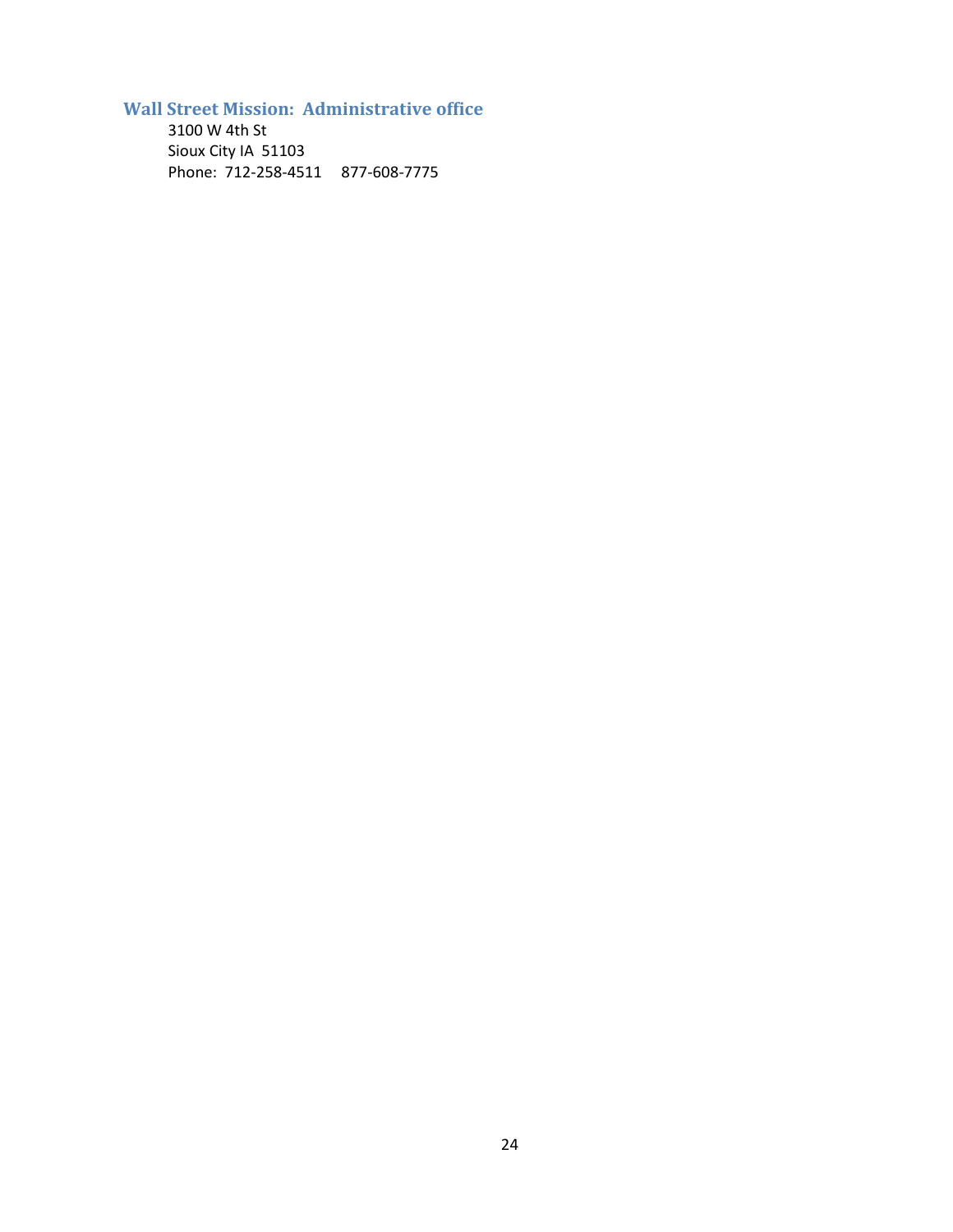## <span id="page-24-0"></span>**COMMUNICATION SERVICES**

## <span id="page-24-1"></span>**Iowa Relay Service - Relay Iowa - Telecommunictions Access Iowa**

6925 Hickman Rd Des Moines IA 50322 Phone: 711 TTY/ASCII 800-735-2942 TTY/ASCII 800-735-2943 Voice Fax: 515-244-2333 Email: www.relayiowa.com Edit: 24 hours a day/365 days per year Services: Provides telecommunications relay service for telephone accessibility for persons who are deaf, hard-of-hearing or speech impaired.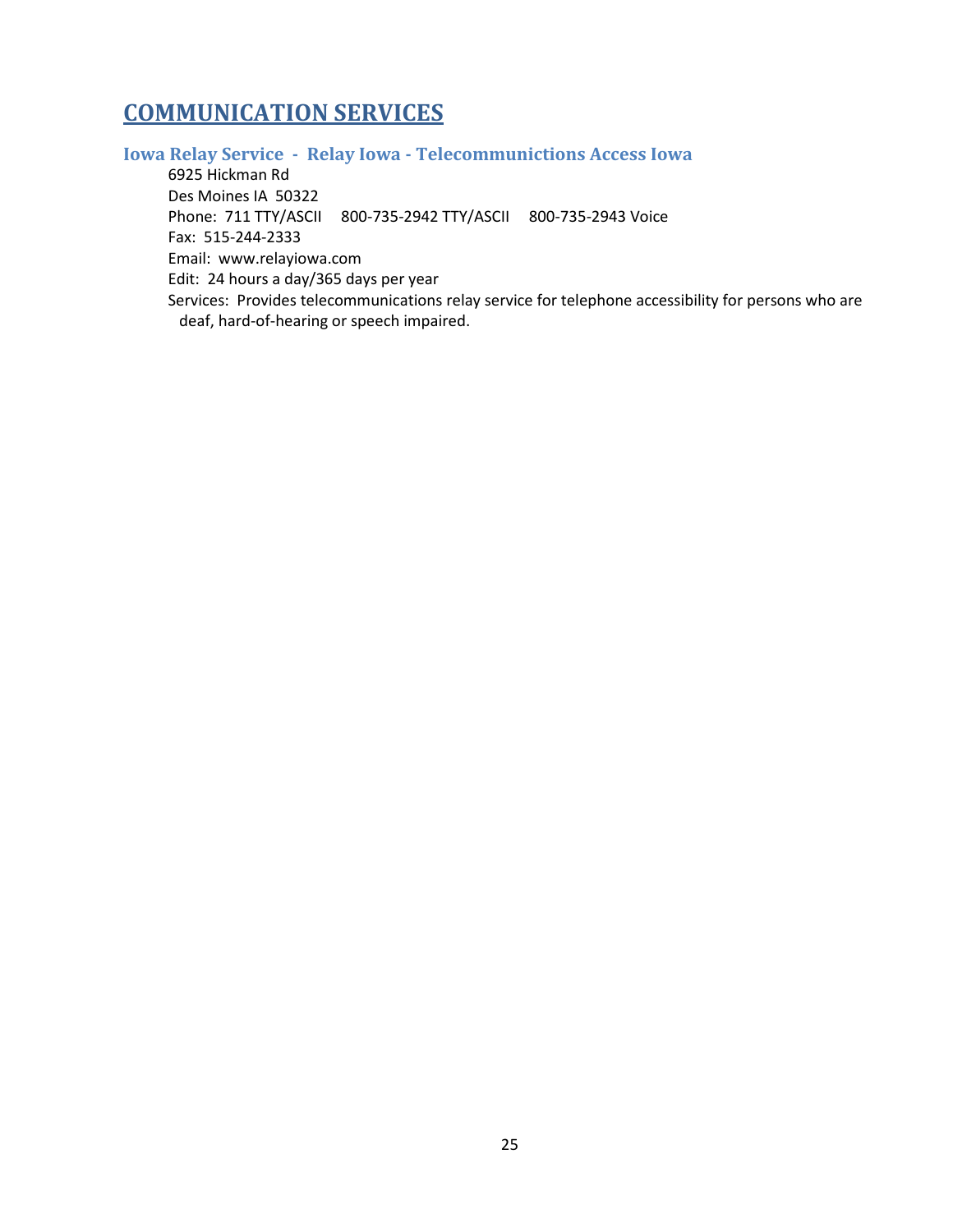## <span id="page-25-0"></span>**EMERGENCY ASSISTANCE**

### <span id="page-25-1"></span>**American Hope Resources**

Web: www.americanhoperesources.com Edit: See Website to check eligibility

Services: AHR is a multiple-media public service organization serving U.S. citizens 18 years of age & older. The mission of AHR is to strengthen our communities with financial resources & discounts to help individuals facing hardship get back on track. AHR is not affiliated with any state, Federal or government party of any kind.

### <span id="page-25-2"></span>**Center for Siouxland**

715 Douglas St Sioux City IA 51101 Phone: 712-252-1861 877-580-5526 Fax: 712-255-1352 Email: cfs@centerforsiouxland.org Web: www.centerforsiouxland.org Hours: Mon-Fri 8:00 am - 5:00 pm

Services: Provides Transitional Housing - 'Bridges West' - for homeless families & individuals; Making Home affordable through HUD Housing; Consumer credit Counseling; Credit Report Counseling; Food, Clothing, & Prescription assistance; Opportunities for volunteering. See Web Site for further information. Provides assistance in Plymouth Co., Woodbury Co., Monona Co., Dakota (NE) Co., Union (SD) Co..

### <span id="page-25-3"></span>**Christian Needs Center**

900 6th St SW Le Mars IA 51031 Phone: 712-546-9428 Email: waltz79@msn.com Web: none Contact: Barb Waltz, Director Hours: Mon, Tue 8:30 am - 3:30 pm closed 12:00 pm - 1:00 pm Wed 8:30 am - 7:00 pm closed 12:00- 1:00 pm Call First Services: Food pantry & clothing for Plymouth County only.

### <span id="page-25-4"></span>**Department of Human Services-Plymouth County**

215 Central Ave. SE PO Box 375 Orange City IA 51041 Phone: 712-737-2943 800-337-2943 Fax: 712-546-4072 Email: cplymo01@dhs.state.ia.us Web: www.dhs.iowa.gov Contact: Sharon Nieman - Ply Co. Contact 712-546-4352 x4031 Hours: Mon-Fri 8:00 am - 4:30 pm Services: Financial assistance, social work services, food stamps, Medicaid, emergency services, FIP, Title XIX.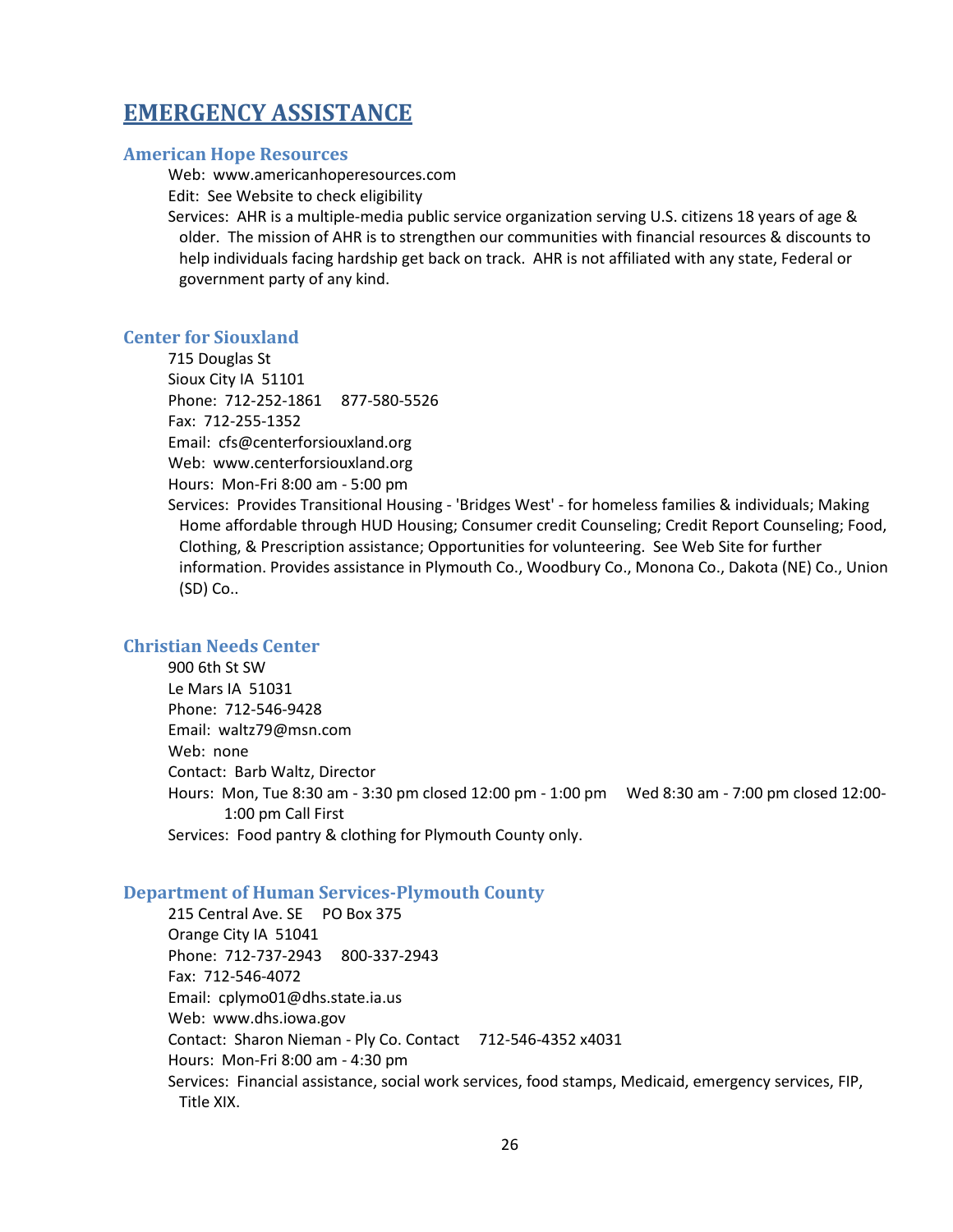#### <span id="page-26-0"></span>**Department of Human Services-Sioux County**

215 Central Ave. SE PO Box 375 Orange City IA 51041 Phone: 712-737-2943 800-337-2943 Fax: 712-546-4072 Email: csioux01@dhs.state.ia.us Web: www.dhs.iowa.gov Contact: Sharon Nieman - Ply Co. Contact 712-546-4352 x4031 Hours: Mon-Fri 8:00 am - 4:30 pm Services: Financial assistance, social work services, food stamps, Medicaid, emergency services, FIP, Title XIX.

### <span id="page-26-1"></span>**Gospel Mission Men & Children's Shelter**

500 Bluff St Sioux City IA 51103 Phone: 712-255-1769 Fax: 712-258-5951 Email: kim@thegospelmission.org Web: www.siouxcitygospelmission.org Contact: Kim Haggerty, Business Manager Hours: Mon-Fri 8:00 am - 5:00 pm Services: Thrift store: Clothing, Household Goods, Furniture. Mon - Fri 9:00 a.m. - 5:30 p.m. Men & Women's shelter. Food pantry provides meals 3 days a week at 6 a.m., noon & 5 p.m. to the public.

### <span id="page-26-2"></span>**Gospel Mission Women's & Children's Shelter**

415 Bluff St Sioux City IA 51103 Phone: 712-255-1119 Fax: 712-258-5951 Email: kim@thegospelmission.org Web: www.siouxcitygospelmission.org Contact: Kim Haggerty, Business Manager Hours: Mon-Fri 8:00 am - 5:00 pm Services: Thrift store: Clothing, Household Goods, Furniture. Mon - Fri 9:00 a.m. - 5:30 p.m. Men & Women's shelter. Food pantry provides meals 3 days a week at 6 a.m., noon & 5 p.m. to the public.

### <span id="page-26-3"></span>**Iowa Concern**

Phone: 800-447-1985 Web: www.extension.iastate.edu/iowaconcern Hours: 24 hours a day/365 days per year Services: Information on where to go for legal & financial help; family concerns; family crisis & disaster A program of ISU extension service. See Website.

<span id="page-26-4"></span>**Iowa Legal Aid NW Iowa Regional Office** 520 Nebraska St Ste #337

Sioux City IA 51101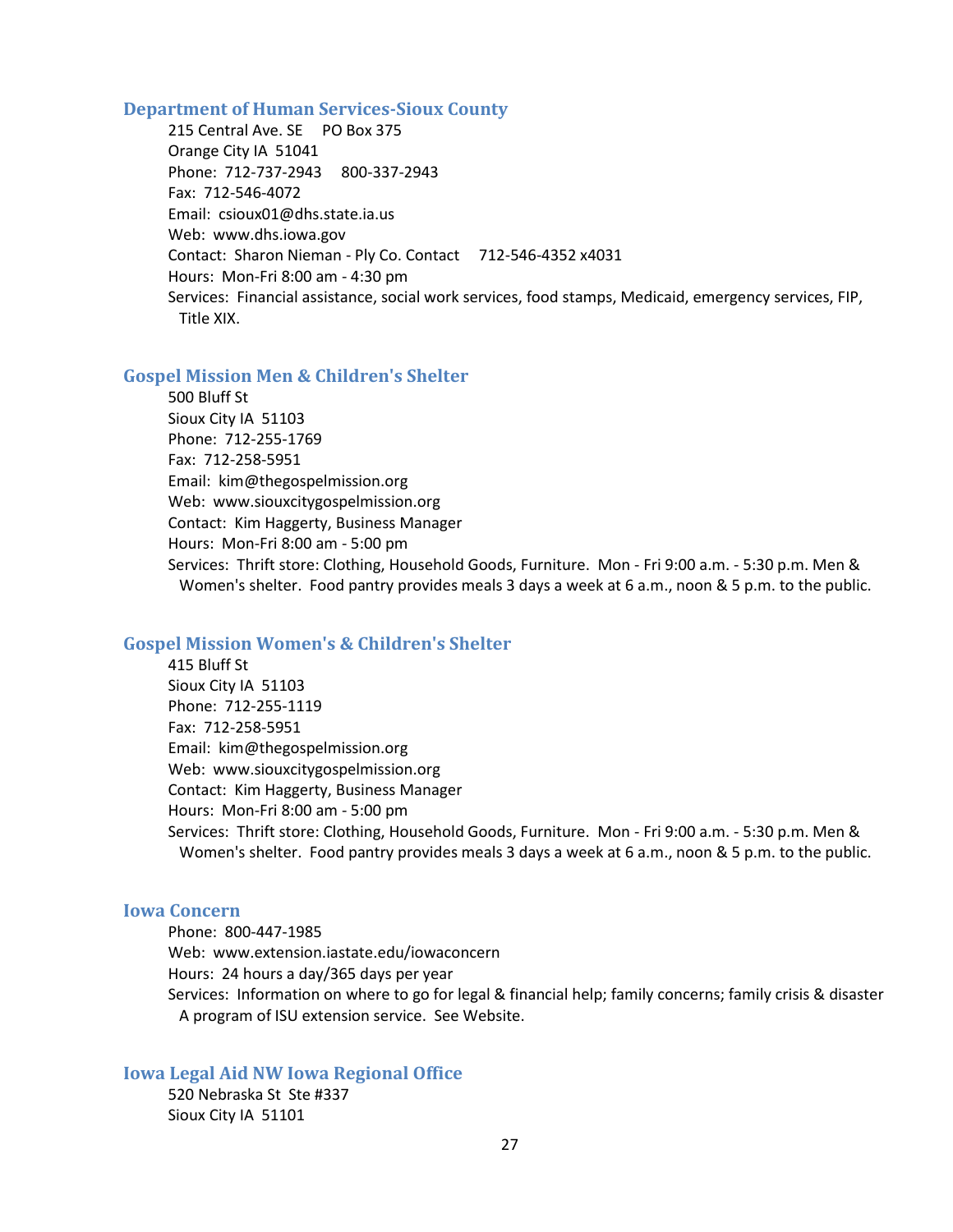Phone: 712-277-8686 800-532-1275 Fax: 712-277-2554 Email: www.iowalegalaid.org/about Hours: Mon-Fri 8:30 am - 5:00 pm Services: Provides critical legal assistance to low-income & vulnerable iowans. Volunteer lawyers help the legal system work for those who cannot afford help with legal issue.

#### <span id="page-27-0"></span>**Iowa Statewide Poison Control Center**

401 Douglas St Ste 402 Sioux City IA 51101 Phone: 712-279-3710 800-222-1222 Fax: 712-234-8775 Email: kalinlb@ihs.org Web: www.ihs.org Contact: Linda Kalin, Director Hours: 24 hours a day/365 days per year

Services: Provides Emergency poison information and treatment guidance over the telephone for all residents in the State of Iowa. This includes medication poisonings, identification of unknown pills, information about medication reactions, etc. For the education department call 712-279-3717

#### <span id="page-27-1"></span>**National Runaway Safeline**

3080 N Lincoln Ave Chicago Il 60657 Phone: 800-786-2929 800-runaway 773-880-9860 office Fax: 773-929-5150 Email: info@1800runaway.org Web: www.1800runaway.org Contact: 8 people answer the phones Hours: Office 733-880-9860 Mon-Fri 9:00 am - 5:00 pm Services: Serves kids 12-21, help make plans & figuring out for run aways or if someone is thinking about running away or for people who knows someone who is thinking about running away. Provide a bus service for free ride home

### <span id="page-27-2"></span>**Poison Control Center**

401 Douglas St Ste 215 Sioux City IA 51101 Phone: 800-222-1222 712-279-3710 Fax: 712-234-8775 Email: kalinlb@ihs.org Administration nobletf@ihs.org Education office Web: http://iowapoison.org Contact: Linda Kalin/Director Hours: 24 Hour Call Center - 7 days a week - free of charge. Poison help 1-800-222-1222 Services: Exposure management; public & professional education services; Poison prevention material; poison help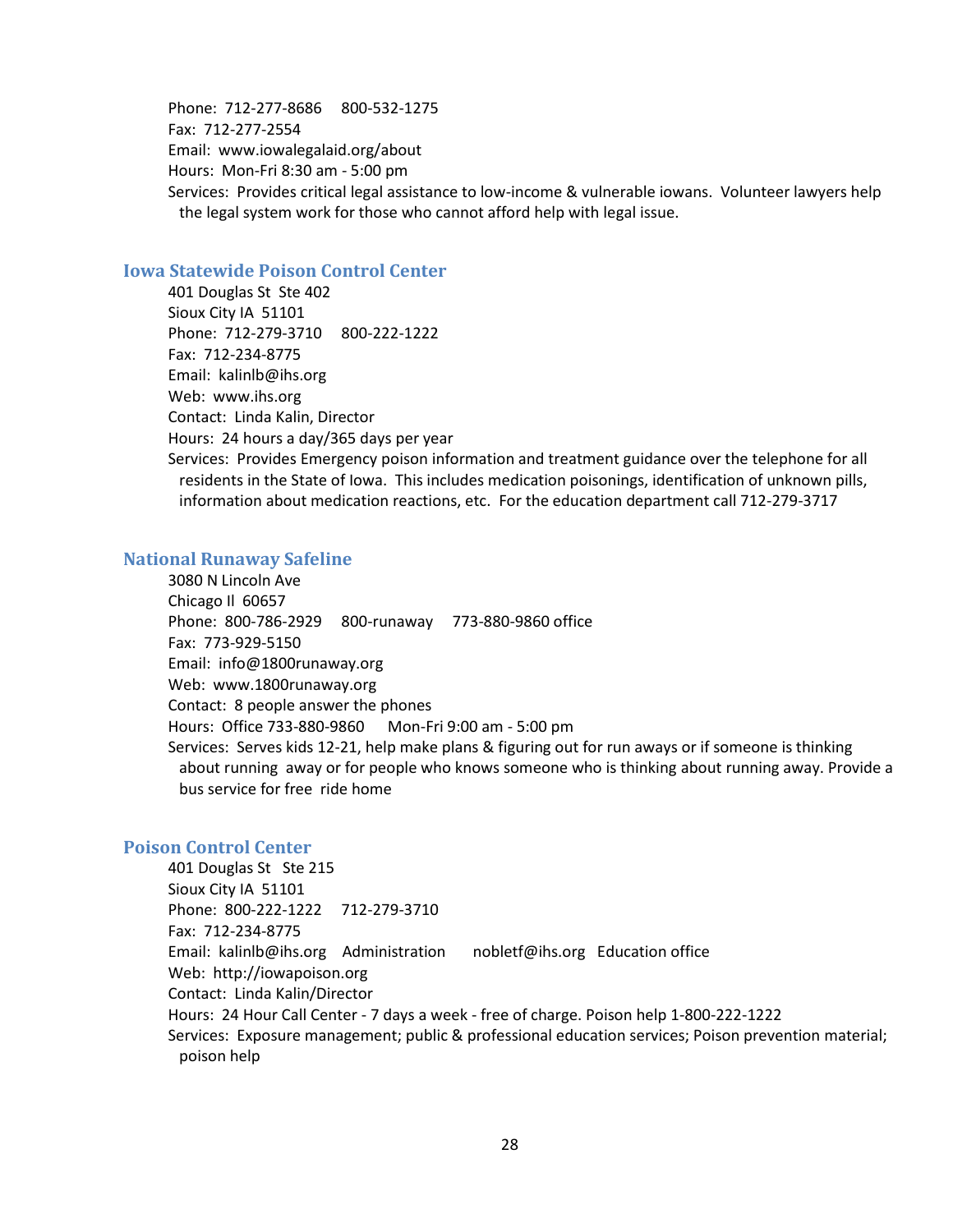### <span id="page-28-0"></span>**Suicide Hotline**

Phone: 800-784-2433 800-273-8255 Web: http://suicidehotlines.com/iowa.html Hours: 24 hour Call Center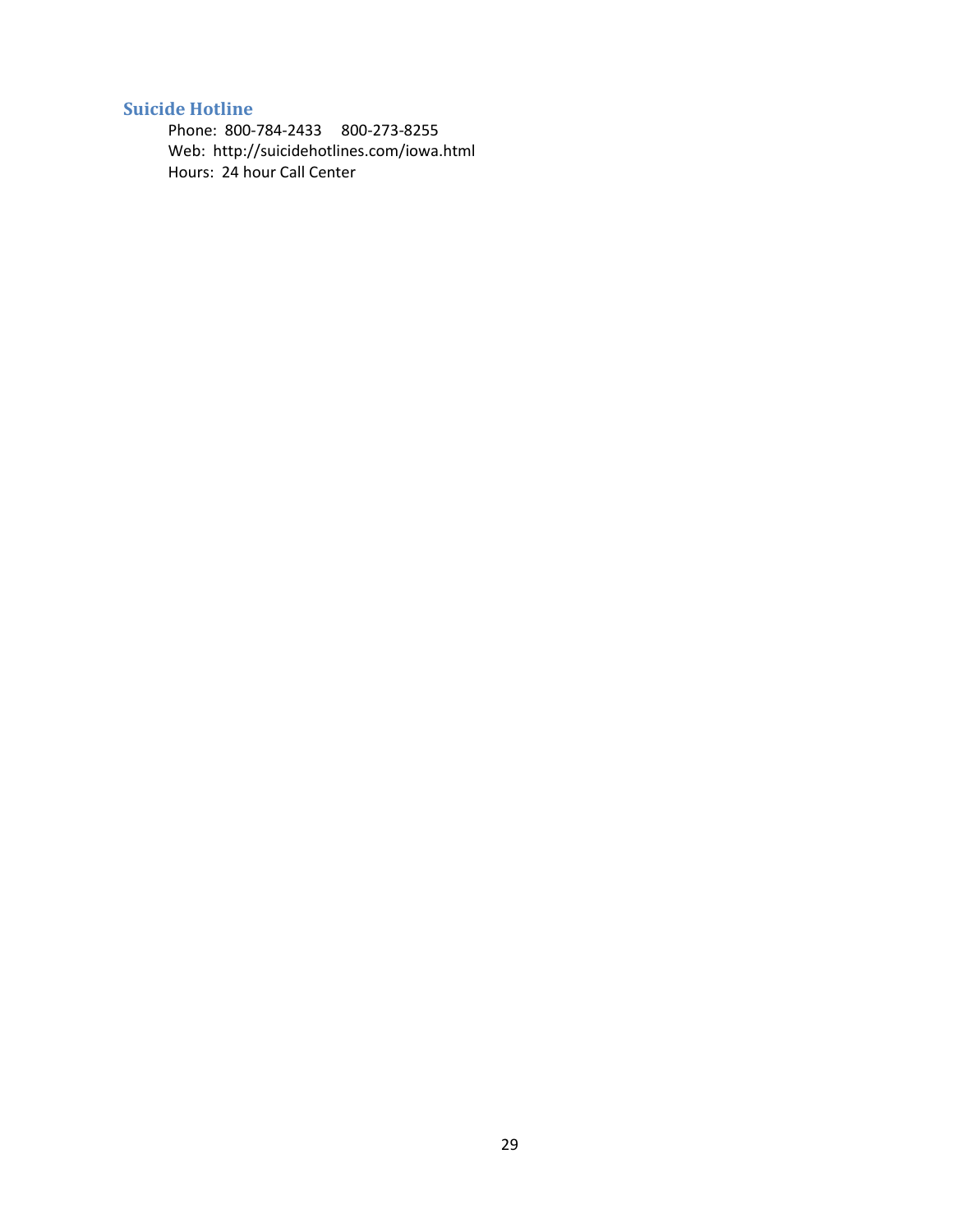## <span id="page-29-0"></span>**FOOD & NUTRITION RESOURCES**

### <span id="page-29-1"></span>**Congregate Meal Sites: Akron**

240 S 4th St Akron Senior Citizens Center Akron IA 51001 Phone: 712-568-3120 800-798-6916 Connections Area Agency on Aging Sioux City Email: connectionsaaa@connectionsaaa.org Web: www.connectionsaaa.org Contact: Barb Mitchell, Site Manager Edit: Mon-Fri 7:00 am - 5:00 pm - Allowed to do activities; 6:30 am - 1:30 pm Barb is there Services: Senior Nutrition meal program Will deliver meals for a fee. Must call 2 days in advance for reservations. Meal served at 12:00 p.m. For Age 60 & older - activities include play pool, puzzles, cards, exercise, TV

### <span id="page-29-2"></span>**Congregate Meals: Kingsley (no site in Kingsley, can get through the Kingsley Nursing & Rehab Center)**

305 W 3rd St Kingsley IA 51028 Phone: 712-378-2400 Fax: 712-378-3522 Contact: Ask for Diane, Dietary

### <span id="page-29-3"></span>**Congregate Meal Sites: Le Mars**

110 1/2 6th Ave NE Le Mars Senior Center Le Mars IA 51031 Phone: 712-546-6740 800-798-6916 Contact: Brenda Kray, Site Manager Hours: Mon-Fri 11:00 am - 4:00 pm Services: Senior nutrition meal program and Meals on Wheels delivered within city limits. Meal served 11:30 a.m. - Mon - Fri, Pinochle, Bingo, Exercises, Line Dancing - Call for times

#### <span id="page-29-4"></span>**Congregate Meal Sites: Marcus**

Senior Center Marcus IA 51039 Phone: 712-376-4495 800-798-6916 Services: Senior nutrition meal program Meal served Mon, Wed, Fri

#### <span id="page-29-5"></span>**Congregate Meal Sites: Merrill**

308 4th St Civic Center Merrill IA 51038 Phone: 712-938-2503 800-798-6916 Email: connectionsaaa@connectionsaaa.org Web: www.connectionsaaa.org Contact: Ethel Cunningham, Site Manager Hours: Mon-Fri 9:00 am - 1:00 pm Services: Senior nutrition meal program Meal served 12:00 p.m.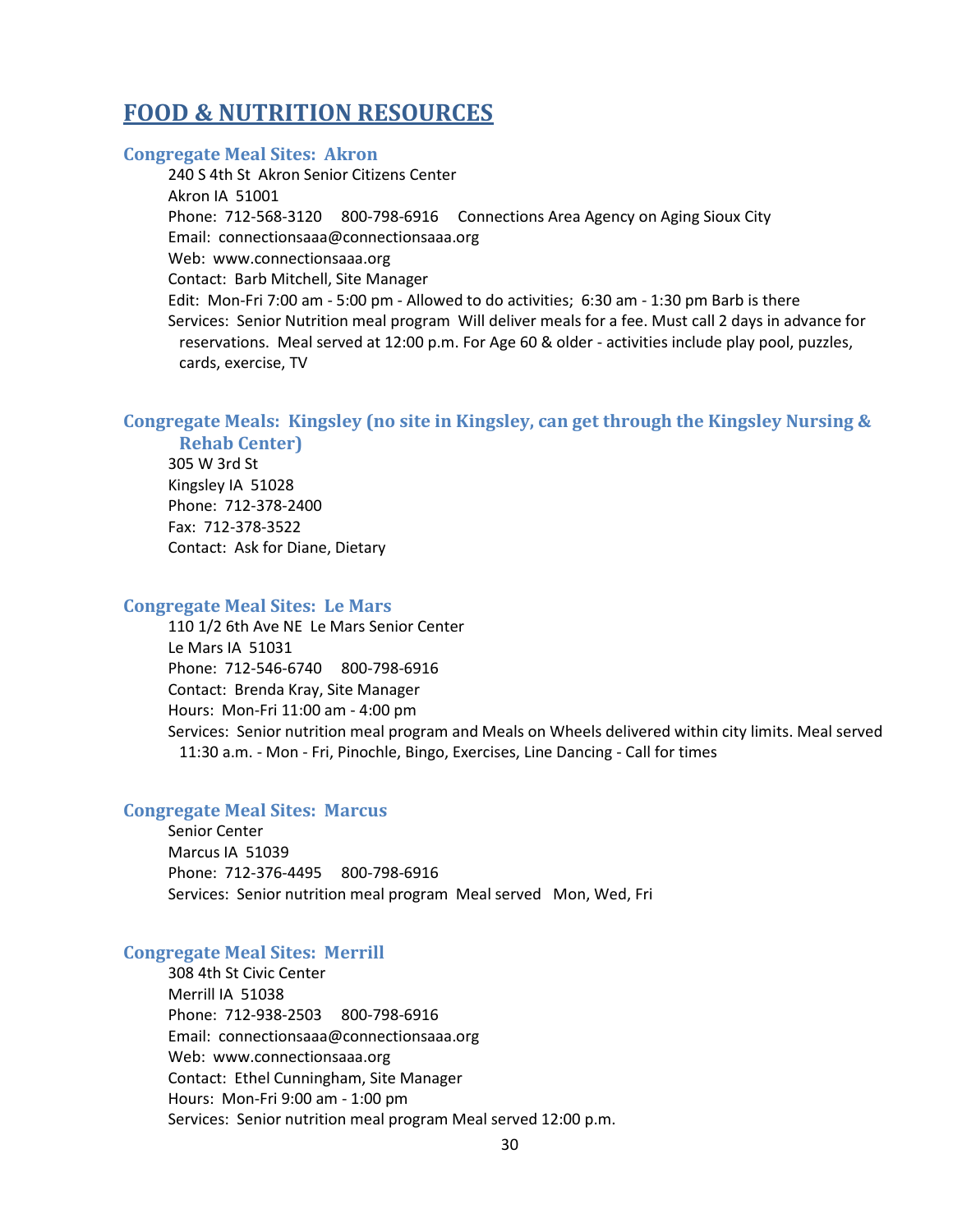### <span id="page-30-0"></span>**Congregate Meal Sites: Remsen**

105 Madison St Remsen Senior Center Remsen IA 51050 Phone: 712-786-2044 800-798-6916 Email: connectionsaaa@connectionsaaa.org Web: www.connectionsaaa.org Contact: Martha Haverkamp, Site Manager Hours: Mon-Fri 8:30 am - 12:30 pm Services: Senior nutrition meal program Meal Served 12:00 p.m. - Mon-Fri

#### <span id="page-30-1"></span>**Heat and Eat Meals**

714 Lincoln St NE PO Box 10 Floyd Valley Hospital Le Mars IA 51031 Phone: 712-546-3395 800-642-6074 Fax: 712-546-3386 Web: www.floydvalleyhospital.org Contact: Kathryn Massey, Dietary Manager Hours: Mon-Fri 8:00 am - 5:00 pm Services: Heat & eat meals fully cooked & frozen to purchase.

#### <span id="page-30-2"></span>**MOM's Meals**

718 SE Shurfine Dr Ankeny IA 50021 Phone: 877-508-6667 Fax: 515-382-3789 Email: http://www.momsmeals.com Web: www.momsmeals.com Contact: Nathan Jensen/General Manager Hours: Mon-Fri 8:00 a.m - 6:00 pm Services: Prepared meals that are delivered to the elderly, disabled & individuals in poor health who are eligible for economic assistance through Medicaid Waiver or other government funded nutrition programs or for a fee. Special diet menus available - see email address.

#### <span id="page-30-3"></span>**SHARE Program Le Mars**

126 3rd St SW Assembly of God Church Le Mars IA 51031 Phone: see contacts Web: www.shareiowa.org Contact: Betty Dutcher: 712-546-4229 (leader) June Muth: 712-533-6286 Wanda Gagnon: 712- 568-2530 Hours: Various hours & Days Services: Monthly food distribution at reduced costs with documented 2 hours/month volunteer time done anywhere in your community.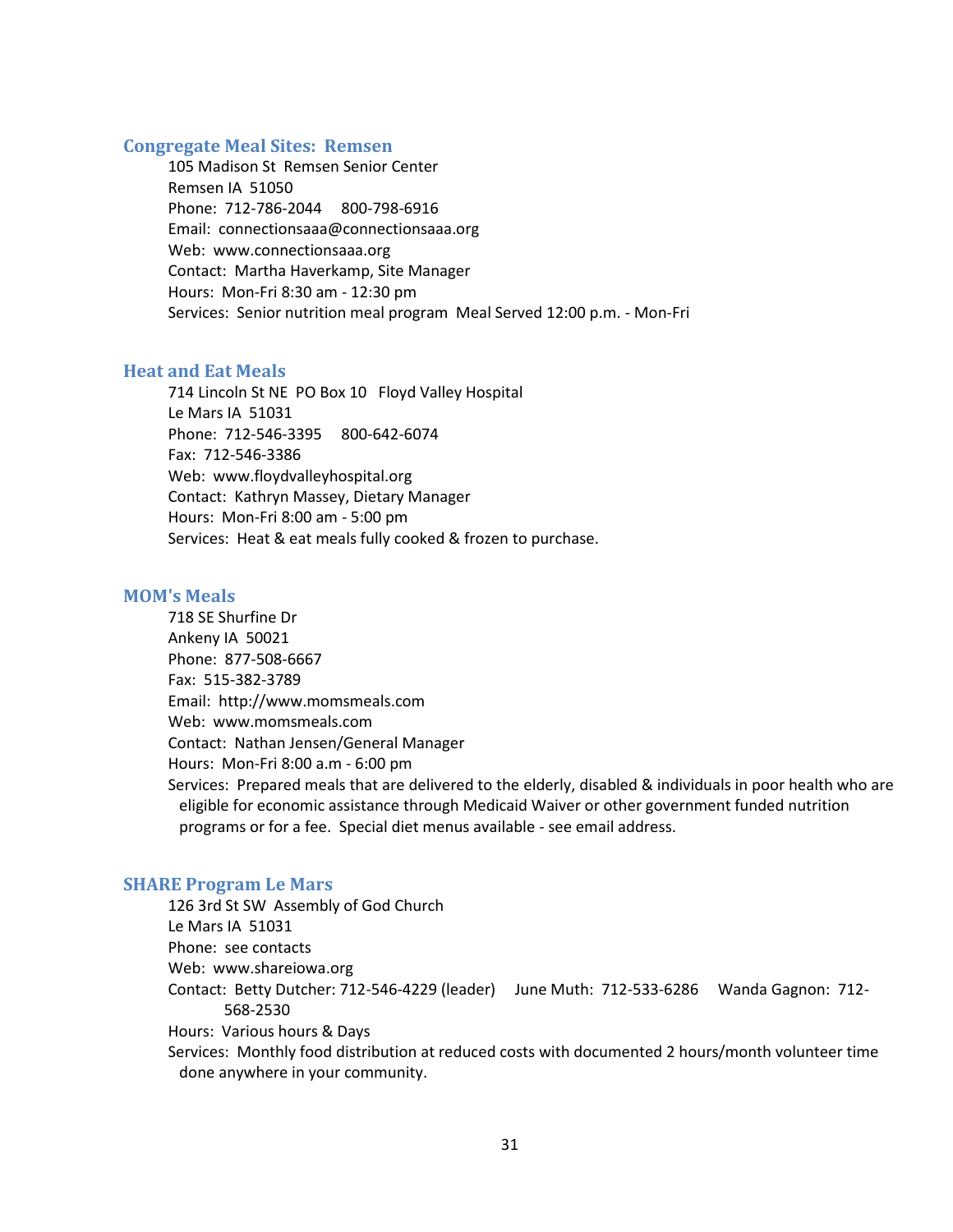### <span id="page-31-0"></span>**Siouxland Community Soup Kitchen**

703 W 5th St Sioux City IA 51103 Phone: 712-255-3577 Email: homelesssupoort@gmail.com Web: www.siouxlandcommunitysoupkitchen.org Contact: Audrey Hours: Meals Served: Mon-Fri 5:15 pm - 6:00 pm Services: Serves evening meals free of charge, five nights a week to the needy.

### <span id="page-31-1"></span>**Sunshine Natural Foods**

13 Central Ave NW Le Mars IA 51031 Phone: 712-546-7241 Contact: Rosemary Wibe, Herb Specialist, Rn Hours: Mon-Sat 9:00 am-5:00 pm Wed 9:00 am-7:00 pm Services: Natural, Organic food, Glutin free foods, Vitamins, Minerals and herbs.

#### <span id="page-31-2"></span>**Weight Watchers - Akron**

251 Reed St. Security National Bank Akron IA 51001 Web: www.weightwatchers.com Hours: Wed 6:00 pm Services: Support group & Weigh-in

#### <span id="page-31-3"></span>**Weight Watchers - Hinton**

205 W Main St Hinton Community Center Hinton IA 51024 Web: www.weightwatchers.com Hours: Wed 5:30 pm Services: Support group & Weigh-in

#### <span id="page-31-4"></span>**Weight Watchers - Le Mars**

126 3rd St SW Assembly of God Church Le Mars IA 51031 Web: www.weightwatchers.com Contact: Luella R. Hours: Thu 5:30 pm Services: Support group & Weigh-in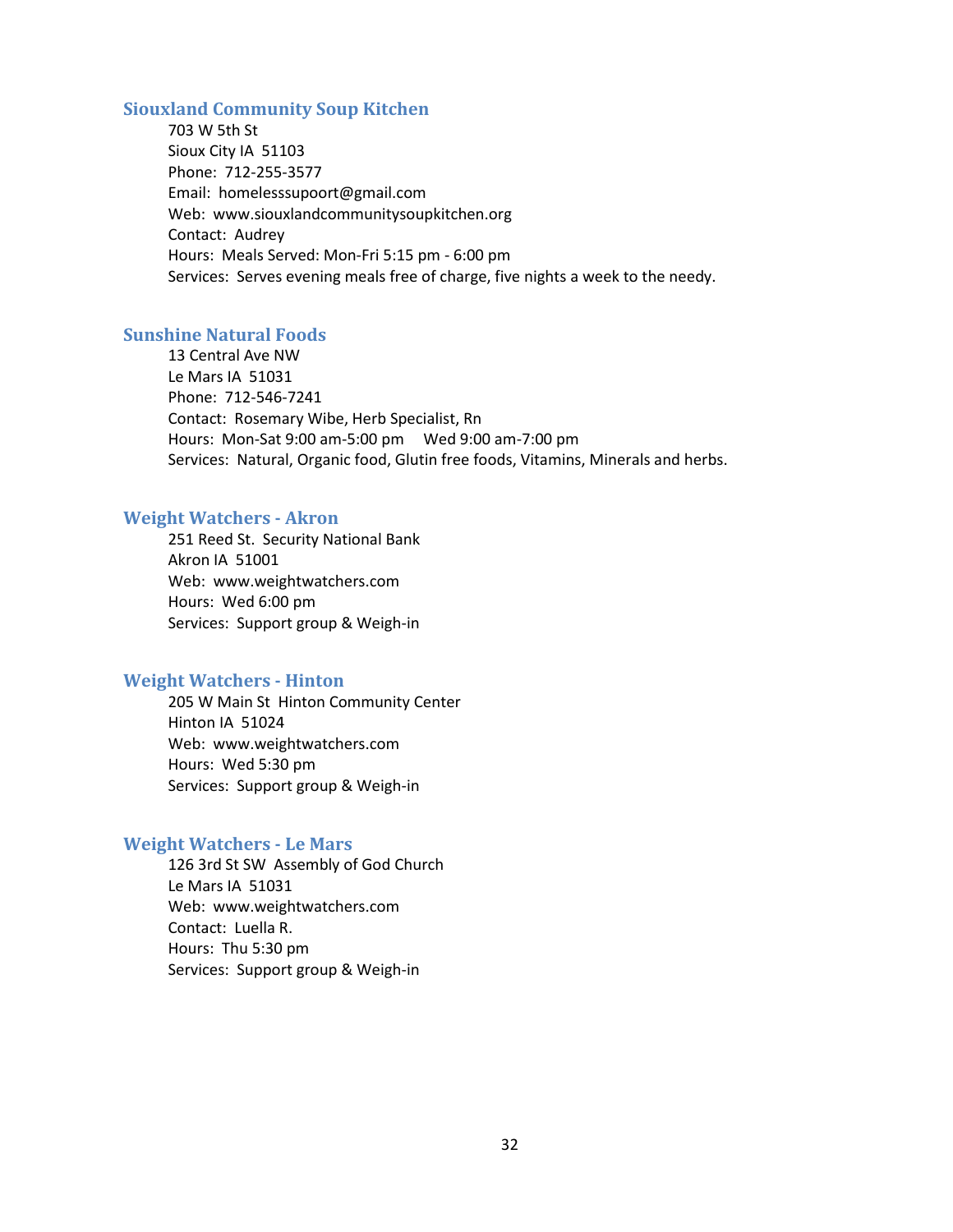## <span id="page-32-0"></span>**HEALTHCARE FACILITIES**

### <span id="page-32-1"></span>**Abbey of Le Mars, The**

320 1st Ave SE Le Mars IA 51031 Phone: 712-546-7844 Fax: 712-546-9318 Email: theabbeycare@yahoo.com Web: www.abbeyoflemars.com Contact: Deb De Rocher, Assistant to Administrator Edit: 8:30 am - 5:00 pm Services: Intermediate Care, Skilled Care & Residential Care

### <span id="page-32-2"></span>**Akron Care Center**

991 Hwy 3 Akron IA 51001 Phone: 712-568-2422 Fax: 712-568-2424 Email: socialworker@akroncarecenter.com Web: www.akroncarecenter.com Contact: Becky Borchers, Social Worker Hours: Mon-Fri 9:00 am - 5:00 pm Services: A non-for-profit, city-owned Intermediate & Skilled Care Facility. Licensed for 45 Medicare & Medicaid approved beds. Our mission is to provide a homelike environment for persons where their health may be maintained or enhanced through daily activities, physical therapy, nursing care & good

### <span id="page-32-3"></span>**Bavarian Meadows Assisted Living**

632 L 14 Remsen IA 51050 Phone: 712-786-1660 Fax: 712-786-1664 Email: bmeadows@midlands.net Web: http://bavarianmeadows.homestead.com Contact: Sandra Reuter, Nurse Administrator Hours: 8:00 am - 4:30 pm Services: 22 unit facility - strickly assisted living.

### <span id="page-32-4"></span>**Brentwood Good Samaritan Center**

1140 Lincoln St NE Le Mars IA 51031 Phone: 712-546-4101 Fax: 712-546-9488 Web: www.good.sam.com Hours: 24 hours a day/365 days per year Services: Christian based 24-hour skilled nursing community providing day-to-day health care, wellness education, inpatient & outpatient therapy & memory care.

nutrition. We are a small nursing home geared to serve people in need with quality loving care.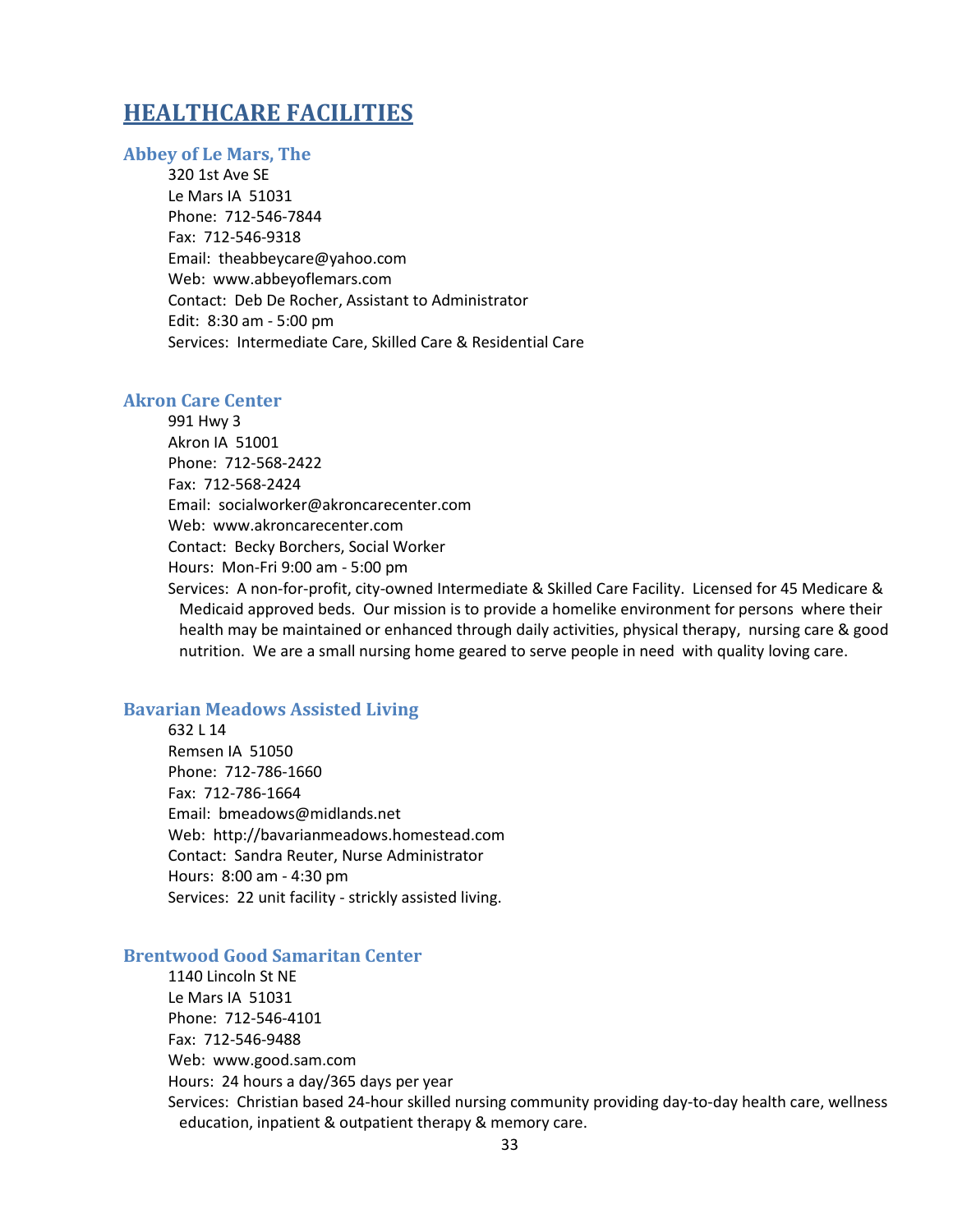### <span id="page-33-0"></span>**Happy Siesta Care Center**

423 Roosevelt PO Box 380 Remsen IA 51050 Phone: 712-786-1117 Fax: 712-786-1119 Email: crbraun@midlands.net Contact: Charlotte Braun, Administrator Hours: Mon-Fri 8:00 am - 5:00 pm Services: 100% skilled nursing, Alzheimers unit

### <span id="page-33-1"></span>**Heartland Care Center**

604 E Fenton Marcus IA 51035 Phone: 712-376-2500 Fax: 712-376-4445 Email: heartland@midlands.net Web: www.heartlandcarecenter.com Contact: LuAnn Rogge, Administrator Hours: 8:00 am - 4:30 pm Services: 30 skilled beds and 21 Assisted Living.

### <span id="page-33-2"></span>**Iowa Veterans Home**

1301 Summit St Marshalltown IA 50158 Phone: 641-752-1501 800-645-4591 Fax: 641-753- Web: ivh.iowa.gov Services: Long-term care facility for honorably discharged veterans and spouses. Also, Domiciliary level of care.

### <span id="page-33-3"></span>**Kingsley Nursing & Rehab Center**

305 W 3rd St PO Box 10 Kingsley IA 51028 Phone: 712-378-2400 Fax: 712-378-3522 Email: mrotert@careinitiatives.org Web: www.careinitiatives.org Contact: Matt Robert, Admin Hours: 24 hours a day/365 days per year Services: Long-term care provider, skilled nursing care & rehabilitation, independent living. Meals on wheels.

#### <span id="page-33-4"></span>**Park Place Estates**

900 Lincoln St NE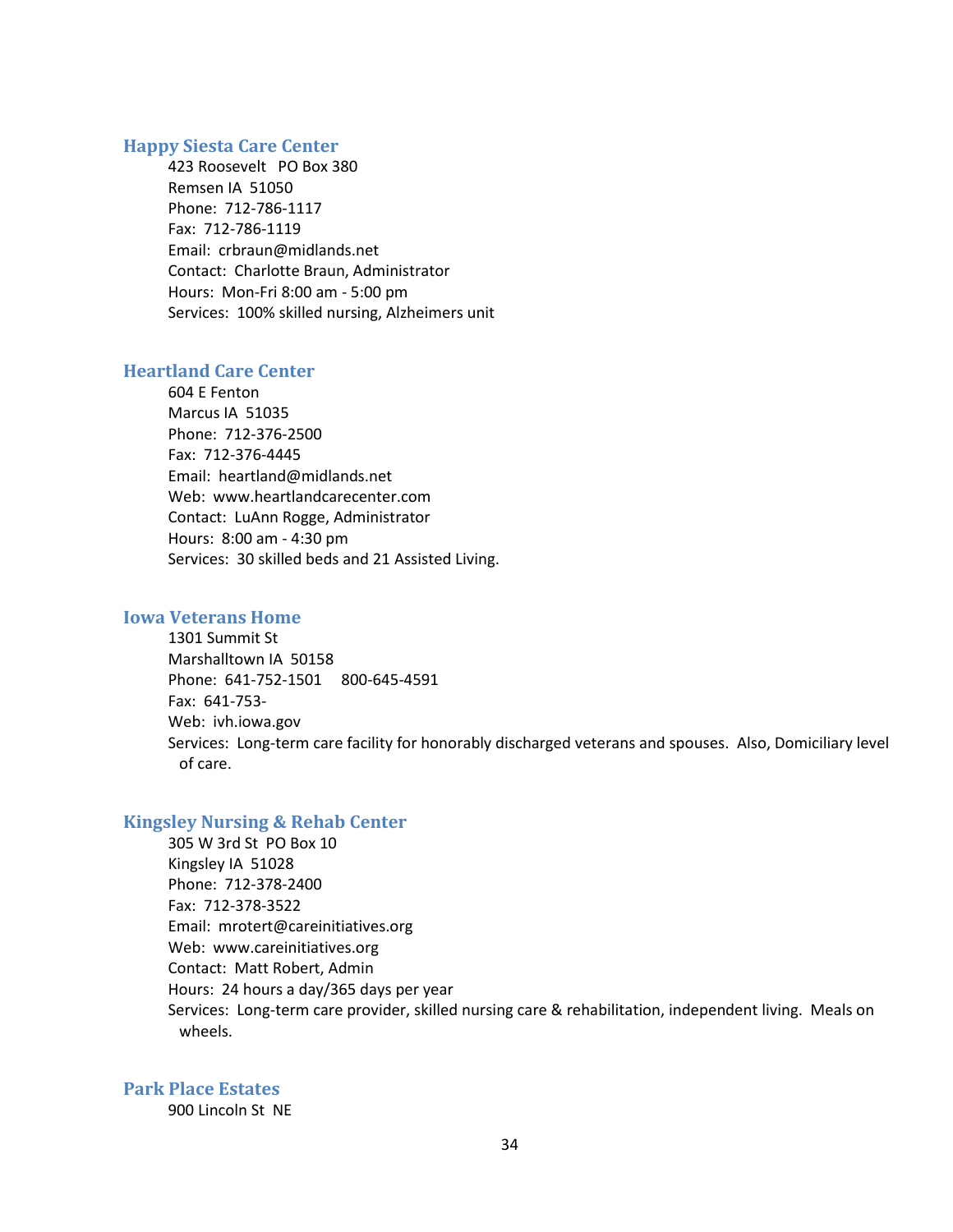Le Mars IA 51031 Phone: 712-546-6793 Fax: 712-546-8085 Email: ppe@floydvalleyhospital.org Web: www.avera.org/floyd-vlley/senior-services Contact: Judith Raddy, Director Hours: Mon-Fri 8:00 am - 5:00 pm

Services: Assisted living options for seniors who require oversight & assistance with activities of daily living. A secure, comfortable environment with maintenance-free living & the camaraderie of a friendly community. Weekly housekeeping, linen service. 3 meals per day provided. Scheduled transportation.

### <span id="page-34-0"></span>**Plymouth Manor Care Center**

954 7th Ave SE Le Mars IA 51031 Phone: 712-546-7831 Fax: 712-546-7990 Email: emccarty@premieronline.com Web: www.plymouthmanorlemars.com Contact: Coleen Mc Carty, Administrator Hours: 24 hours a day/365 days per year

Services: See Web Site for more information. occupational & speech therapy along with restorative services. Hospice & spiritual guidance for end-of-life issues. Daily living activity services: beauty salon, podiatry, activities & social time.

### <span id="page-34-1"></span>**Prime Living Apartments**

108 1st Ave NW Le Mars IA 51031 Phone: 712-548-5488 Fax: 712-546-6299 Web: www.primeassistedliving.com Contact: Jean Parrish, Director Hours: Mon-Fri 8:00 am - 5:00 pm

Services: Affordable assisted living to persons who may have limited income. Apartment rent is based on income. Will work with government agencies to reduce costs. Nursing Home & Assisted lving. Nearest Hospital is 1 mile away. Life Care Homes, NursingCare, Personal Care Assistance, Residential Care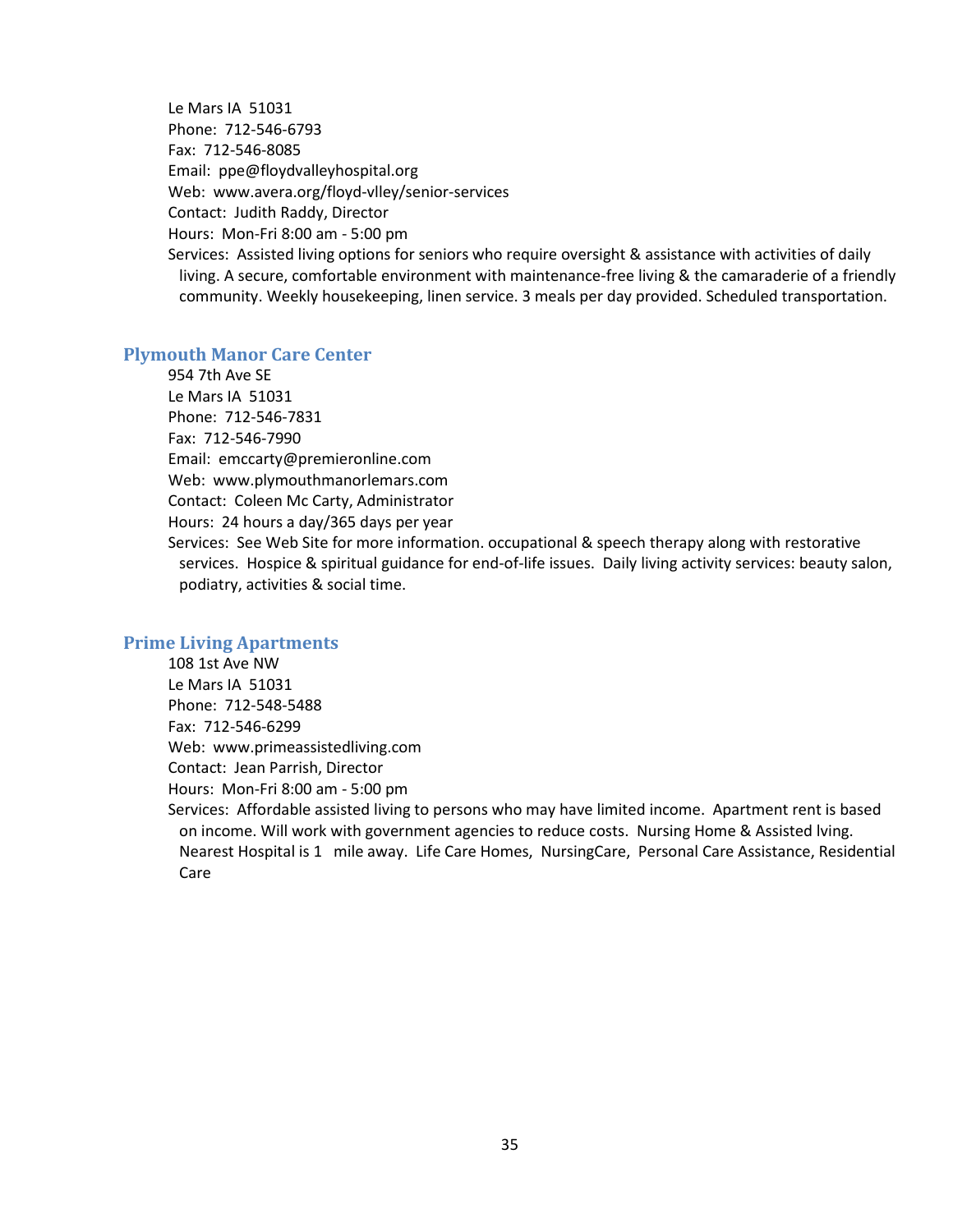### <span id="page-35-0"></span>**The Pride Group, Inc**

501 7th Ave SW Le Mars IA 51031 Phone: 712-546-6500 Fax: 712-546-6643 Email: info@thepridegroup.org Web: www.thepridegroup.org Contact: Nancy Holtgrewe, Program Admin Hours: Mon-Fri 8:00 am - 4:00 pm Services: A private not-for-profit corporation which provides residential & community based services to mentally disabled adults in Plymouth, Cherokee, O'Brien, Dickinson & Woodbury counties in Iowa. See Web Site for more informtion.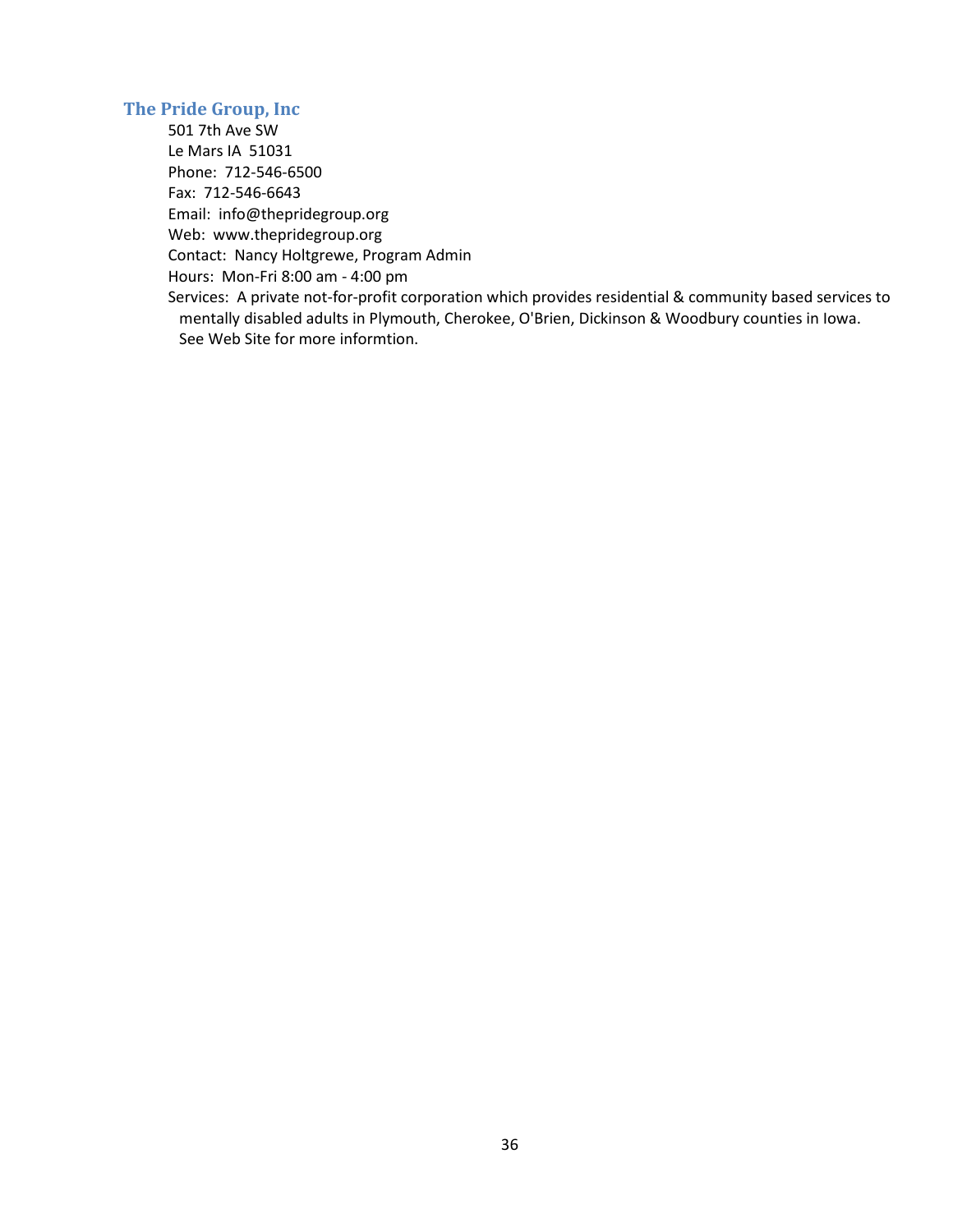## **HOUSING ASSISTANCE**

#### **Atlas Group**

315 1st Ave NE Sioux Center IA 51250 Phone: 712-722-4900 Fax: 712-722-4901 Email: atlas@mtcnet.net Web: www.atlasofsiouxcenter.org Contact: Ashley Egforf, Administrative Asst. Edit: Mon-Thu 8:00 am - 5:00 pm Fri 8:00 am - 4:00 pm Services: Provides bilingual, personal development and referral to professional services. Men & Women accountability housing is also available. All services provided through ATLAS are free. Serves people in Plymouth County also.

#### **Floyd Valley Apartments**

110 6th Ave NE Le Mars IA 51031 Phone: 712-546-9423 Email: sueh@oakleafpm.com Web: oakleafpropertymanagement.com Contact: Sue Hatch, General Manager Hours: 24 hours a day/7 days a week Services: Senior center adjacent to apartments. Accepts housing vouchers. Homemaker services, activities, controlled access & a variety of floor plans are all included. On-site laundry & a manage on site. Utilities included in rent. Beauty shop in building. 24-hour maintenance. In Nat'l Historic Register.

### **HUD Certified Housing Counseling**

715 Douglas St Center for Siouxland Sioux City IA 51101 Phone: 712-252-1861 877-580-5526 Fax: 712-255-1352 Email: www.centerforsiouxland.org Web: jonette.spurlock@centerforsiouxland.org Contact: Kathy Craig, Counselor Hours: Mon-Fri 8:00 am - 5:00 pm Services: Provides individualized housing counseling covering all aspects of housing including: rental, pre- and post-purchase, HECM/reverse mortgage & delinquency/default counseling.

#### **Kingston Apartments**

315 E 4th St Kingsley IA 51028 Phone: 712-378-3863 Email: karlab@oakleaftpm.com Web: www.oakleafpm.com Contact: Karla Bohle, Service Coordinator Hours: Mon-Fri 9:00 am - 4:00 pm After hours will go to Karla's cell phone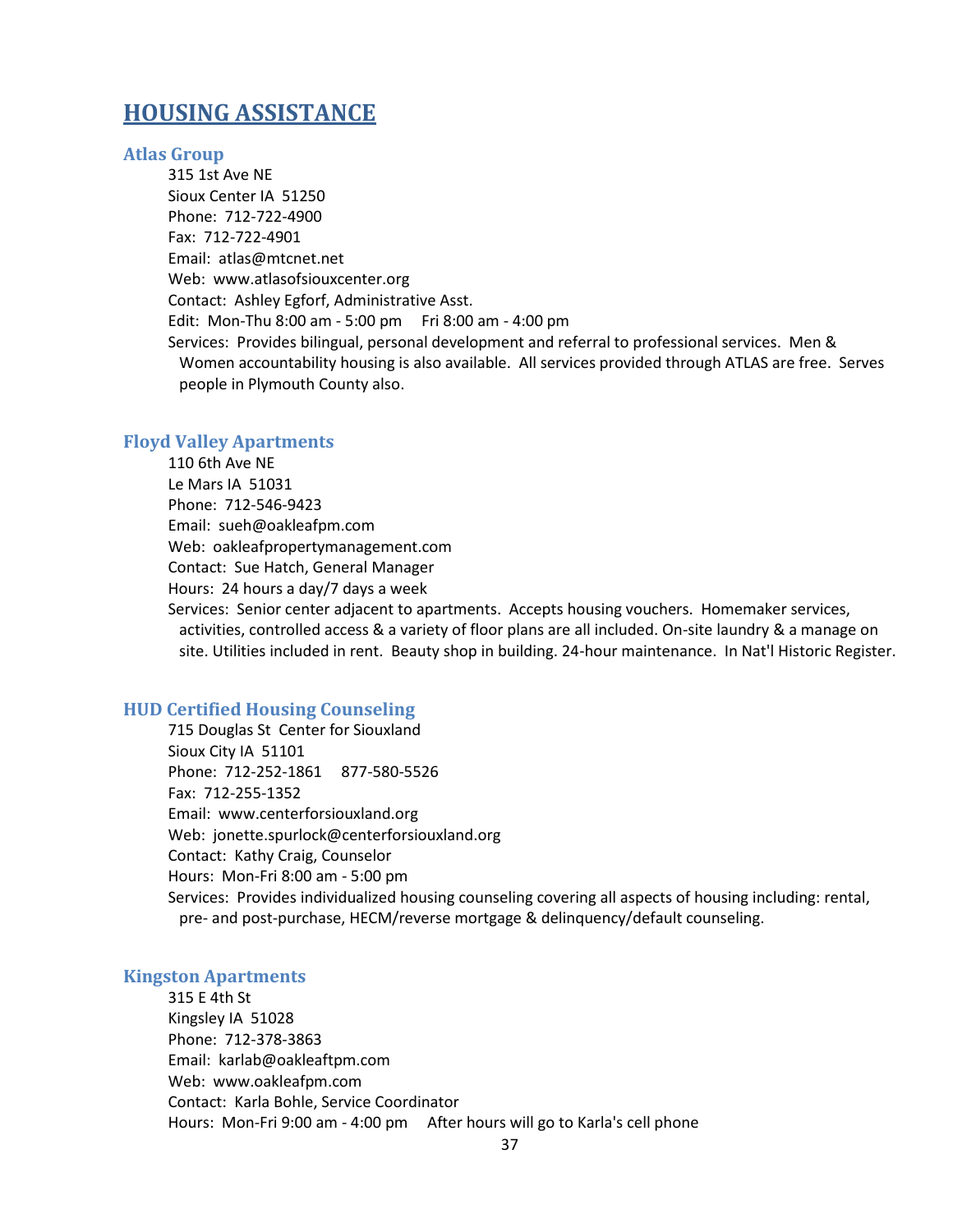Services: Individual living for elderly ages 50 and older or any age if you are disabled. Handicap accessable. Controlled access. On-site laundry. Rent is based on income. Mail Delivery. Meals on Wheels. Elevator.

#### **Mid-Sioux Opporutnity, Inc - Akron**

180 10th St SE PO Box 1 Le Mars IA 51001 Phone: 712-546-6603 800-859-2025 Fax: 712-786-3250 Web: www.midsioux.org Contact: Laura Benson Family & Development Supervisor Hours: Tues & Thur 9:00 am - 4:00 pm Services: Program applications, Emergency Services

#### **Mid-Sioux Opporutnity, Inc - Le Mars**

180 10th St SE PO Box 1 Le Mars IA 51031 Phone: 712-546-6603 800-859-2025 Fax: 712-786-3250 Web: www.midsioux.org Contact: Sue Reed, Outreach Coordinator Hours: Mon, Wed, Fri 8:00 am - 4:30 pm Services: Fuel assistance October 1 - April 15. Liheap is a federal program to help with a portion of heating costs in winter.

### **Mid-Sioux Opporutnity, Inc - Remsen**

418 S Marion Remsen IA 51050 Phone: 712-786-2001 800-859-2025 Fax: 712-786-3250 Email: info@midsioux.org Web: www.midsioux.org Contact: Dick Sievers, Executive Director Hours: Mon-Fri 8:00 am - 4:30 pm Services: Provides energy assistance, weatherization, food pantry, crisis support. Offers child care resources & referrals, head start, family development & self-sufficiency. WIC, Smile, Hawk-I available.

#### **Ridgewood Apartments**

260 S 4th St Akron IA 51001 Phone: 712-568-3420 Fax: 712-568-3453 Email: sharon.F@oakleafpm.comn Web: oakleafpm.com Contact: Sharon Frerichs, Site Manager Hours: Mon-Fri 9:00 am - 12:00 pm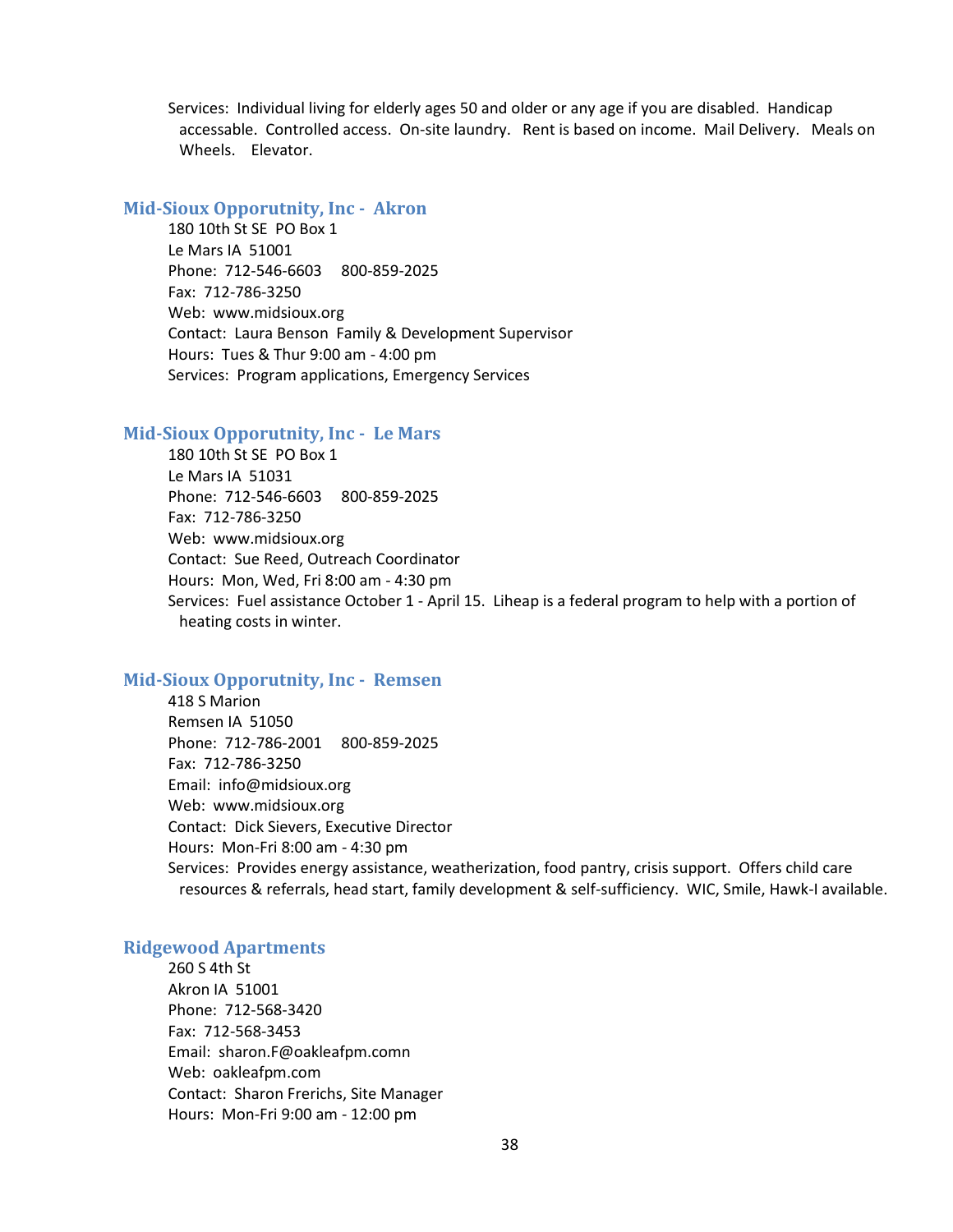Services: Independent living for persons ages 50 & over or the disabled. HUD subsidized housing. Facility was completely remodeled in 2013

## **Ronald McDonald House - Charities of Siouxland, Inc.**

2500 Nebraska St Sioux City IA 51104 Phone: 712-255-4084 Fax: 712-255-4281 Web: http://www.rmhc-siouxland.org Contact: Barb Knepper, Executive Director Hours: 24 hours a day/365 days per year Services: Provides a home-away-from-home for families with children (age 21 or younger) who are receiving medical care in Siouxland.

## **Rural Development - Home Buying**

1100 12th St SW Ste C Le Mars IA 51031 Phone: 712-546-5149 Web: www.rurdev.usda.gov/ia Services: Provides incoming & housing eligibility.

## **Siouxland Habitat for Humanity**

1150 Tri View Ave Sioux City IA 51103 Phone: 712-255-6244 712-224-6133 Restore Fax: 712-255-7203 Web: www.siouxlandhabitat.org Contact: Anyone on the board Hours: Mon-Sat 9:00 am - 5:00 pm Services: Seeks to eliminater poverty housing & homelessness in our area 7 to make descent shelter a matter of conscience & action. A non-profit, ecumenical Christian housing ministry.

## **Sunrise Villa Apartments**

524 Sunset Dr SW Le Mars IA 51031 Phone: 712-546-6062 Fax: 888-546-6062 Email: primemd@frontiernet.net Web: http://primeapartmentrental.com/Sunrise\_Villa.ph Contact: Marnee Daugherty, Property Manager Hours: Mon-Fri 8:00 am - 5:00 pm Services: Independent Senior Living, common dining room, common hallway connects units, activities. Rent is based on income & is directly subsidized by Rural Development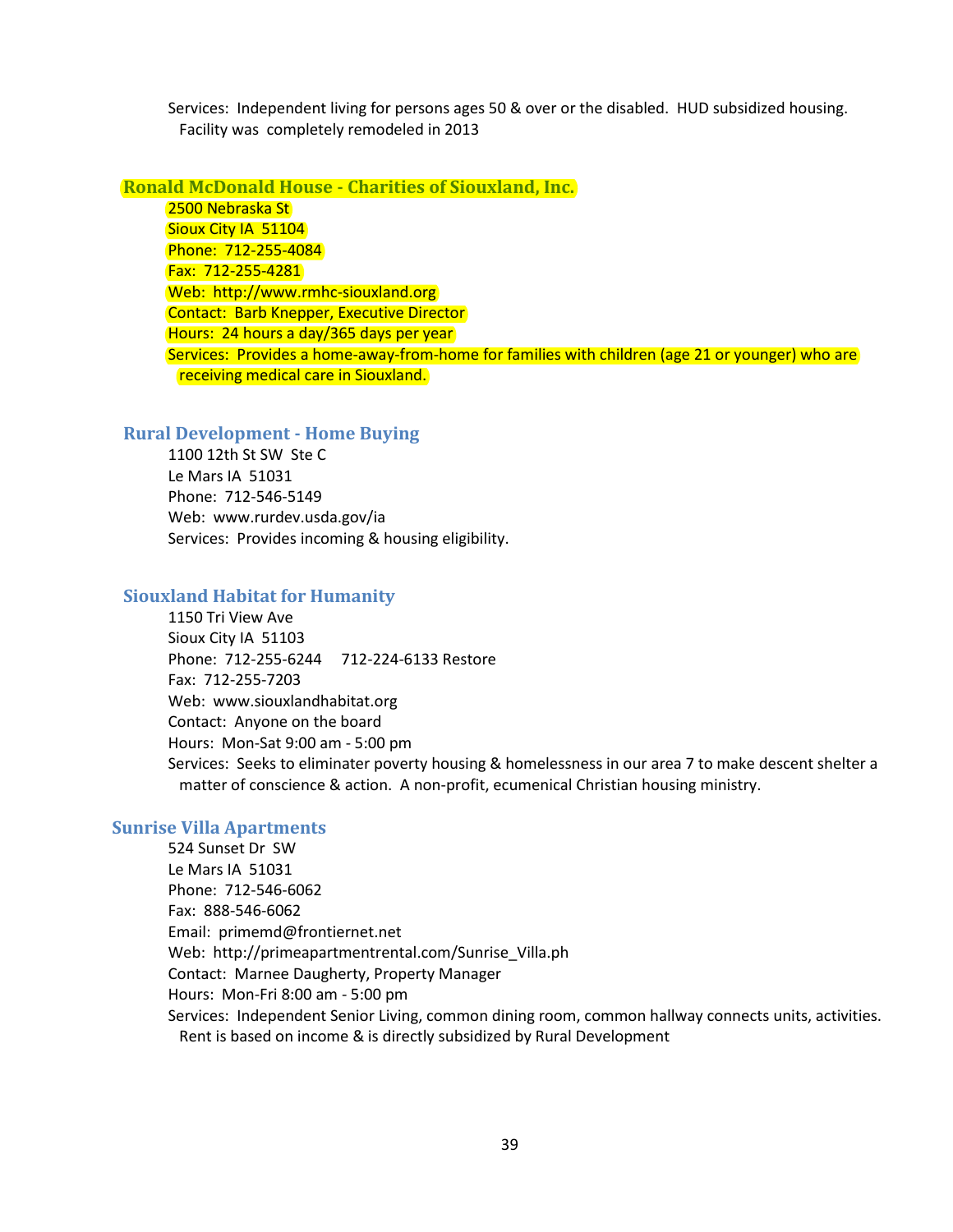## **JOB PLACEMENT**

## **Hope Haven: Le Mars**

121 5th Ave SW Le Mars IA 51031 Phone: 712-546-1711 Web: www.hopehaven.org Edit: Mon-Fri 8:00 am - 4:30 pm Services: Offers adult living and support services. Vocational services and job placement are provided along with mental health & recovery.

## **Hope Haven: Rock Valley**

1800 19th St PO Box 70 Rock Valley IA 51247 Phone: 712-476-2737 Web: www.hopehaven.org Hours: Mon-Fri 8:00 am - 4:30 pm Services: Offers adult living and support services. Vocational services and job placement are provided along with mental health & recovery.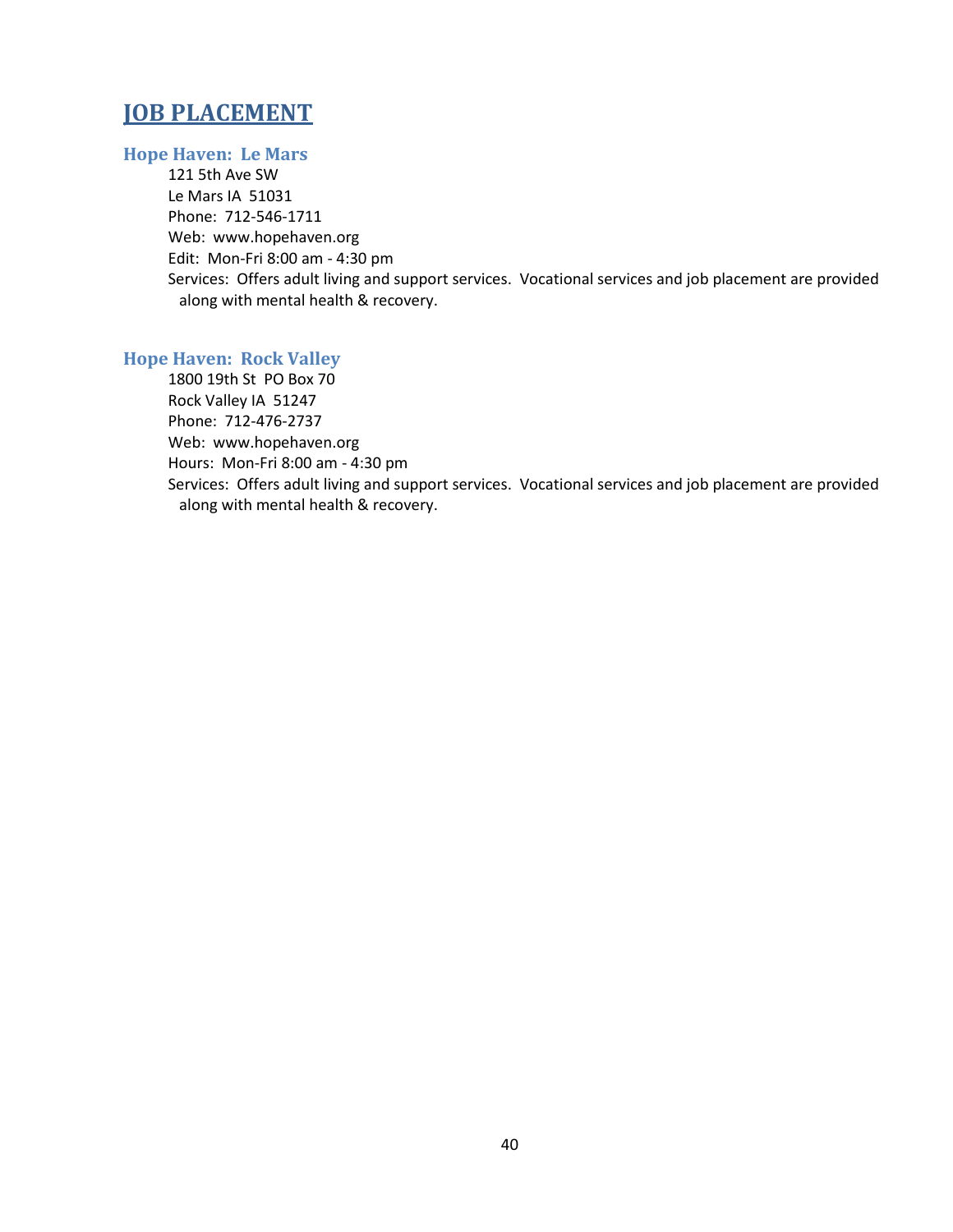## **LEGAL SERVICES**

## **Iowa Legal Aid - Regional Office**

520 Nebraska St Ste 337 Sioux City IA 51101 Phone: 800-532-1275 Web: www.lsc.gov Edit: Mon-Fri 9:00 am - 11:oo am, 1:30 pm - 3:30 pm; Thursday afternoon closed Services: Critical Legal assistance to low-income & vulnerable Iowans with no where else to turn. See websit for more information.

## **Legal Aid Hotline for Older Iowans (over 60)**

Phone: 800-992-8161 Contact: Mon-Fri 9:00 am - 4:40 pm

## **Legal Services Corporation**

1111 9th St Suite 230 Des Moines IA 50314 Phone: 515-243-2151 Fax: 512-246-6075 Web: www.iowalegalaid.org Contact: Call Center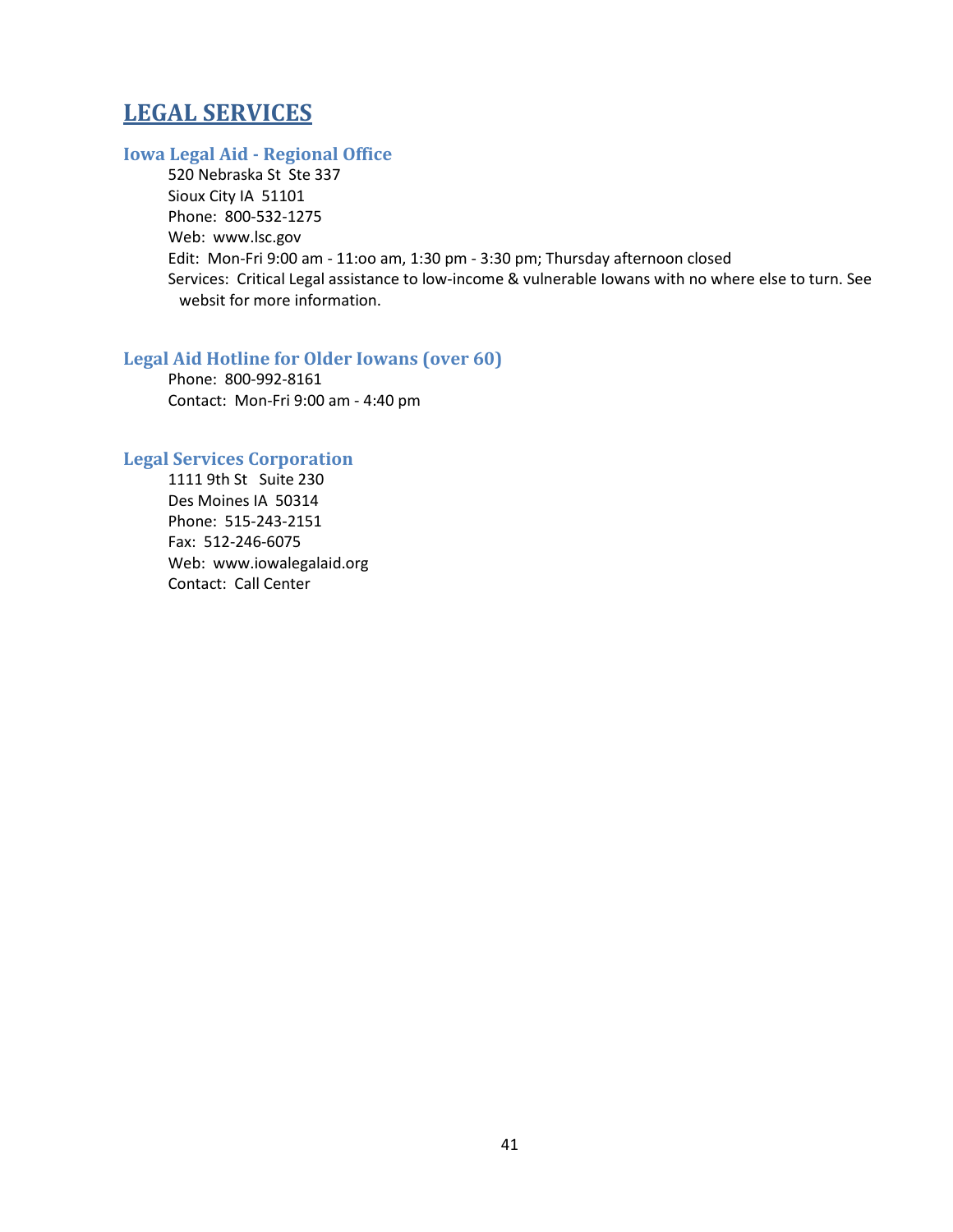## **MEDICAL CARE: CHIROPRACTIC**

## **Akron Chiropractic Center**

222 Reed St PO Box 135 Akron IA 51001 Phone: 712-568-2444 800-541-2446 Fax: 712-568-2445 Email: acc1@hickorytech.net Contact: Dr. Timothy Allard, DC Sharon Nielsen, Office Manager Edit: Mon, Tue, Thu 7:00 am - 5:00 pm Wed 7:00 am - 12:00 pm Fri & Sat by appointment only Services: Chiropractic Care.

### **Bolin Chiropractic & Accupuncture**

212 Plymouth St SW Le Mars IA 51031 Phone: 712-546-7789 Fax: 712-546-6554 Email: bolingchiro@yahoo.com Contact: Jeremy Bolin, DC Hours: Mon, Tue 8:30 am - 5:30 pm Wed 8:30 am - 1:00 pm Thu 8:30 am - 6:30 pm Fri 8:30 pm - 12:00 pm Closed for lunch 1:00 pm - 2:30 pm Services: Chiropractic care, Accupuncture

### **Britton Chiropractic & Rehab Clinic**

351 Hwy 12 Akron IA 51001 Phone: 712-568-2304 Fax: 712-568-3792 Email: drbritton@premieronline.net Web: www.brittonchiropracticandrehab.com Contact: Bradley Britton, DC Hours: Mon, Wed, Thu 8:00 am - 5:30 pm Tue 8:00 am - 11:00 am Fri 8:00 am - 3:30 pm Sat by appointment Services: Chiropractic, Rehabilitation & therapy; Accupuncture, Nutrition.

### **Knull Chiropractic Center**

44 5th Ave SW Le Mars IA 51031 Phone: 712-546-7744 Fax: 712-546-1770 Contact: Dr. A D Knull, DC Hours: Mon, Tue, Thu, Fri 8:00 pm - 5:00 pm Services: Chiropractic Care

## **Meylor Chiropractic & Acupuncture**

400 Plymouth St SW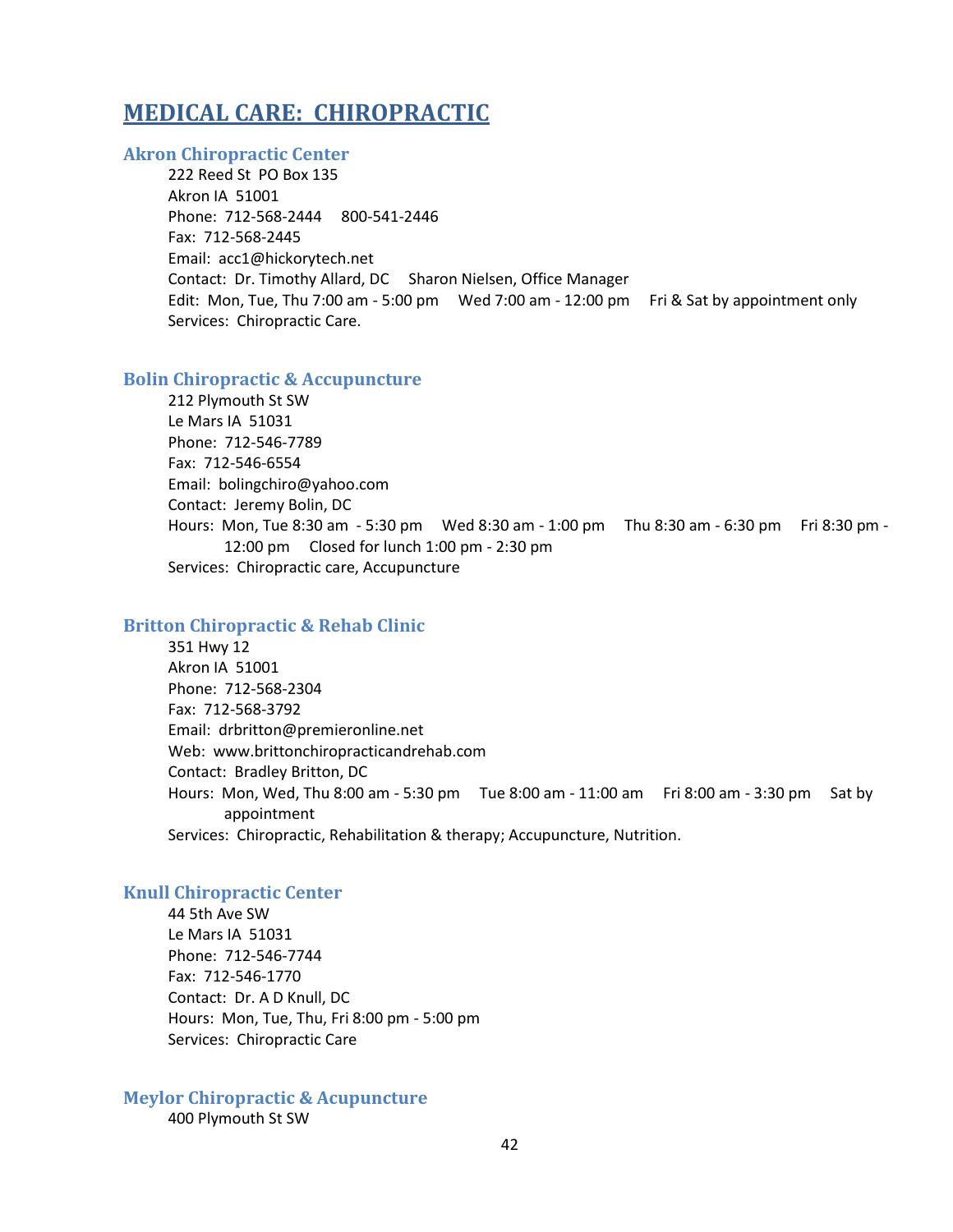Le Mars IA 51031 Phone: 712-546-5121 Fax: 712-546-5023 Email: wmeylor@frontiernet.net Web: www.meylorchiropractic.com Contact: Wayne Meylor, Owner Hours: Mon-Thu 9:00 am - 6:00 pm closed 12:30 pm - 2:30 pm Services: Chiropractic care for people of all ages. Provides quality affordable care & prompt service that allows you to call & get an appointment on the same day.

#### **Nilles Chiropractice Clinic PC/Accupuncture**

220 Plymouth St. SW Le Mars IA 51031 Phone: 712-546-4004 Fax: 712-546-4007 Email: nilleschiro@yahoo.com Web: drrobertnilles.com Contact: Traci Dreckman, Office Manager Hours: Mon-Wed 9:15 am - 12:30 pm & 12:15 pm - 6:pm Thu 9:15am - 12:30 pm Services: Chiropractic, accupuncture, IS beds, physical exams, DOT exams, X-ray Facility

#### **Zollman Chiropractic Clinic and Wellness**

200 5th Ave NW Le Mars IA 51031 Phone: 712-546-8151 Fax: 712-546-7653 Email: zollmanchiropractic@premieronline.net Web: zollmanchiropractic.com Contact: Danielle Heissel, Office Manager Hours: Mon, Thu 8:30 am - 7:00 pm Tue 8:30 am - 6:00 pm Wed, Fri 8:00 am - 12:00 pm Services: Provides Chiropractic care.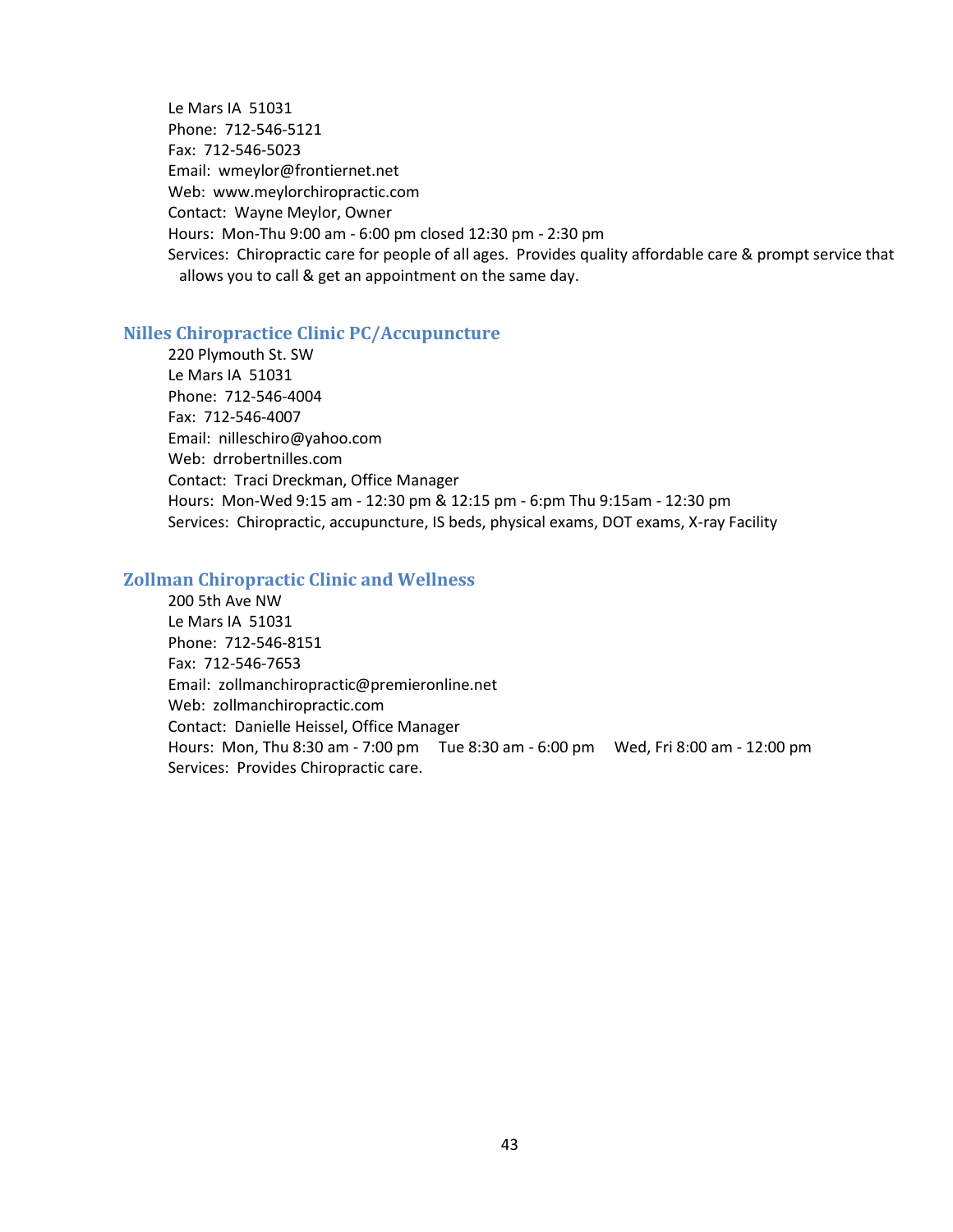## **MEDICAL CARE: DENTIST**

### **Advanced Eye Health**

1111 Holton Dr Le Mars IA 51031 Phone: 712-546-6868 Fax: 712-546-6739 Email: drbecky@lemarseyedoctor.com Web: www.lemarseyedoctor.com Contact: Dr. Becky De Ruyter Edit: Mon-Fri 8:00 am-8:00 pm Sat 12:00 pm-5:00 pm Services: Provides eye exams, including diabetic checkups, cataract evaluations, glaucoma treatment & macular degeneration management.

### **Family 1st Dental of Hawarden**

810 Central Ave Hawarden IA 51023 Phone: 712-551-4220 Contact: Heidi Draayer, DDS Laure Giese, DDS Hours: Mon-Fri 8:00 am - 5:00 pm Services: General Dentistry

#### **Family 1st Dental of Le Mars**

29 Plymouth St NE Le Mars IA 51031 Phone: 712-546-8823 Fax: 712-546-9477 Email: ffdlemars@frontiernet.net Contact: Stefanie Dreckman, Office Manager Hours: Mon-Thu 8:00 am - 5:00 pm closed 1:00 pm - 2:00 pm Services: General dental care

#### **Kaler, Daniel L, DDS & Brenda F. Dick DDS - Le Mars**

405 Plymouth St. NW Le Mars IA 51031 Phone: 712-546-5179 Email: braces@drkaler.com Web: www.drkaler.com Contact: Becky, Office manager Hours: Mon 8:00 am - 4:00 pm Services: Orthodontist services

## **Kaler, Daniel L, DDS & Brenda F. Dick DDS - Sx City Indian Hills**

2801 Outer Drive N Indian Hills Sioux City IA 51104 Phone: 712-202-5313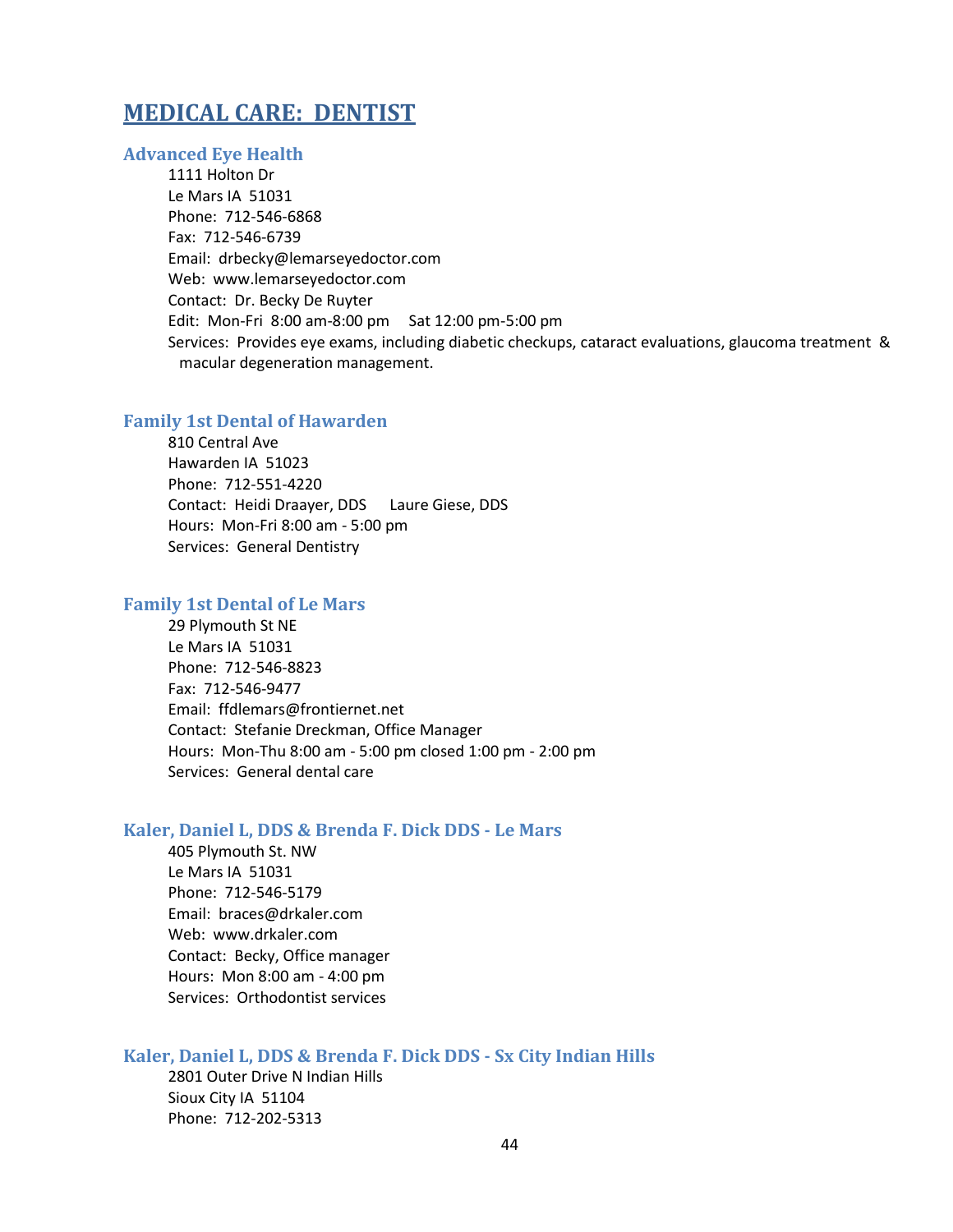Email: braces@drkaler.com Web: www.drkaler.com Contact: Becky, Office manager Hours: Thu 8:00 am - 4:00 pm Services: Orthodontist services

#### **Kaler, Daniel L, DDS & Brenda F. Dick DDS - Sx City Morningside (Main Office)**

4224 Sergeant Rd Morningside Sioux City IA 51106 Phone: 712-202-5306 Email: braces@drkaler.com Web: www.drkaler.com Contact: Becky, Office manager Hours: Mon-Fri 8:00 am - 4:00 pm Services: Provides invisalign invisable braces, clear braces, clarity braces & more

#### **Le Mars Dental Center**

1311 Hawkeye Ave SW Le Mars IA 51031 Phone: 712-546-5183 Fax: 712-546-9278 Email: info@lemarsdentalcenter.com Web: www.lemarsdentalcenter.com Contact: Sarah Haverkemp, Admin. Coord Tammy Rhea, DDS Karla Bechtold, DDS Hours: Mon-Fri 8:00 am - 5:00 pm Services: Provides early dental care; TMJ/TMD; snoring therapy; General Dental Treatment.

### **Promise Community Health Center**

388 1st Ave. NW Sioux Center IA 51250 Phone: 712-722-1700 877-722-1770 Fax: 712-722-1770 Email: care@promise.org Web: www.promisechc.org Contact: Del Lassen, MD Medical Director Hours: Mon, Thu 8:00 am - 7:00 pm; Tue, Fri 8:00 am - 5:00 pm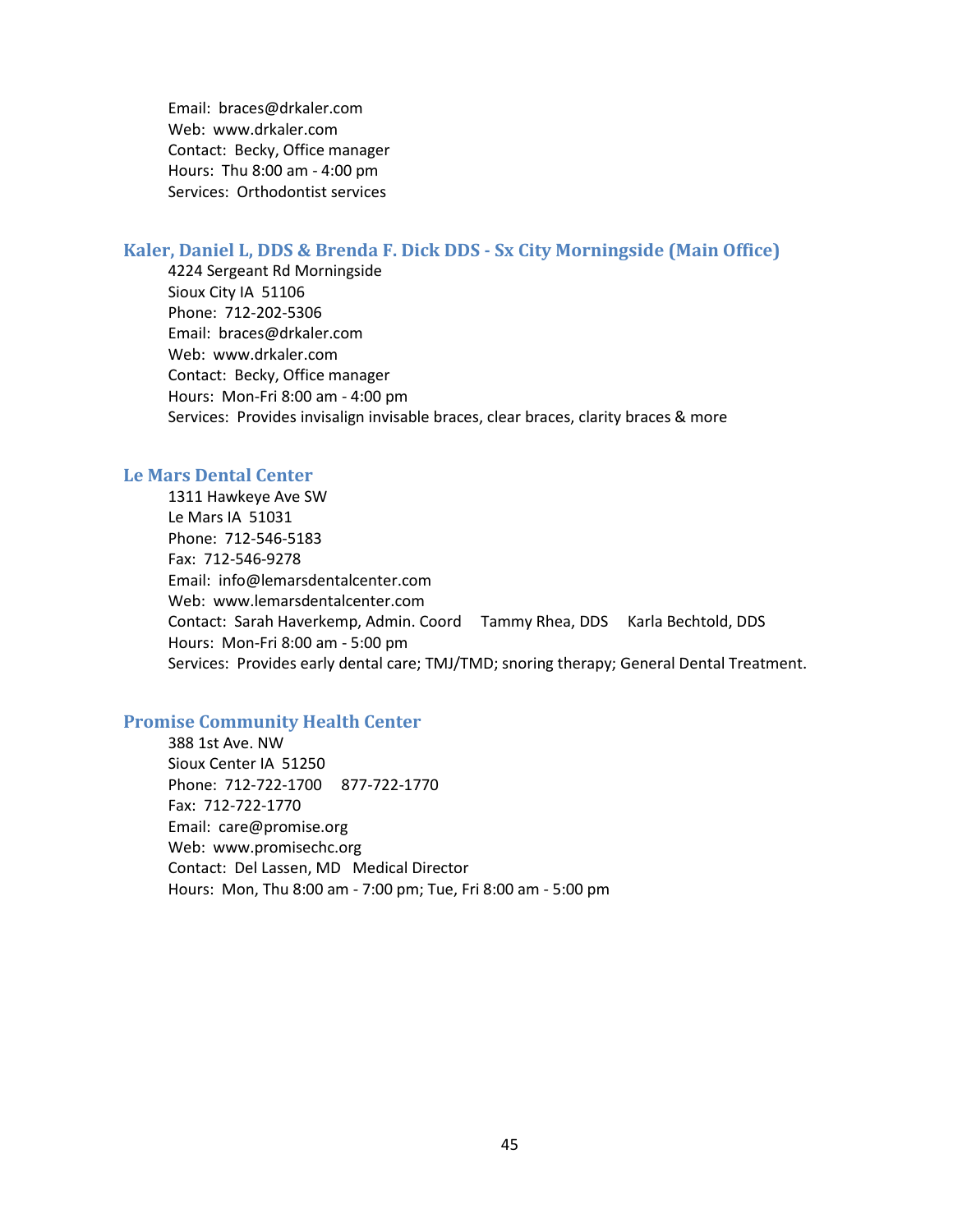## **MEDICAL CARE: HOME CARE**

### **Community Health Services (Floyd Valley Hospital)**

714 Lincoln St NE PO Box 10 Le Mars IA 51031 Phone: 712-546-3335 800-642-6074 x335 Fax: 712-546-3451 Email: home.health@floydvalleyhospital.org Web: www.floydvalleyhospital.org Contact: Tara Geddes, RN Nurse Manager Edit: Mon-Fri 8:00 am - 4:30 pm Services: Home Health Services are ordered by physicians and provided by nurses; physical, speech & occupational therapists; trained CNA's who assist with personal care and rehabilitation activities. Immunization clinics. Homemaker services for light housekeeping.

### **Home Health & Hospice**

400 Central Ave NW #100 Orange City IA 51014 Phone: 712-737-5279 800-808-6264 Fax: 712-737-5258

Hours: Mon, Tue, Thu, Fri 8:30 am - 5:30 pm; Wed 8:30 am - 8:30 pm; Sat 9:00 am - 12:00 pm Services: Home Health provides follow-up care after a hospitalization, Supportive care to enhance independence, or care to help manage a chronic disease. Hospice care provides a comprehensive service to meet the needs of the individual patient & their family. Helps people seek the best possible quality of life with comfort & dignity. Team specializes in pain & symptom management, emotional & spiritual support.

## **Mercy Home Care**

801 5th St. Ste 320 Le Mars IA 51031 Phone: 800-897-3840 712-233-5100 Web: www.mercysiouxcity.com/home-care Hours: 8:00 am - 4:30 pm Services: RH's, Aides, Physical, Occupational, Speech therapists and social works provide a wide range of services individualized to meet each patient's needs. No private pay or housekeeping.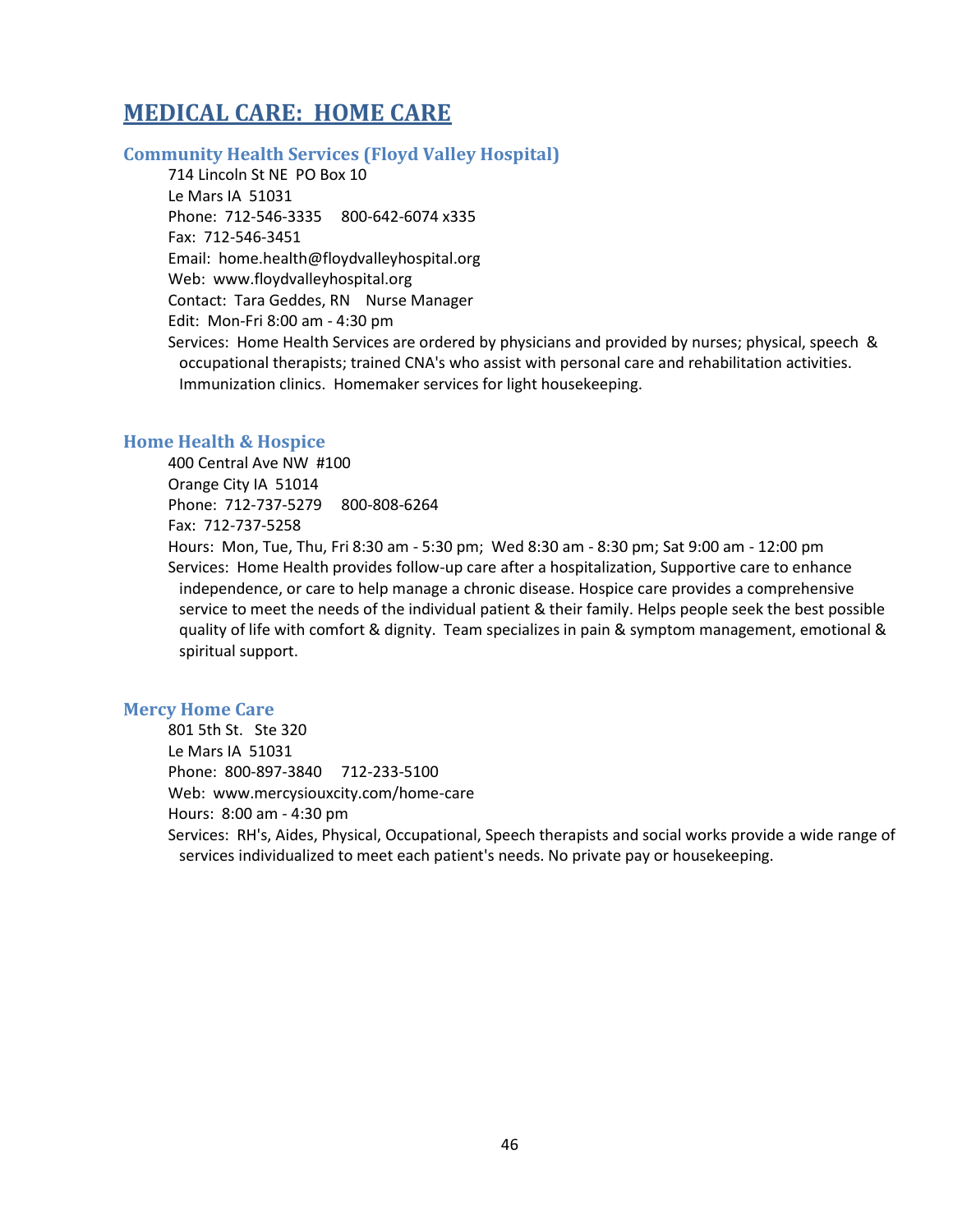## **MEDICAL CARE: HOSPICE**

#### **Care Initiatives Hospice SC**

4301 Sargeant Rd Sioux City IA 51106 Phone: 712-239-1226 Email: careinitiativeshospice.org Web: wwwcareinitiativeshospice.org Contact: Deb Schillinger, Team Director Edit: Mon-Fri 8:00 am - 5:00 pm Help Desk Services: Hospice care. Interdisciplinary team: RN, Social worker, spiritual care, hospice aide, volunteers

#### **CHEERS Home Health & Hospice**

30 19th St SW Sioux Center IA 51250 Phone: 712-722-8108

#### **Children's Hospice International**

1101 King St Ste 360 Alexandria VA 22314 Phone: 800-2-4-child 703-684-0330 Web: www.chionline.org

Services: Provides a continuum of care for children & their families from time of diagnosis, with hope for a cure, through bereavement if cure is not attained. Any insurance is expected. No organization in Iowa, Nebraska or South Dakota.

#### **Home Health & Hospice**

400 Central Ave NW #100 Orange City IA 51014 Phone: 712-737-5279 800-808-6264 Fax: 712-737-5258 Hours: Mon, Tue, Thu, Fri 8:30 am - 5:30 pm 8:30 am - 8:30 pm Sat 9:00 am - 12:00 pm

Services: Home Health provides follow-up care after a hospitalization, Supportive care to enhance independence, or care to help manage a chronic disease. Hospice care provides a comprehensive service to meet the needs of the individual patient & their family. Helps people seek the best possible quality of life with comfort & dignity. Team specializes in pain & symptom management, emotional & spiritual support.

#### **Hospice of Siouxland - Le Mars**

Le Mars IA 51031 Phone: 712-546-4848 800-383-4545 Fax: 712-546-1498 Services: See Hospice of Siouxland.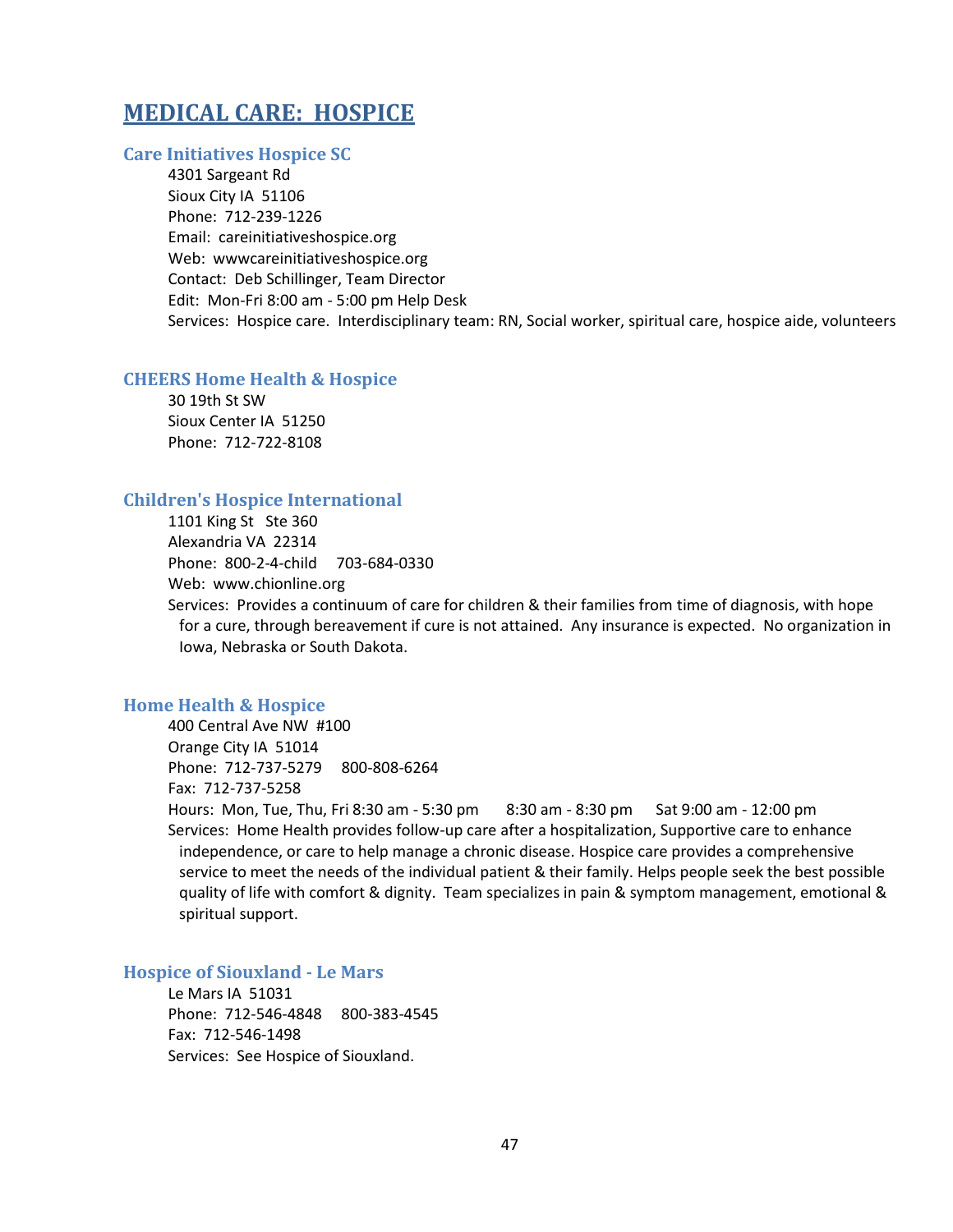## **Hospice of Siouxland - Sioux City**

4300 Hamilton Blvd Sioux City IA 51101 Phone: 712-233-4144 800-383-4545 Fax: 712-233-1123 Email: matteyk@hospicemail.com

Services: Provides high quality & compassionate service to relieve suffering & improve quality of life for individuals & their families facing advanced illness, end of life & grief. Pain & symptoms managed to achieve optimal comfort level. Personalized plan of care for each individual. Provides education & support. Programs & services designed to meet the unique needs of patients & families. Collaborates with physicians, hospitals, nursing facilities & clergy to assure coordination of services.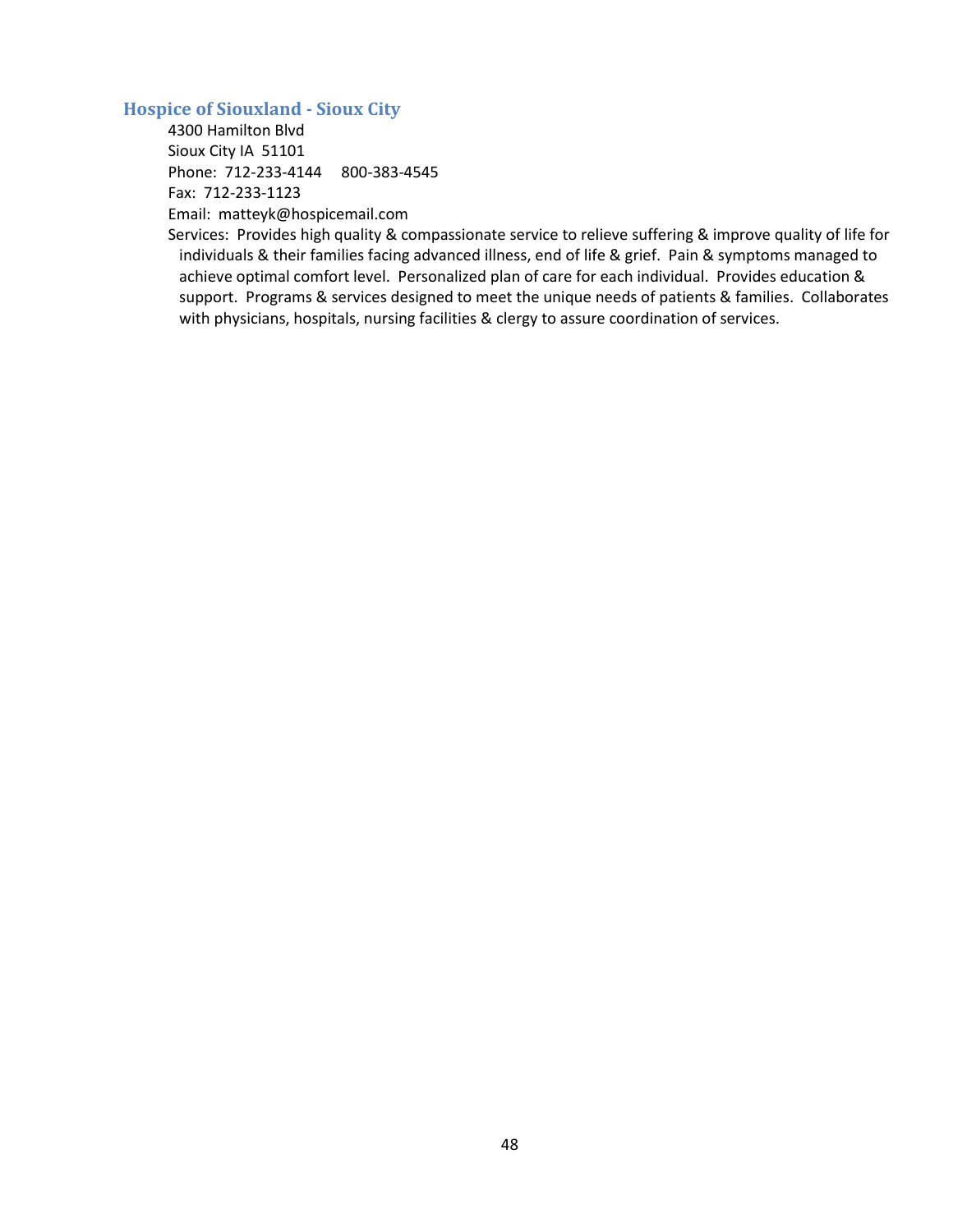## **MEDICAL CARE: HOSPITALS**

### **Floyd Valley Hospital/An Avera Partner**

714 Lincoln St NE PO Box 10 Le Mars IA 51031 Phone: 712-546-7871 800-642-6074 Fax: 712-546-3352 Web: www.floydvalleyhospital.org Contact: Michael T Donlin, Administrator Edit: 24 hours a day/365 days per year

Services: A general, acute care critical care access hospital providing emergency, inpatient, outpatient & home health care. Diagnostic services available include: laboratory, radiology & endoscopy. Rehabilitation services include cardiac rehab, physical therapy, occupational therapy, pulmonary rehabilitation & speech therapy. General & orthopedic surgeries are offered on site including total knee & hip replacements. A number of specialists hold monthly clinics as well as perform procedures on-site. Other services offered include oncology, diabetic management, home health, Lifeline & nutritional counseling. See Website for more information.

### **Mercy Medical Center**

801 5th St Sioux City IA 51102 Phone: 712-279-2010 Web: www.mercysiouxcity.com Contact: Robert J. Peebles, CEO

#### **Regional Health Care - Hawarden**

1111 11th St Hawarden IA 51023 Phone: 712-551-3108 Fax: 712-551-3177

#### **UnityPoint Health - St. Luke's**

2720 Stone Park Blvd Sioux City IA 51104 Phone: 712-279-3500 Web: www.unitypoint.org/siouxcity Contact: Peter Thoreen, CEO

#### **University of Iowa Hospitals & Clinics**

200 Hawkins Dr Iowa City IA 52242 Phone: 319-356-1616 877-686-0031 Fax: 319-356-8284 Email: www.uihealthcare.org Web: www.iowauniversityhospitalsandclinics.org Services: Provids expertise from primary care through highly specialized services.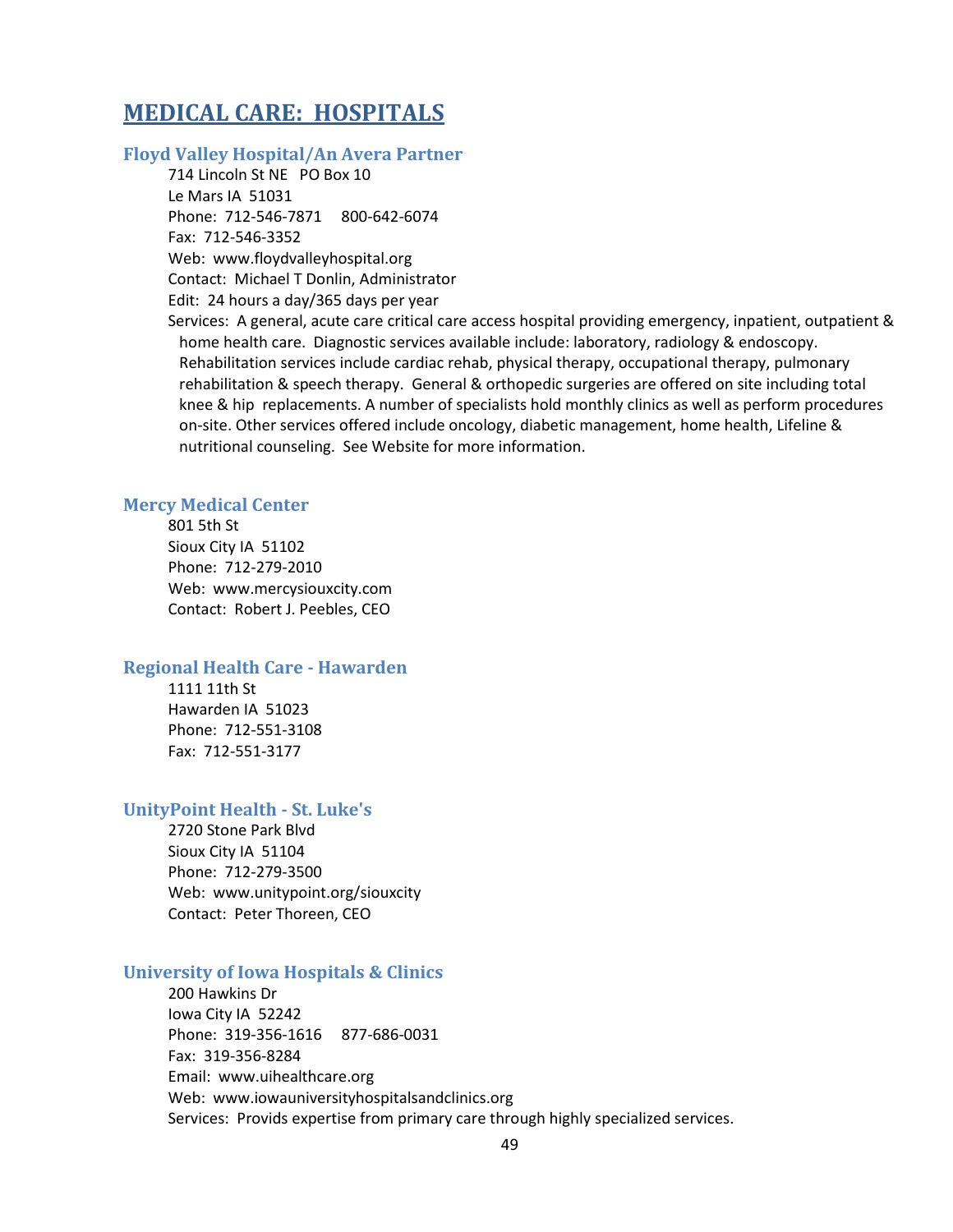## **MEDICAL CARE: OTHER**

## **Community Health Services (Floyd Valley Hospital)**

714 Lincoln St NE PO Box 10 Le Mars IA 51031 Phone: 712-546-3335 800-642-6074 x335 Fax: 712-546-3352 Email: home.health@floydvalleyhospital.org Web: www.floydvalleyhospital.org Contact: Deb Steffen, RN Nurse Manager Edit: Mon-Fri 8:00 am - 4:30 pm Services: Home Health Services are ordered by physicians and provided by nurses; physical, speech & occupational therapists; trained CNA's who assist with personal care and rehabilitation activities. Lifeline for seniors available. Immunization clinics.

## **Le Mars Area Dialysis Services**

1 1St SW Le Mars IA 51031 Phone: 712-541-6150 Fax: 712-541-6155 Email: clinic7088@fmc-na.com Web: none Contact: Jean Theisen, Coordinator Hours: Mon, Wed, Fri 6:00 am - 4:30 pm Services: In Center Hemodialysis.

#### **Le Mars Optometric Center**

120 First St NW Le Mars IA 51031 Phone: 712-546-4183 Fax: 712-548-4101 Contact: Delana Ihrke, Office Manager Scott Ihrke, OD Paul Schroeder, OD Hours: Mon-Fri 8:30 am - 5:00 pm, 1st & 3rd Sat 8:30 am - 12:00 pm Services: Family Vision Care, Optical Care

### **Recover Health**

117 Pierce St Ste 100 Sioux City IA 51101 Phone: 712-233-5494 Fax: 712-233-5496 Email: kpetrie@recoverhealth.org Web: recoverhealth.org Contact: Kathie Petrie, Branch manager Hours: Mon-Fri 8:00 am - 5:00 pm do provide services 24/7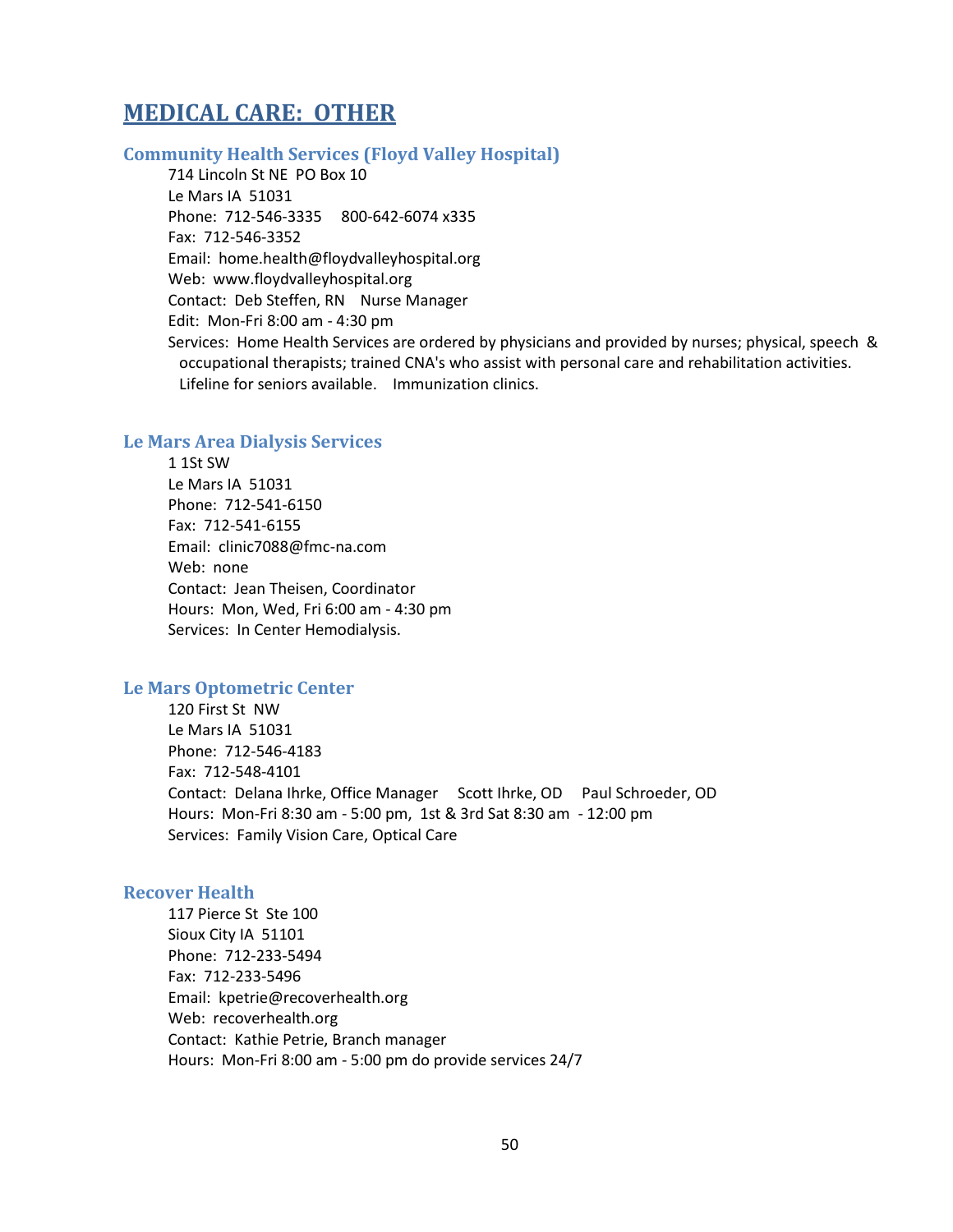## **Siouxland Pace**

3309 Cook St Sioux City IA 51103 Phone: 712-224-7223 Fax: 712-224-7250 Web: www.unitypoint.org Contact: Randy Ehlers, Executive Director Hours: Mon-Fri 8:00 am - 4:30 pm Services: Operates its therapeutic & recreational center housed with the Siouxland Center for Active Generations.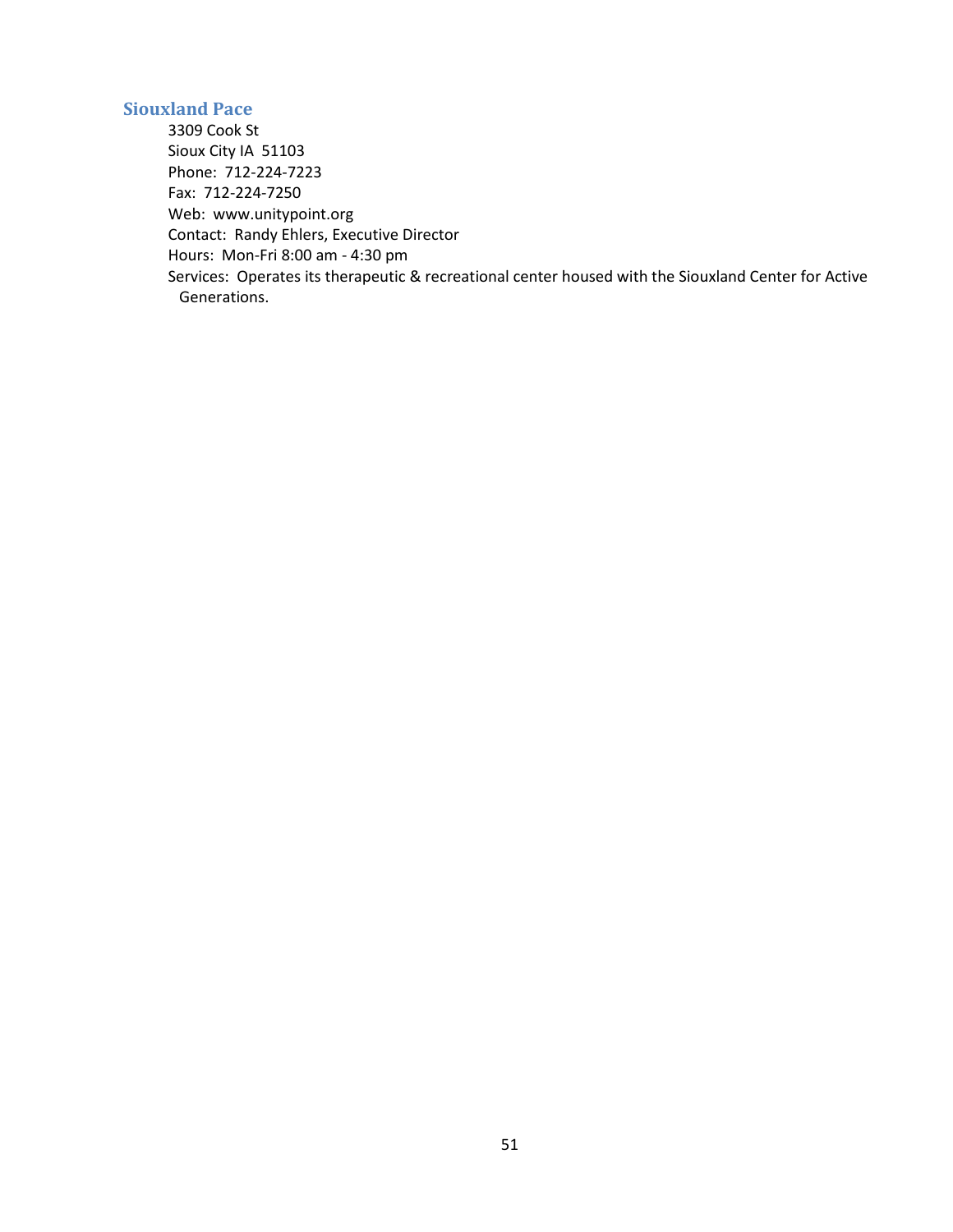## **MEDICAL CARE: PHYSICAL THERAPY**

## **Le Mars Physical Therapy**

789 Holton Dr Le Mars IA 51031 Phone: 712-546-1718 Fax: 712-546-1770 Email: lpt@lemarspt.com Web: www.lemarspt.com Edit: See Web Site Services: Provides physical therapy for post-joint replacement, HA's, back pain, joint & muscle problems, dizziness & lymphedema, Occupational therapy & customized exercise programs.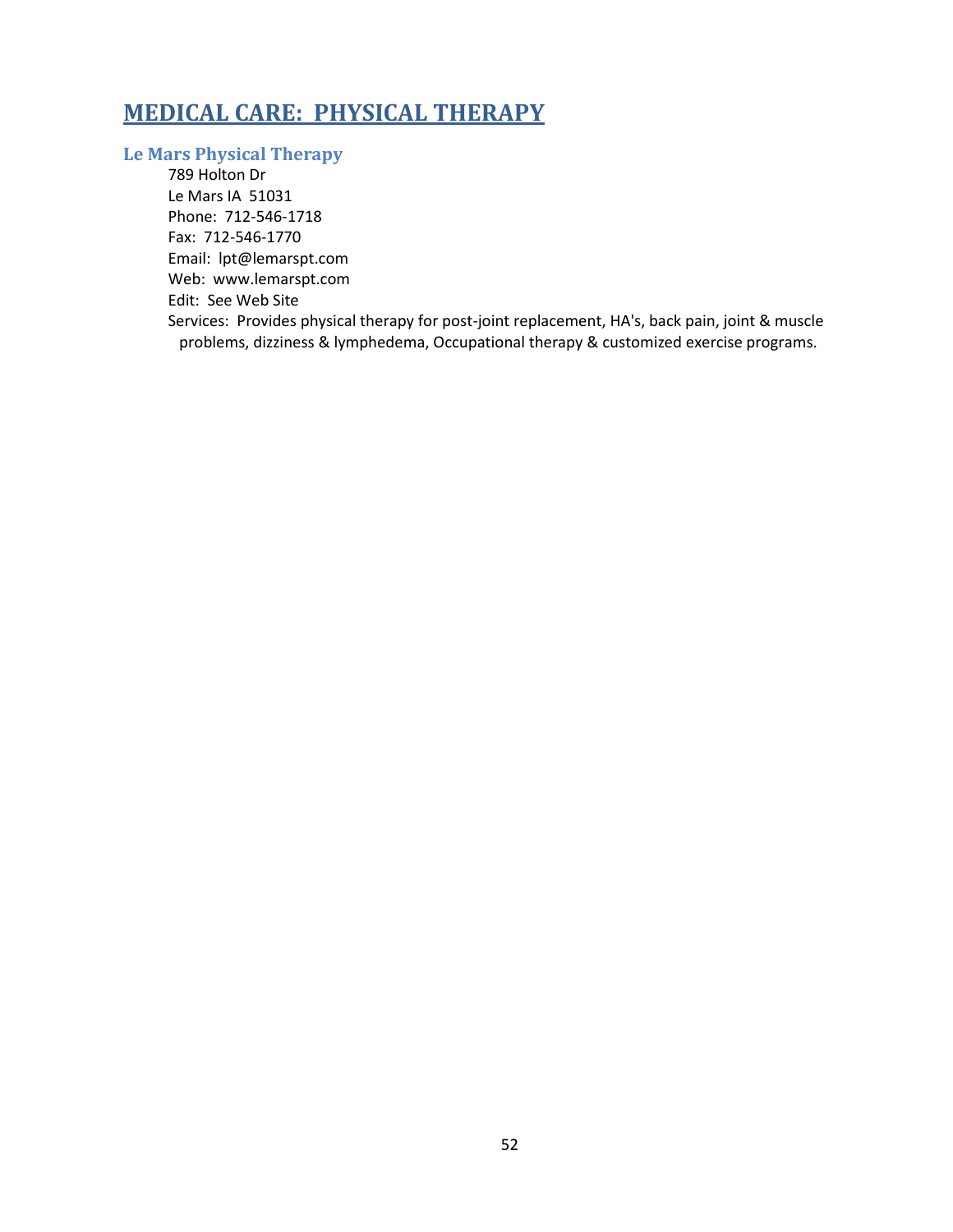## **MEDICAL CARE: PRIMARY CARE**

### **Akron Mercy Medical Clinic**

321 Mill St PO Box 200 Akron IA 51001 Phone: 712-568-2411 Fax: 712-568-2849 Email: heerenl@mercy health.com Web: www.mercysiouxcity.com Contact: Lori Heeren, Office Manager Edit: Mon-Fri 8:00 am - 5:00 pm Services: Medical services. Assistance for our patients with billing and insurance questions. Addiction Medicine, Jealth Coach, Psychotherapist.

### **Family Medicine Clinics: Le Mars**

194 6th Ave NE Le Mars IA 51031 Phone: 712-546-8113 press 7 for list of direct lines 800-458-4421 Fax: 712-546-9307 Web: www.familymedicineclinics.org Contact: Julie Sitzman, Clinic Manager Hours: Mon-Thu 8:00 am - 8:00 pm (5:00 pm - 8::00 pm - Urgent care) Fri 8:00 am - 5:00 pm Services: Primary Health care. Call 800 number for physician phone numbers

### **Family Medicine Clinics: Marcus**

101 E Pine St Marcus IA 51035 Phone: 712-376-4181 Fax: 712-376-4606 Web: www.familymedicineclinics.org Contact: Staci Ronfeldt, ARNP Dr. Andrew Geha - Thursdays Hours: Mon, Wed 8:00 am - 5:00 pm Tue, Thu, Fri 8:00 am - 12:00 pm Services: Primary Health Care.

### **Family Medicine Clinics: Remsen**

15 E 2nd St Remsen IA 51050 Phone: 712-786-1114 Fax: 712-786-3291 Web: www.familymedicineclinics.org Hours: Mon 8:00 am - 5:00 pm Tue-Fri 8:00 am - 12:00 pm Services: Primary Health Care.

## **Family Medicine Clinics: Urgent Care**

194 6th Ave NE Le Mars IA 51031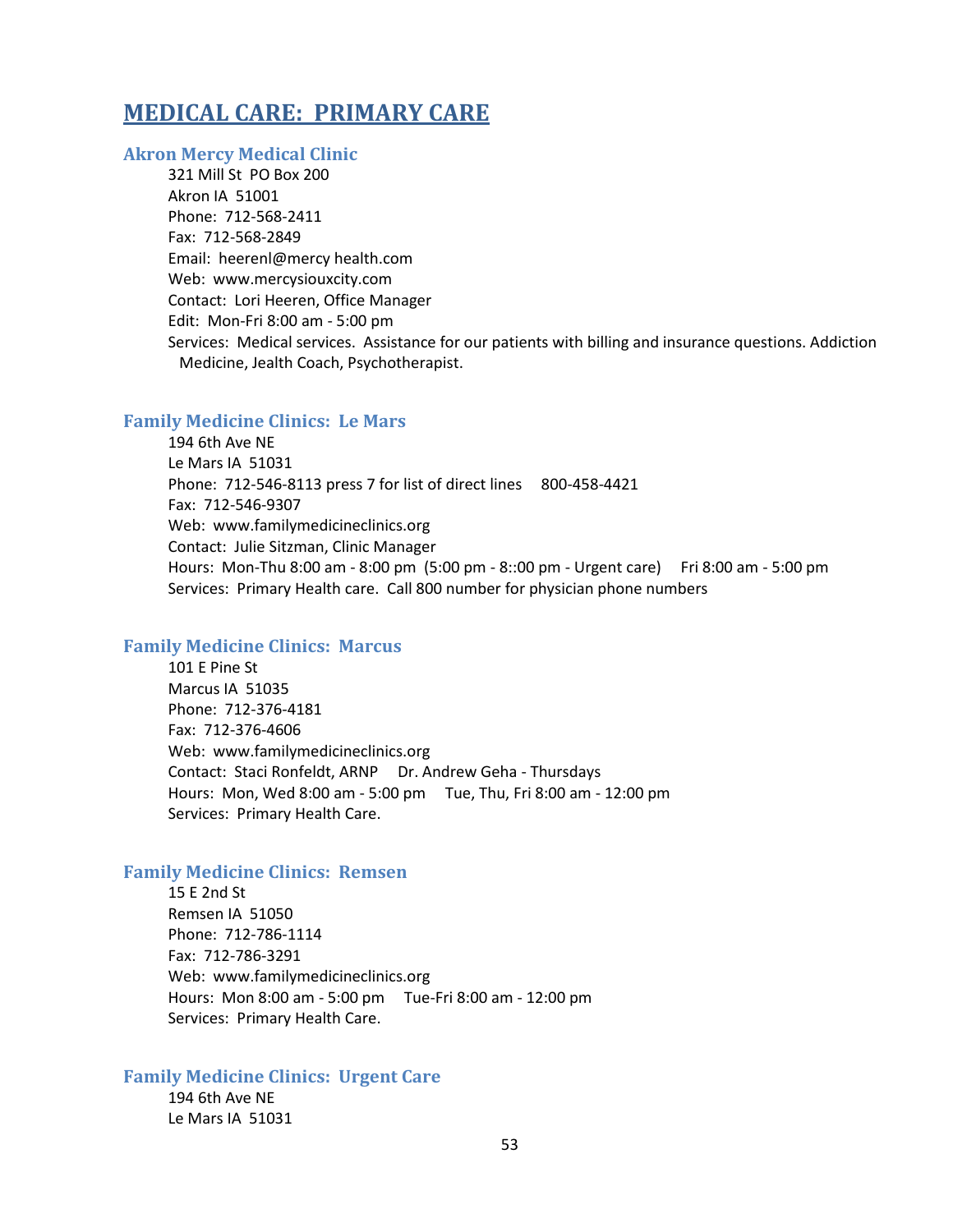Phone: 712-546-8111 x201 800-458-4421 x201 Fax: 712-546-9307 Web: www.familymedicineclinics.org Hours: Mon-Thu 5:00 pm - 8:00 pm Sat 8:00 pm - 12:00 pm Services: After office hours call 712-546-7871

## **Kingsley Mercy Medical Clinic**

111 Main St PO Box 160 Kinglsey IA 51028 Phone: 712-378-2921 Fax: 712-378-3680 Web: www.mercysiouxcity.com/kingsley-mercy-medical-clinic Contact: Denise White, Office Manager Jeffreu Krohn, MD Cindy Inman, ARNP Hours: Mon-Fri 8:00 am - 4:30 pm Sat 8:00 am - 11:30 am acute care only Services: Family practice.

#### **Promise Community Health Center**

388 1st Ave. NW Sioux Center IA 51250 Phone: 712-722-1700 877-722-1770 Fax: 712-722-1770 Email: care@promise.org Web: www.promisechc.org Contact: Del Lassen, MD Medical Director Hours: Mon, Thu 9:00 am - 7:00 pm; Tue 9:00 am - 6:00 pm; Wed 8:00 am - 6:00 pm; Fri 8:00 am - 4:00 pm Services: Provide quality, affordable health care services to all individuals. Access to resources for patients. Will assist in enrolling in Medicaid, CHIP & the Marketplace insurance exchange. Sliding scale

fee program to help pay for care.

#### **Siouxland Community Health Center**

1021 Nebraska Street Sioux City IA 51105 Phone: 712-252-2477 888-371-1965 Web: www.slandchc.org Hours: Mon-Thu 8:00 am-8:00 pm Fri 8:00 am-5:00 pm Services: Full range of medical care.

## **VA Medical Center & Clinic - Sioux City**

1551 Indian Hills Dr Ste 214 Sioux City IA 51104 Phone: 712-255-3808 Fax: 712-255-3725 Email: marcia.kelley@va.gov Web: www.va.gov Contact: Michelle Kuhlmann, Vet Center Renee Dobney - Clinic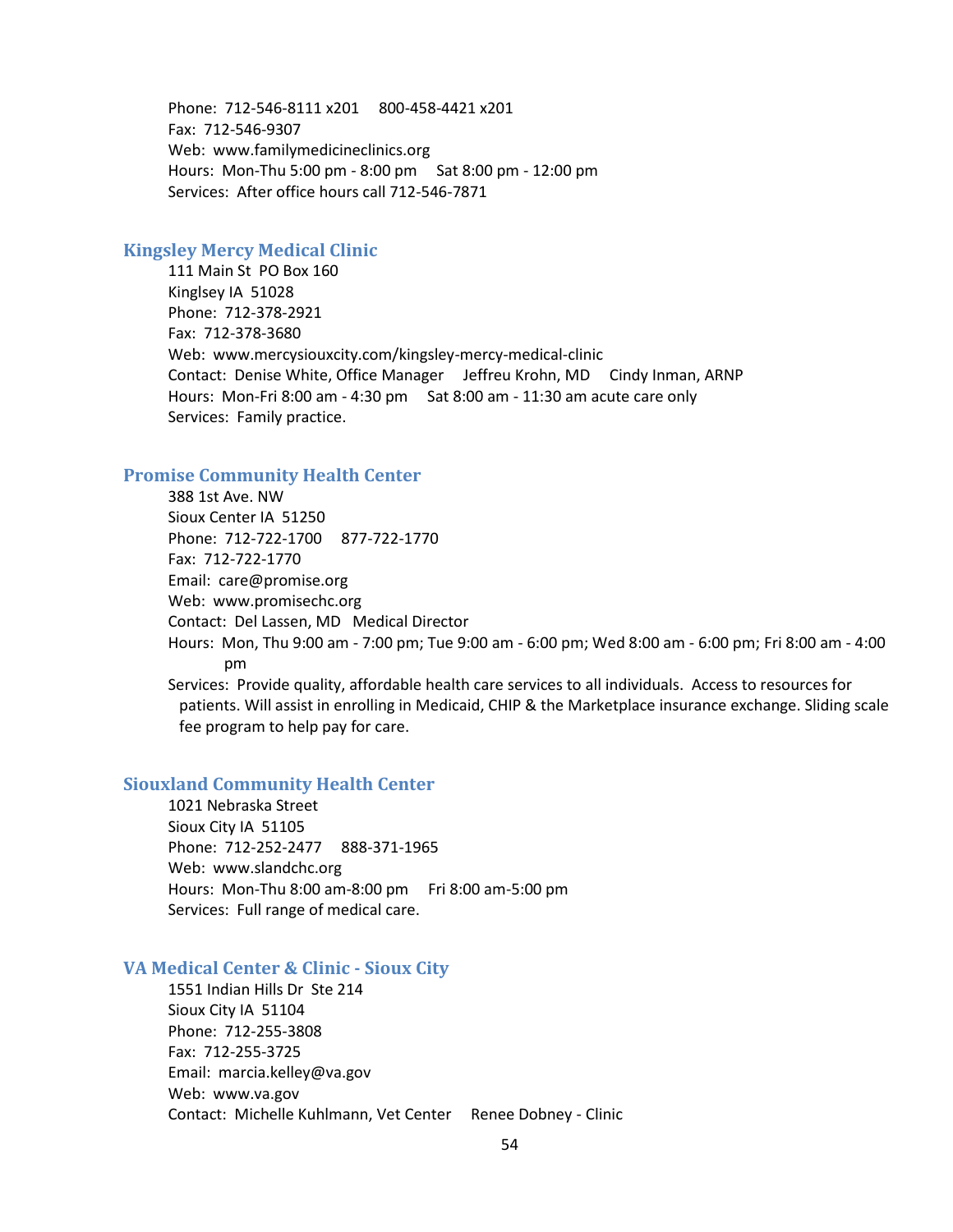Hours: Mon-Fri 8:00 am - 4:30 pm others by appt

Services: Center: Provides individual, group, family, marital, significant other & readjustment counseling for wartime veterans. Help with alcohol & drug related problems. Assistance with applications for veteran's benefits.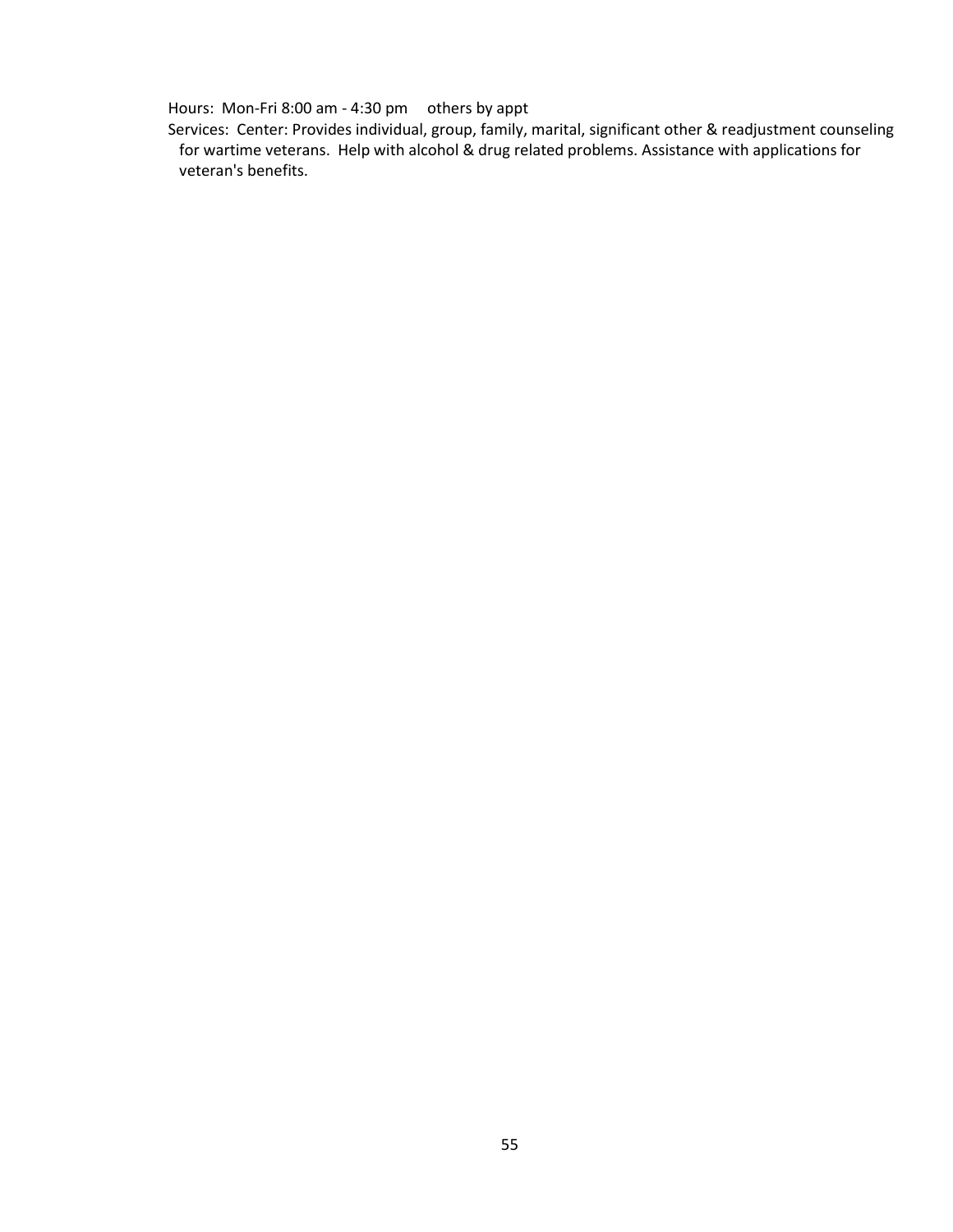## **MEDICAL CARE: SPECIALISTS**

## **Child Health Specialty Clinics: Iowa City**

100 Hawkins Dr Iowa City IA 52242 Phone: 866-219-9119 Fax: 319-359-3715 Web: www.chsiowa.org Edit: 24 Hour Call Center Services: Provides care for children from birth to 21 years of age who have chronic conditions (physical, developmental, behavioral or emotional) or at increased risk for a chronic condition & also have needs for special services.

#### **Child Health Specialty Clinics: Sioux City**

1014 Nebraska St Sioux City IA 51105 Phone: 712-224-5437 Fax: 712-224-5444 Web: www.chsiowa.org Services: Provides care for children from birth to 21 years of age who have chronic conditions (physical, developmental, behavioral or emotional) or at increased risk for a chronic condition & also have needs for special services.

## **Chronic Pain/Fibromyalgia Support**

### **(Mercy Medical Center Pain Clinic)**

801 5th St Sioux City IA 51102 Phone: 712-279-2479 800-352-3559 Hours: 12:00 pm - 1:00 pm, 2nd Thurs. of every month Services: Chronic pain clinic.

#### **Groetken Family Eye Care**

16 Central Ave NE Le Mars IA 51031 Phone: 712-546-8998 Fax: 712-546-8971 Email: kari.tomlinson@groetkenfamilyeyecare.com Web: www.groetkenfamilyeyecare.com Contact: Kari Tomlinson, Office Manager Hours: Mon, Thurs, Fri 8 am - 5 pm Tues, Wed 8 am - 6 pm Services: Provides eye care services

## **Hearing Health Centers: Le Mars**

125 1st St NW Le Mars IA 51031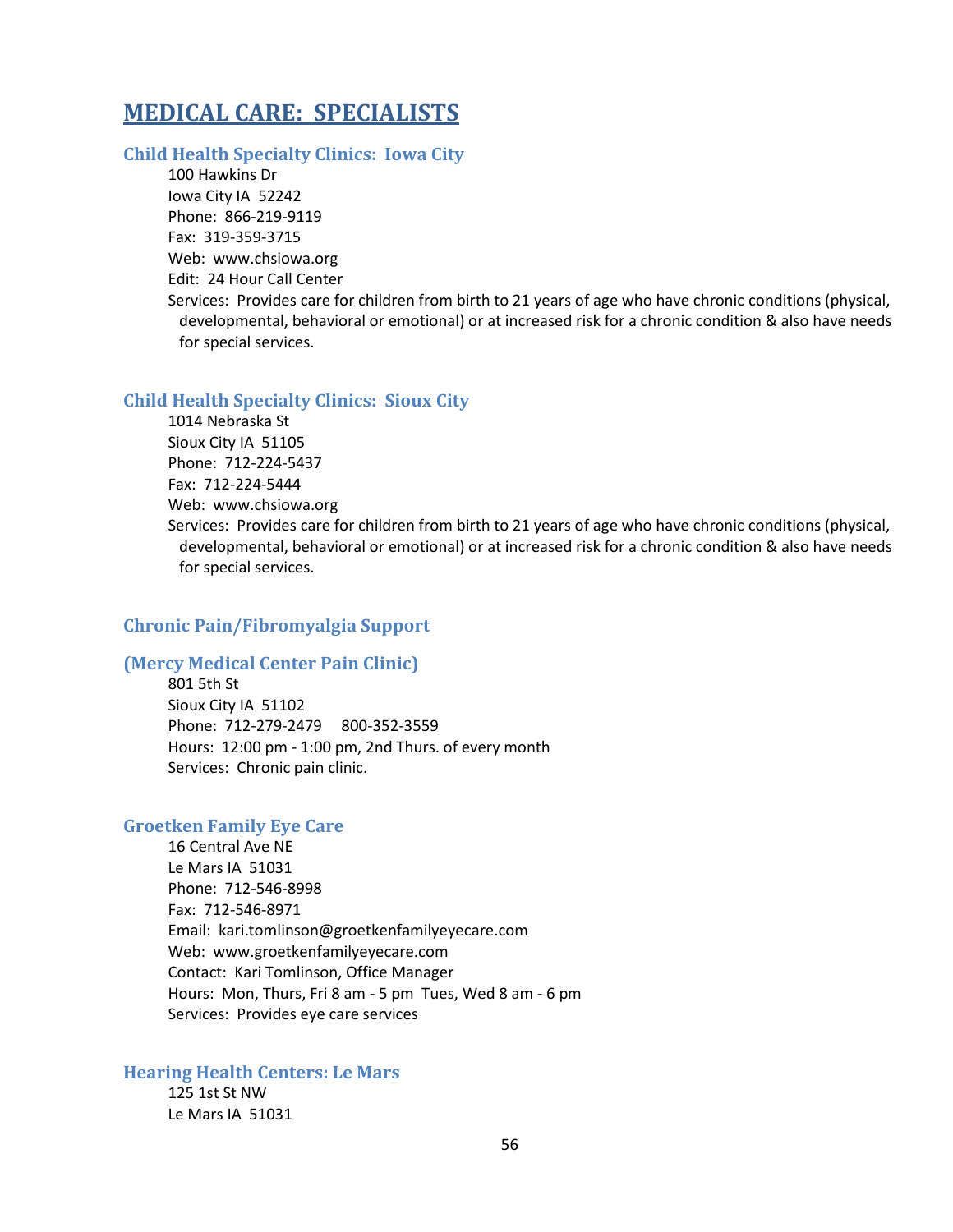Phone: 712-546-4723 800-416-4736 Fax: 712-546-7003 Contact: Cheryl Heissel, Technician LeMars Office Hours: Mon-Thu 8:00 am - 3:30 pm Services: Hearing evaluations; Hearing Health Club

### **Hearing Health Centers: Spencer**

Phone: 800-798-9187 Contact: Dave

### **June E Nylen Cancer Center**

230 Nebraska St Sioux City IA 51102 Phone: 712-252-0088 Fax: 712-252-9337 Email: http://www.nylencancercenter.com Web: www.jencc.com Contact: Karen Vande Steeg, Executive Director Hours: Mon-Fri 8:00 am - 5:00 pm Services: Provides cancer treatment, clinical trials& education to patients and their families. Have a resource room, free wig boutique & support groups.

#### **Plymouth County Eye Care**

38 Central Ave NE PO Box 436 Le Mars IA 51031 Phone: 712-546-6803 Fax: 712-546-4151 Email: staff @plymouthcountyeyecare.com Contact: Dr. Benjamin Uhl, OD Hours: Mon, Tue 9:00 am - 5:00 pm Wed 9:00 am - 1:00 pm Thu 8:00 am - 5:00 pm Fri 8:00 am - 4:00 pm Services: Optometric Care - see website for complete list of eye care services.

#### **Siouxland Podiatry Associates, PC**

192 6th Ave NE PO Box 128 Le Mars IA 51031 Phone: 712-546-7490 888-255-1621 Fax: 712-546-5462 Web: www.siouxlandpodiatry.com Contact: Dr. Charles Keenen, DPM Dr. Sara Oelke, DPM Hours: Call for appt; Mon-Thu 8:00 am - 4:30 pm Fri 8:00 am - 3:00 pm Services: Podiatry services including foot surgery.

**Stroke Center - Mercy Medical Center** 801 5th St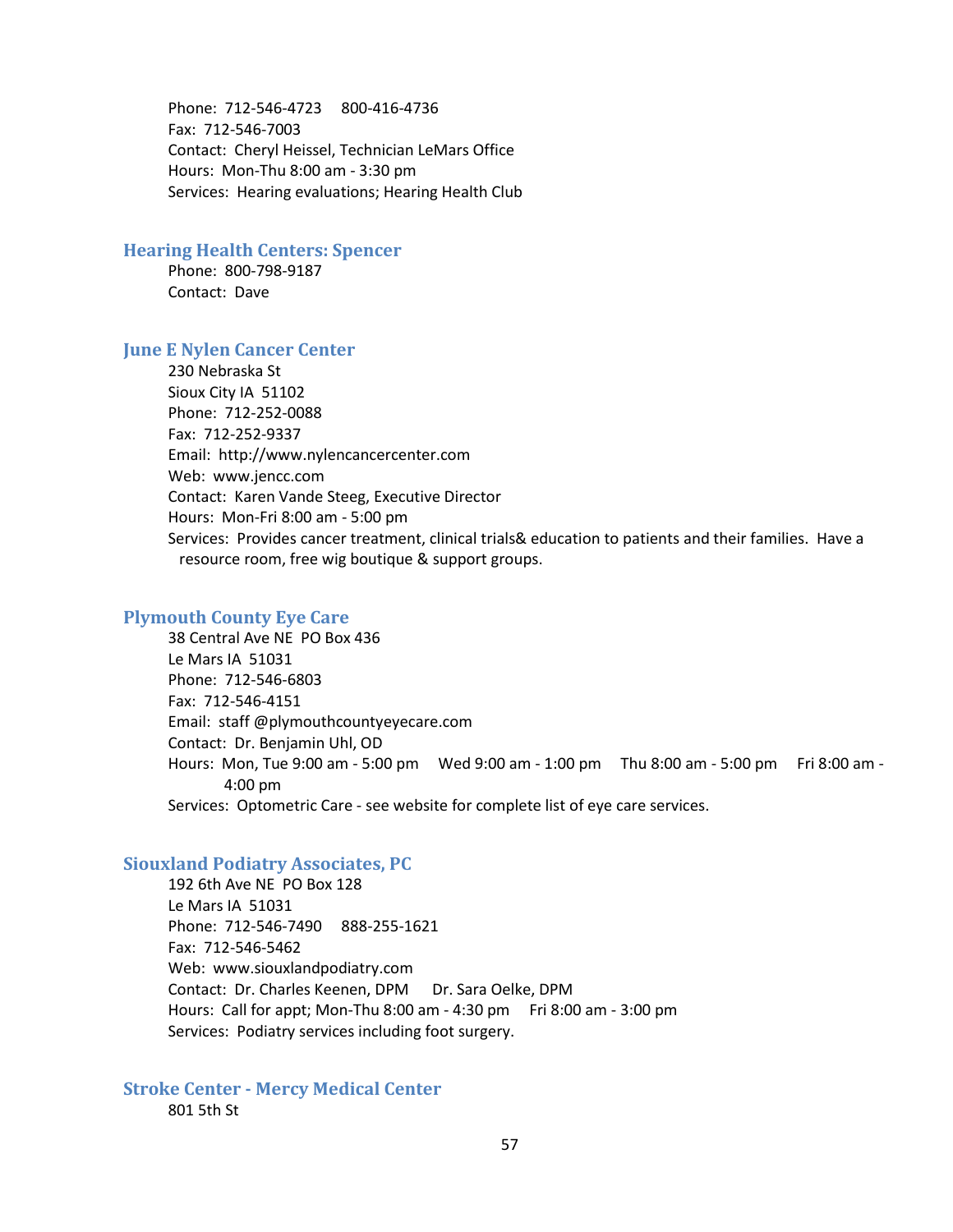Sioux City IA 51102 Phone: 712-279-5879 800-352-3559 Fax: 712-279-2582 Email: schenzha@mercyhealth.com Web: www.mercysiouxcity.com Contact: Holly Schenzel, Stroke Program Manager Hours: Mon-Fri 8:00 am - 4:30 pm Services: Support group for stroke patients and their caregivers. Covers Tri-state area - Iowa, South Dakota & Nebraska. Strok Risk Factor Assessment; Patient & Public Stork Education.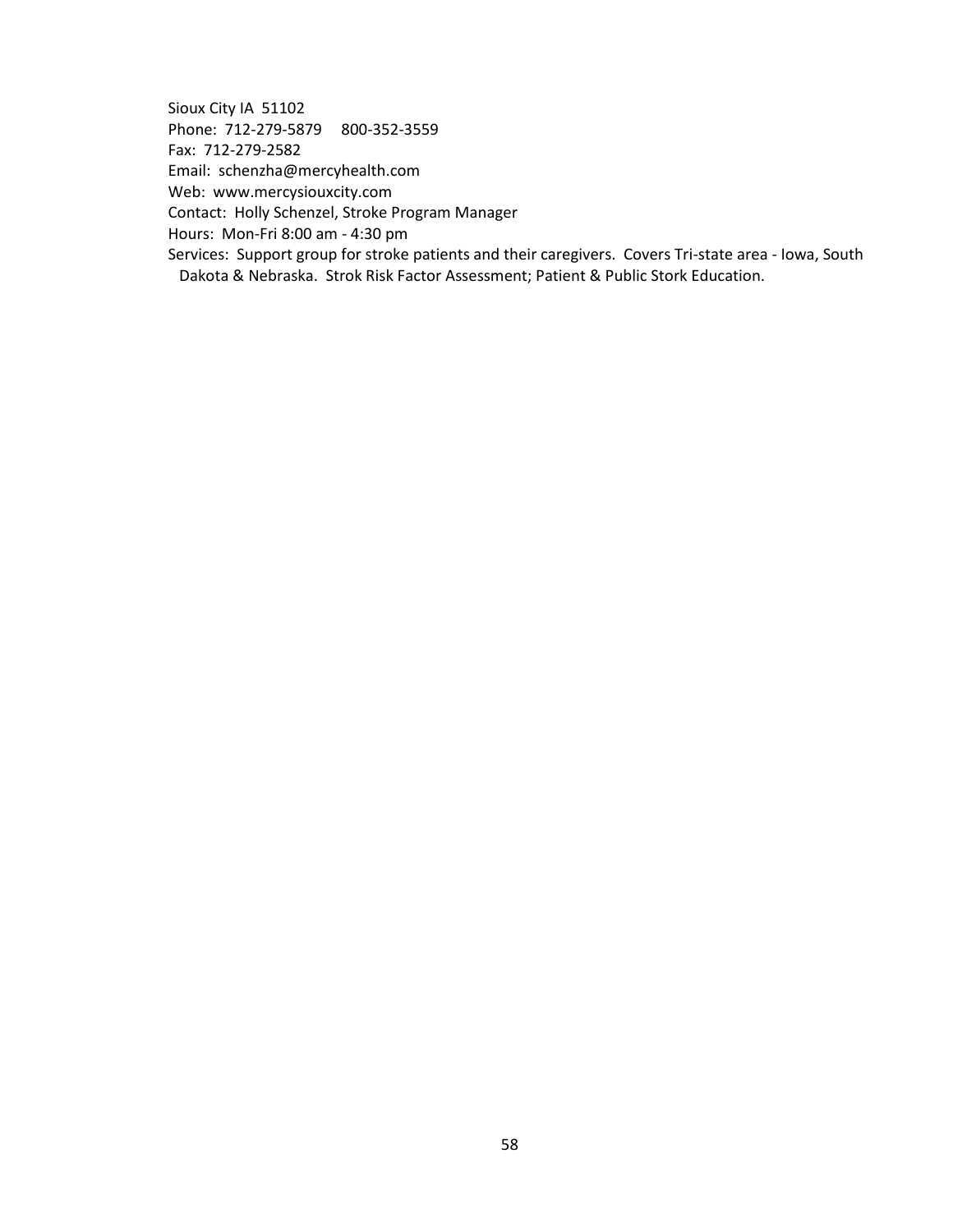## **MEDICAL EQUIPMENT & SUPPLIES**

## **American Home Health Care Co.**

214 W 7th St Sioux City IA 51103 Phone: 712-277-2273 800-217-2275 Fax: 712-277-3829 Email: ahhcsc@aol.com Web: www.ahhcsc214.com Contact: Peggy Hughes, Office Mgr. Edit: Mon-Fri 8:00 am - 5:00 pm Services: Provides all types of medical equipment including oxygen.

#### **Avera Home Medical equipment of FVH**

190 6th Ave NE Family Medicine Clinic Bldg Le Mars IA 51031 Phone: 712-546-7342 Fax: 712-546-5699 Contact: Micah Bonderson, Manager Hours: Mon-Fri 9:00 am - 5:00 pm Services: Provides all lines of home medical equipment and supplies for rent or sale to individuals in need of continuing care.

### **Hometown Mobility**

101 Jackson St Merrill IA 51038 Phone: 712-938-2029 877-928-5388 Fax: 712-938-2058 Email: tammya1@hometownmobilityla.com Web: www.hometownmobility.com Contact: Tammy Allaway/Sales/Admin Hours: Mon-Fri 9:00 am - 5:00 pm Services: Sale and rental of scooters, lefts, stair lifts

### **HyVee Pharmacies: Le Mars**

1201 12th Ave SW Le Mars IA 51031 Phone: 712-546-4503 Hours: Mon, Tue, Thu, Fri 8:30 am - 5:00 pm Wed 8:30 am - 8:00 pm Sat 9:00 am - 12:00 pm Closed Christmas Day Services: Pharmacy services

#### **HyVee Pharmacies: Marcus**

321 N Main St Marcus IA 51035 Phone: 712-376-2844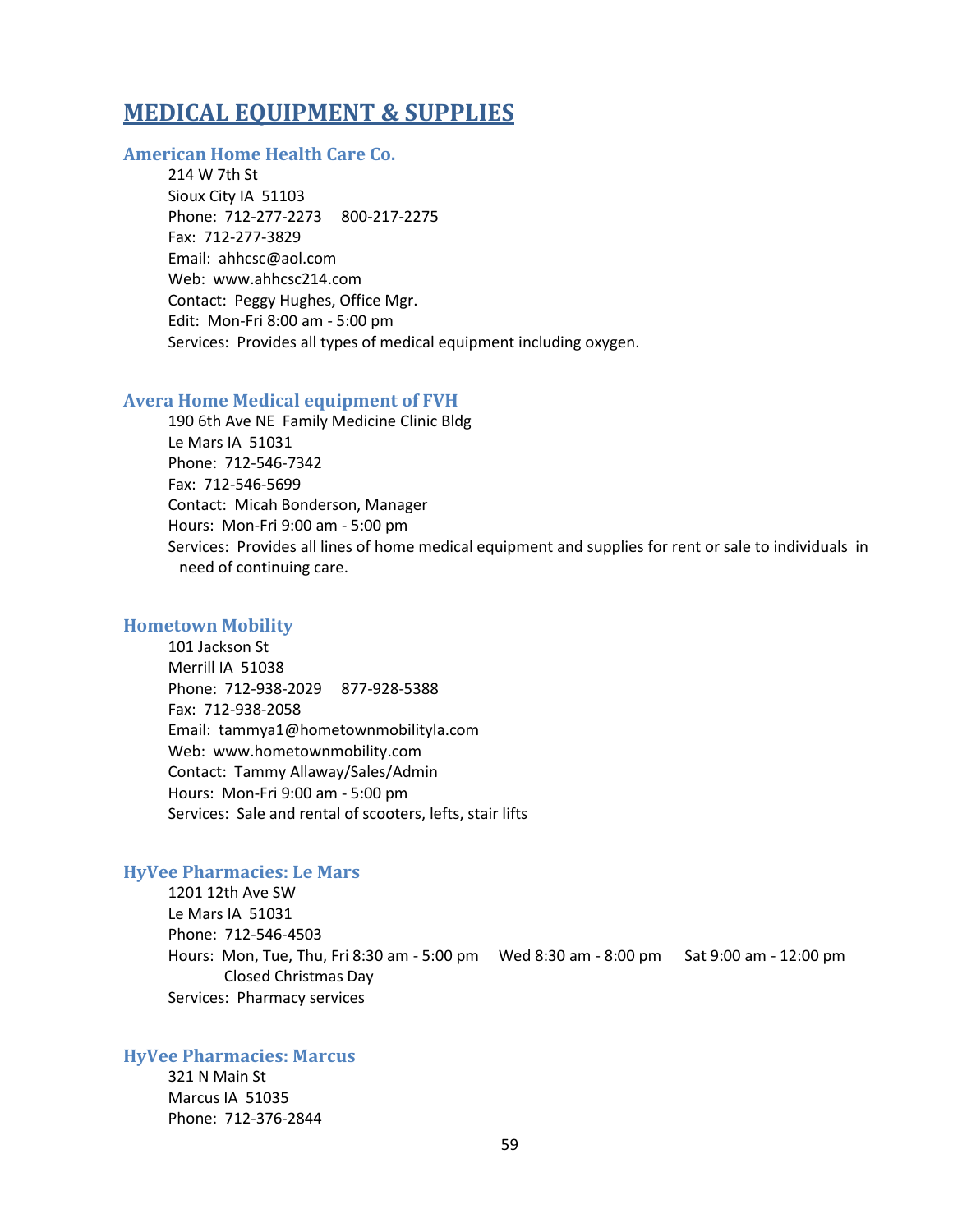Hours: Mon, Tue, Thu, Fri 8:30 am - 12:30 pm, 1:00 pm-5:00 pm Closed Wed, Sat, Sun & Christmas Day

Services: Pharmacy services. Operated under the direction of Cherokee HyVee Pharmacy

## **Iowa Compass: Center for Disabilities & Development**

100 Hawkins Dr. Rm #5295 Iowa City IA 52242 Phone: 800-779-2001 877-686-0032 Fax: 319-384-5139 TTY Email: iowa-compass@uiowa.edu Web: www.iowacompass.com Hours: Mon-Fri 8:00 am - 5:00 pm Services: Medical information & referrals; Used equipment; legal advocacy & representation for Iowans with disabilities. Has information on available services, assistive technology & funding for that technology. All Services Free of charge.

## **Uniquely You - Breast Prosthesis Products**

612 Genesco St Storm Lake IA 50588 Phone: 712-732-7724 Fax: 712-213-1072 Email: srweiland@iw.net

Contact: Kay Lyons Weiland, SN, RNC, LBSW, CMF, Health Services Coordinator, Breast Cancer Survivor Hours: To schedule an appointment call 712-732-7724

Services: Services designed to meet the needs of women who have undergone, or are preparing for breast surgery. Pre-surgical consultations; Certified Mastectory Fitter; Post-mastectomy products; Care Coordination; Resource & Referral; Advocacy & Support; Durable Medical Equipment Licensed Provider; Non-surgical Breast reconstruction/radiant Impressions by CAMP.

## **Walk-Thru Bathtub Insert - Surface Solutions**

1395 220th St Sergeant Bluff IA 51054 Phone: 712-943-3311 Contact: Gary & Stacy Kaiser

Services: A Walk-Thru insert for Bath Tub. Enables an individual with limited mobility or decreased flexibility to access their bathtub in a safe & assured manner. Insert reduces the height of the tub edge which lowers the barrier that results in easier access. Is installed using the present tub whether it is made of fiberglass, steel or cast iron. No major demolition is required & is affordable.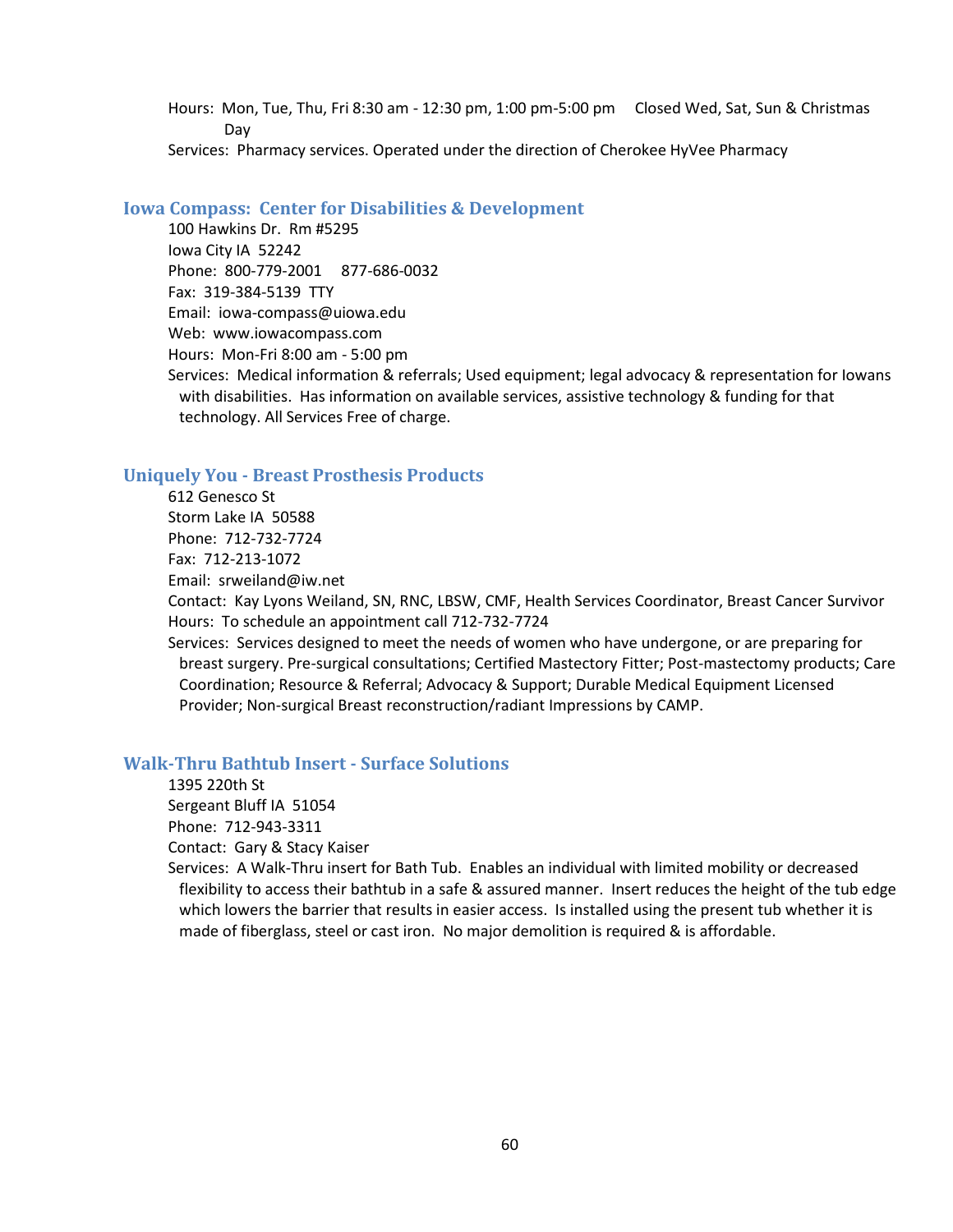## **MEDICATION ASSISTANCE**

#### **Family Pharmacy, Le Mars**

44 1st Ave NE Le Mars IA 51031 Phone: 712-546-4560 Fax: 712-546-4575 Email: spd.2010@yahoo.com Contact: Tom Ryan, Owner Edit: Mon-Fri 8:00 am - 6:00 pm Sat 8:00 am - 1:00 pm Services: Provides Pharmacy services - delivery service available

#### **Iowa Prescription Drug Corporation**

1241 8th St Ste 232 West Des Moines IA 50265 Phone: 515-327-5405 866-282-5817 Fax: 515-327-5422 Email: info@iowapdc.org Web: www.iowapdc.org Hours: Mon-Fri 8:00 am - 4:30 pm Services: Prescription medication discount card for the medicare population. Goal is to help ease the financial burden of the high cost of prescription medications for the Medicare eligible Iowan. Not-forprofit org.

## **Kingsley Pharmacy**

7 W 2nd St Kingsley IA 51028 Phone: 712-378-2700 Contact: Donita Green, Owner Hours: Mon-Fri 8:30 am - 5:30 pm Sat 8:00 am - 12:00 pm Services: Limited Delivery Services

#### **Remsen Pharmacy**

111 S Washington St Remsen IA 51050 Phone: 712-786-2093 Fax: 712-786-3299 Contact: Brent Plender, Pharmacist/Owner Hours: Mon-Fri 8:30am - 5:00 pm Services: Accepts most prescription plans, supports & supplies nursing home in Remsen. Full line of vitamins and Nutrients. Takes blood pressures. Delivers prescriptions.

#### **Thorson Drug**

233 Reed St Akron IA 51001 Phone: 712-568-2171 712-568-2013 Pharmacist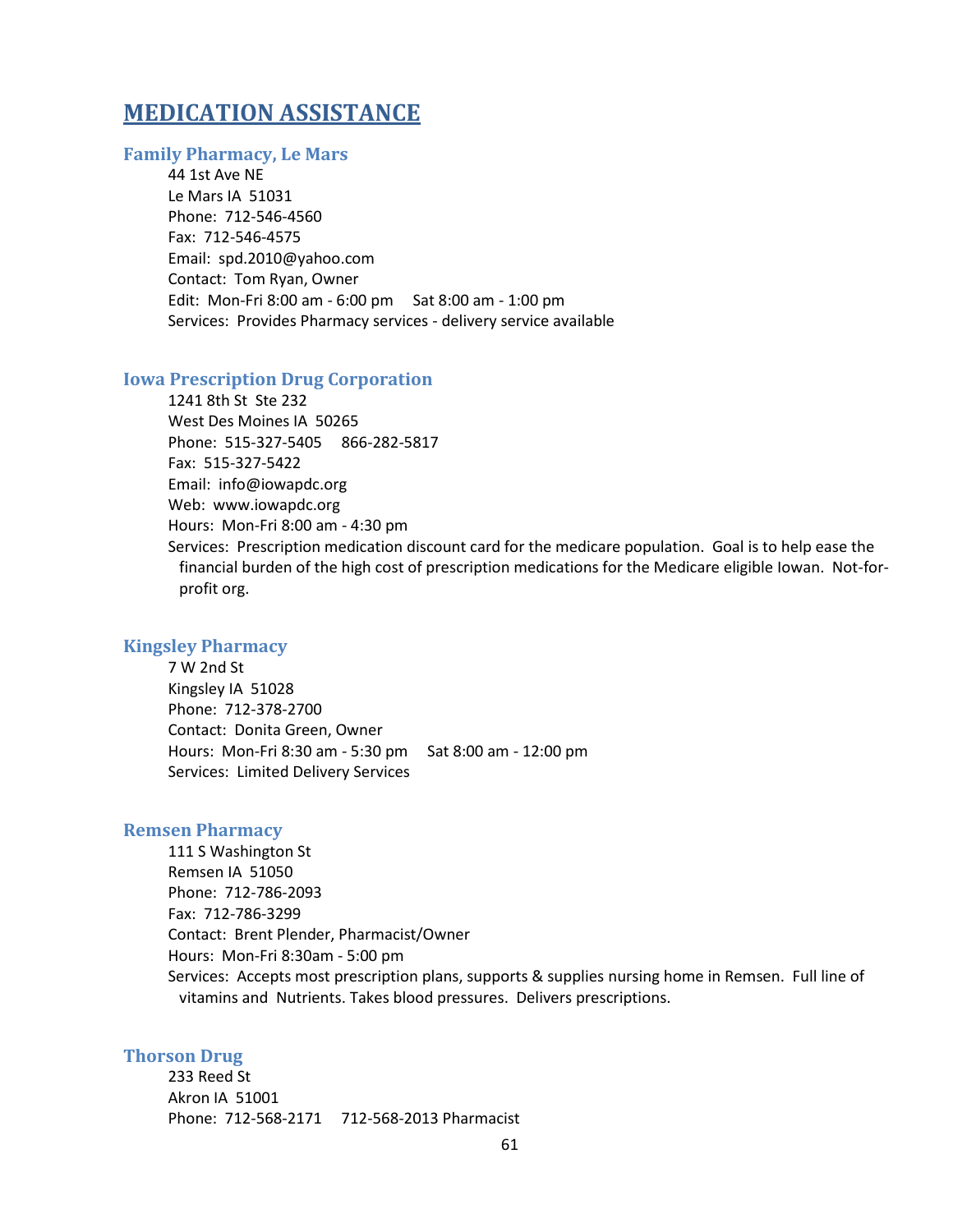Contact: Martha Morin, Pharmacist Hours: Mon-Fri 9:00 am - 6:00 pm Sat 9:00 am - 4:00 pm Services: Free local delivery of prescriptions daily at 3:00 p.m.

### **Wal-Mart Pharmacy**

1111 Holton Dr Le Mars IA 51031 Phone: 712-546-5150 800-400-8534 Fax: 712-546-4374 Contact: Rick Habeck, Manager Hours: Mon-Fri 9:00 am - 9:00 pm Sat 9:00 am - 7:00 pm Sun 10:00 am - 6:00 pm Services: Provides Pharmacy services. No delivery service but will mail out free of charge.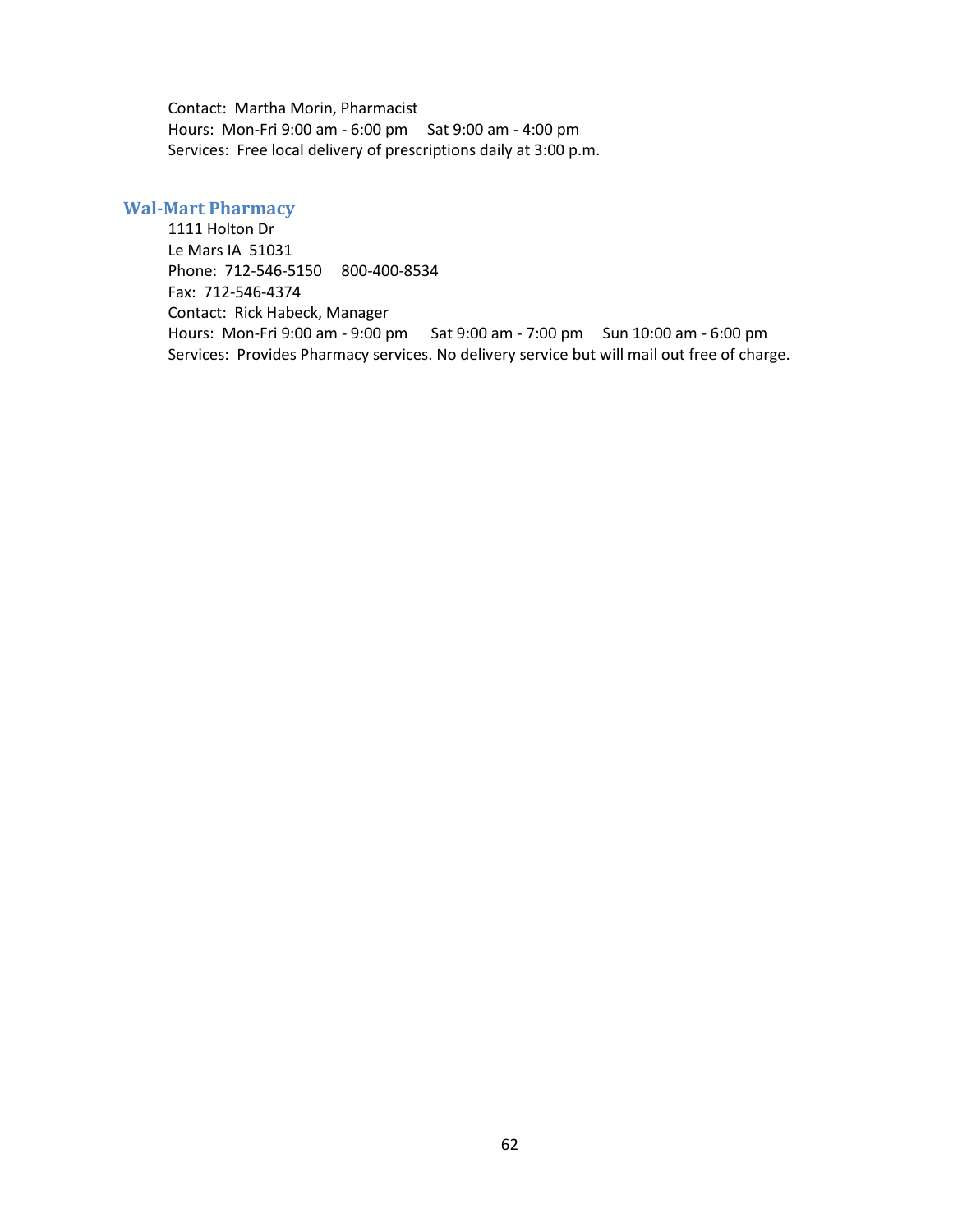## **MENTAL HEALTH SERVICES & COUNSELING**

**Bethesda Christian Counseling Midwest**

209 1st St NE Ste 103 Orange City IA 51041 Phone: 712-737-2635 800-269-3160 Fax: 712-737-2344 Email: bcc@orangecitycomm.net Web: http://bethesdachristiancounseling.org Contact: Linda Huizenga, Office Manager Edit: Mon-Fri 8:30 am - 5:00 pm (closed during noon hour) some evening hours by appointment Services: Individual psychotherapy; Counseling; Psychological evaluation & testing; Family Therapy, Medication management; Trauma Recovery. Community Education programs available. Christian based.

#### **Boys and Girls Home**

2101 Court Street Sioux City IA 51102 Phone: 712-293-4700 Web: www.boysandgirlshome.com Services: Programs and services that meet the emotional and behavaioral needs of children, 12-18 years of age.

### **Catholic Charities**

1601 Military Road Sioux City IA 51103 Phone: 712-252-4547 Fax: 712-252-3785 Email: cathchar@cableone.net Web: www.catholicglobe.org Contact: Jerry Eaton, Director Hours: Mon, Wed, Thu, Fri 8:30 am - 5:00 pm Tue 12:00 pm - 8:00 pm Services: Family counseling, Individual counseling, Marital counseling, Child/Parent counseling, Play Therapy, Maternity Services, Counseling for Adoption or Single Parenting, Adoption service, Mediation services, Project Rachel-Post abortion counseling, social concerns/advocacy in congruence with Catholic Social teaching, Families in crisis program - emergency assistance.

## **Cherokee Mental Health Institute**

1251 W Cedar Loop Cherokee IA 51012 Phone: 712-225-2594 Email: rmoller@dhs.state.ia.us Contact: Roxanne Moller, Health Information Services 712-225-1698 Hours: 24 hours a day/365 days per year Services: Provides active inpatient treatament to adults, adolescents & children who are in need of active psychiatric service. Serves people in Cherokee, IA for 41 counties for adults; 55 counties for children & adolescents. Application for services goes through the Central Point Coordinators from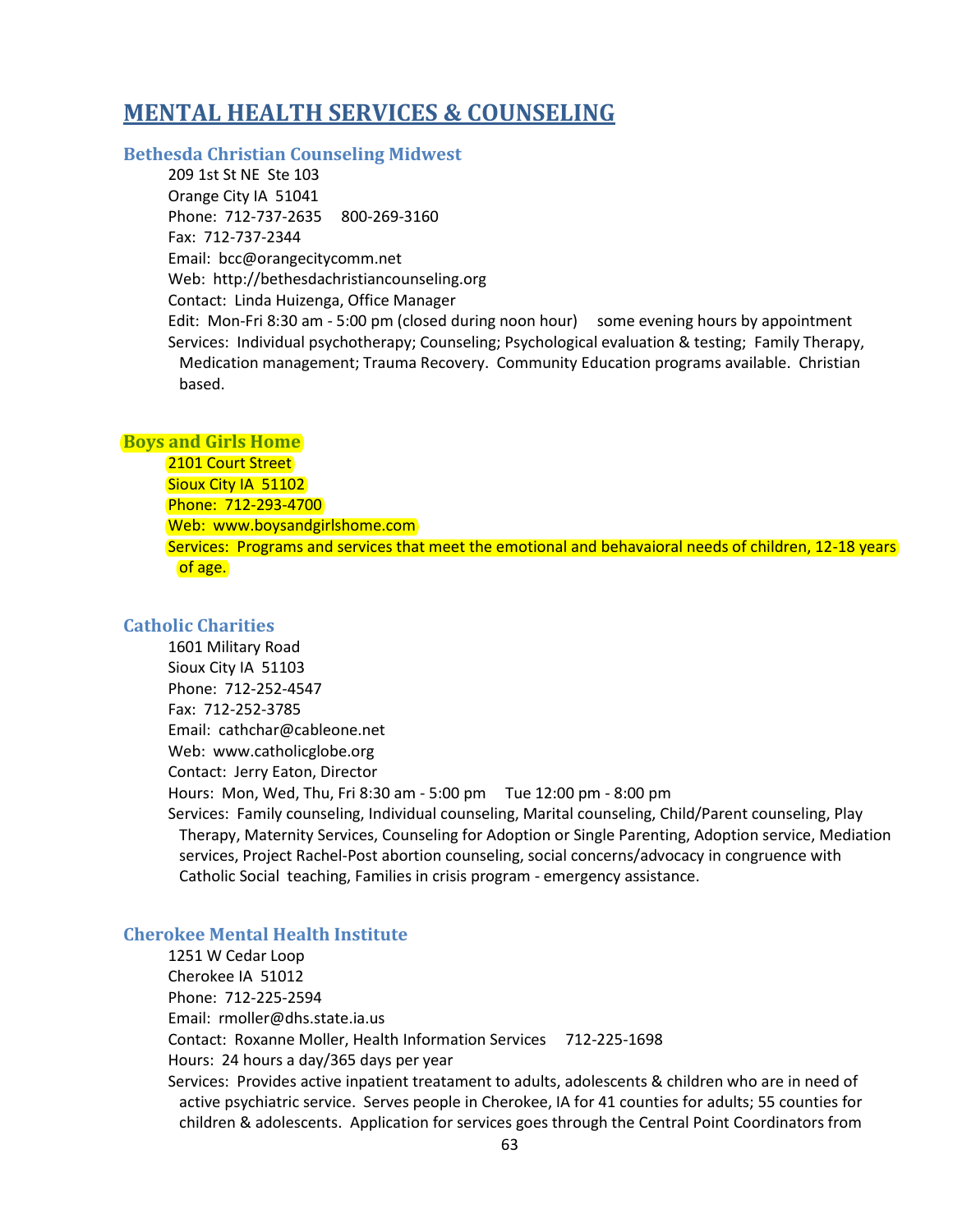each county of residence. Plymouth County CPC: Sharon Nieman, Ply. Co. DHS 19 2nd ave NW, Le Mars 712-546-4352, 712-546-4031, snieman@dhs.state.ia.us See web page for eligibility to receive services.

#### **Children's Square USA (Christian Home Association)**

North 6th St & 4th Ave E PO Box 8-C Council Bluffs IA 51502 Phone: 712-322-3700 Web: www.childrenssquare.org Contact: Kevin Kimm, Admissions Coordinator & Clinical Supervisor of Residential Prog. Hours: 24 hour call center using above number Services: A not-for-profit organization caring for children from birth to 21 & their families, instilling hope & helping restore lives. Services include Early childhood care & Education program; Educational clases & Counseling services; Emergency services for children including a telephone help line & temporary Shelter; Residential treatment for children & adolescents experiencing emotional disordres; Aftercare services for young adults who have aged out of foster care. See Web site for more information. Services provided in Iowa & Nebraska.

#### **Children's Square USA: Aftercare, Recruitment & Retention - Sioux City**

705 Douglas St Sioux City IA 51101 Phone: 712-255-9061 Fax: 712-255-3729 Contact: Sarah G. - SC office

### **NAMI - National Alliance on Mental Illness - Sioux Center**

102 S Main Ave Sioux Center Public Library Sioux Center IA 51250 Phone: 712-722-4462 Email: nsmath@mtcnet.net Web: www.nami.org Contact: Shirley Matheis - Leader of the group Hours: 7 pm - 9:30 pm Thursdays in the library. A new 12 week course starts after X-mas Services: A support Group for people with mental illness & their family memberts. Meets from 7 p.m. - 9 p.m. the 1st Tues of every month at Central Reformed Church in the fireside room. 113 North Main, Sioux Center, IA. Use entrance located directly across from Butlers & then go downstairs. This group has met for 6 yrs

## **NAMI - National Alliance on Mental Illness - Siouxland**

101 Court St % Friendship House Sioux City IA 51105 Phone: 712-255-4209 Email: fnkathy@siouxland.net Contact: Kathey Roberts, Secretary Hours: Mon-Fri 9:30 am - 4:30 pm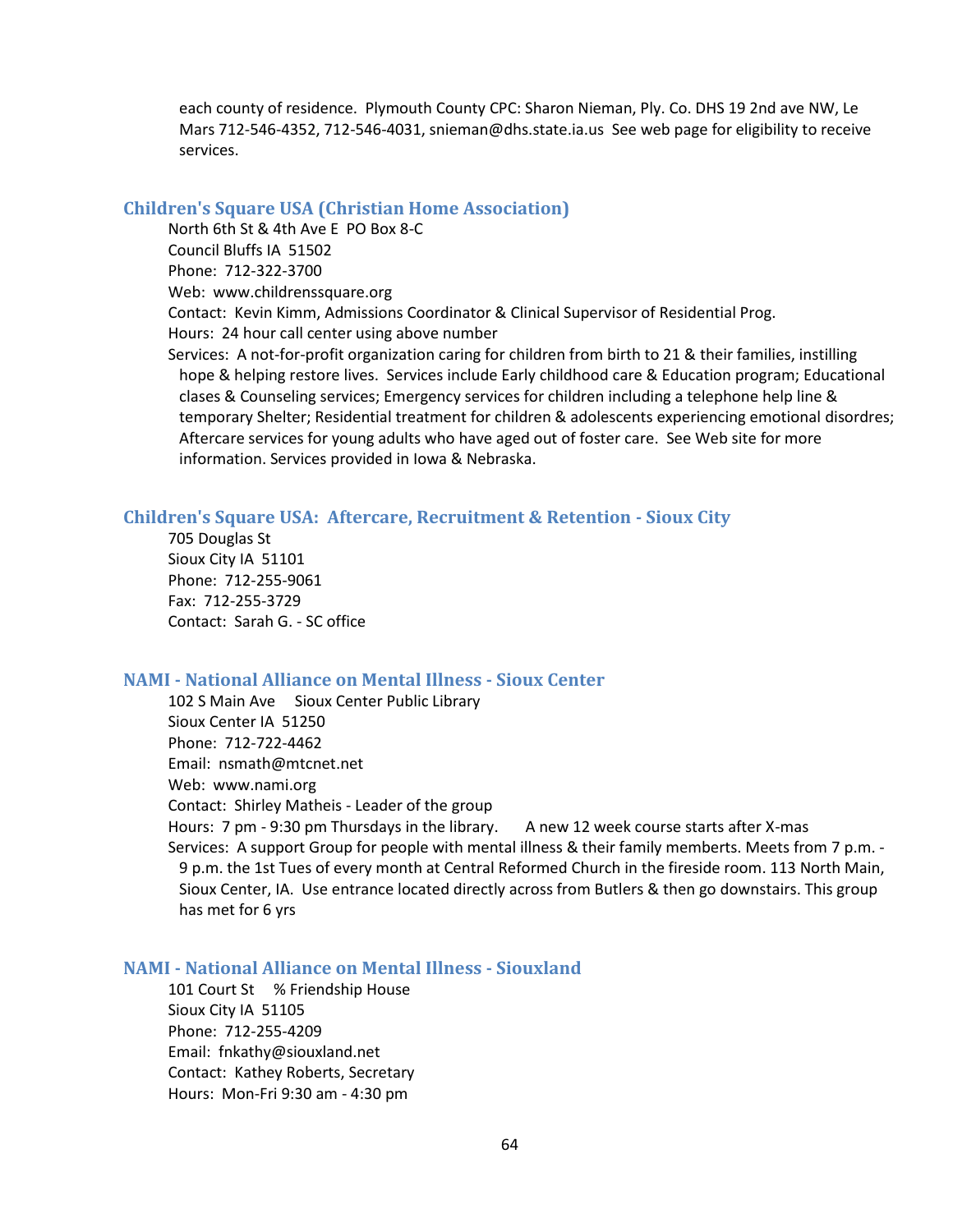Services: Provides support, education, information & referral & advocacy to support those with serious mental illness & their families.

## **National Suicide Prevention Hotline**

1540 2nd Ave SE Cedar Rapids IA 52403 Phone: 800-237-8255 800-237-TALK Web: www.suicidepreventionlifeline.org Contact: Crisis line - many people answer Hours: Confidential 24 Hour Call Center

Services: A call to the call center is routed to the nearest crisis center in our national network of more than 150 crisis centers. Provides crisis counseling & mental health referrals day and night.

## **Plains Area Mental Health Center**

180 10th St SE Ste 201 PO Box 70 Le Mars IA 51031 Phone: 712-546-4624 800-325-1192 Fax: 712-546-9395 Web: www.plainsareamentalhealth.org Contact: Kassie McDougal, Receptionist Hours: Mon, Wed, Thu 8:00 am - 5:00 pm Tue 8:00 am - 8:00 pm Fri 8:00 am - 4:00 pm

Services: Provides professinal, confidential psychiatric services for medication management, along with outpatient counsiling to assist individuals of all ages, couples & families. Treatment focuses on issues ranging from stress, depression, anxiety, trauma, abuse, loss & more. Psychological testing. Community support.

#### **Suicide Hotline**

Phone: 800-784-2433 800-273-8255 Web: http://suicidehotlines.com/iowa.html Hours: 24 hour Call Center

### **Teen Line - IA Dept of Public Health**

321 E 12th St. Des Moines IA 50319 Phone: 800-443-8336 Web: www.extension.iastate.edu/teenline/ Contact: There are 6 different people that answer calls Hours: 24 Hour Call Center via Iowa State University Extension Services: Confidential help for teens: Health, eating & weight; Relationships, Violence; AIDS/HIV; Alcohol or drug use; Sexual Relationships; Birth Control/Pregnancy; Stress; STD's, Bullying. They have a program called "I'm in control" website www.imincontrol.org. They also have a live chat that teens can chat with with others going through the same things they are going through.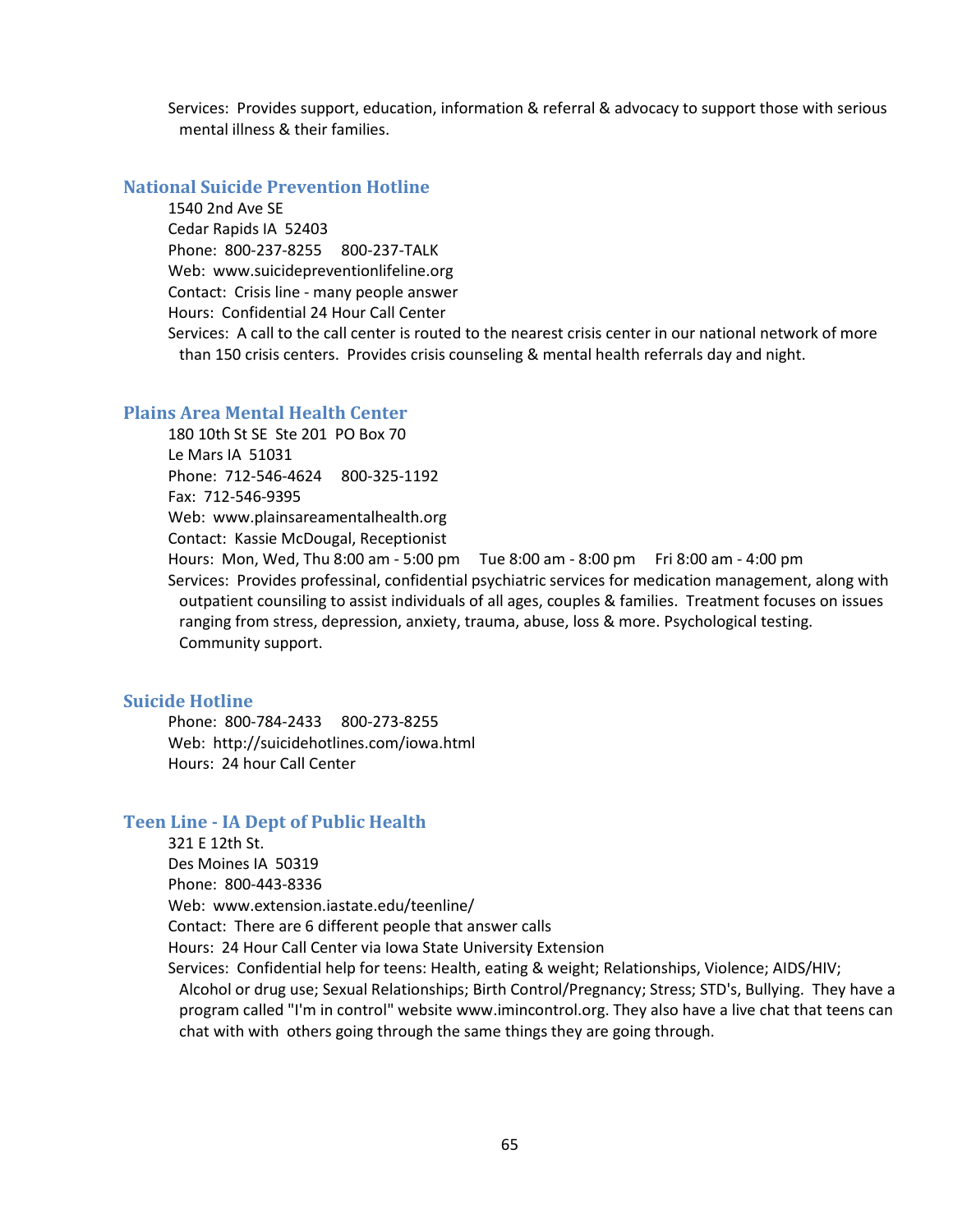## **OTHER SERVICES**

## **Alpha Center, The**

4016 Morningside Ave Lower Level Sioux City IA 51106 Phone: 712-276-0237 800-276-0237 Fax: 712-276-0239 Web: www.alphacenter-sc.org Edit: Mon-Thu 8:45 am - 4:30 pm

Services: Purpose is to provide sexual integrity by equipping individuals to make healrhy, life affirming choices. A nonprofit organization devoted to promoting life with the help of individuals, area churches, designated corporate gifts & fund-raising events. Services are provided free of charge: confidential advice, pregnancy testing, ultrasound referral, post-abortion counseling, STD information, adoption referrals, maternity needs, parenting program. Does not perform or refer for abortion.

### **ALS Association**

17030 Pacific St Ste 103 Omaha NE 68114 Phone: 402-991-8788 818-880-9006 Fax: 402-991-3690 Email: nebraska@alsa-midwest.org Web: www.alsa-midwest.org Contact: Shannon Todd, Care Services Specialist Hours: Mon-Fri 8:30 am - 5:00 pm

Services: Support group for persons with ALS/Lou Gehrig's disease and their loved ones. Education & information, equipment loan pool, newletters & website, community referral. Serves Nebraska & Western Iowa. No support group in Siouxland area.

## **American Cancer Society**

905 Hwy 30 E Carroll IA 51401 Phone: 712-794-0100 800-227-2345 Nat'l - Austin, TX Fax: 712-784-0101 Email: ann.hoeppner@cancer.org Web: www.cancer.org Contact: Ann Hoeppner, Relay for Life Specialist (works out of her home) Hours: Mon-Fri 8:00 am - 4:30 pm Services: Offers research, edcuation, advocacy and service to the general public regarding cancer. Transportation assistance, Lodging, Financial Assistance, Support Groups, Free Wigs.

## **American Heart & Stroke Association**

32468 K42 Hinton IA 51024 Phone: 712-255-4798 Fax: 712-239-1134 Email: linda.jochim@heart.org Web: siouxlandheartwalk.org plymouthsiouxcountyheartwalk.org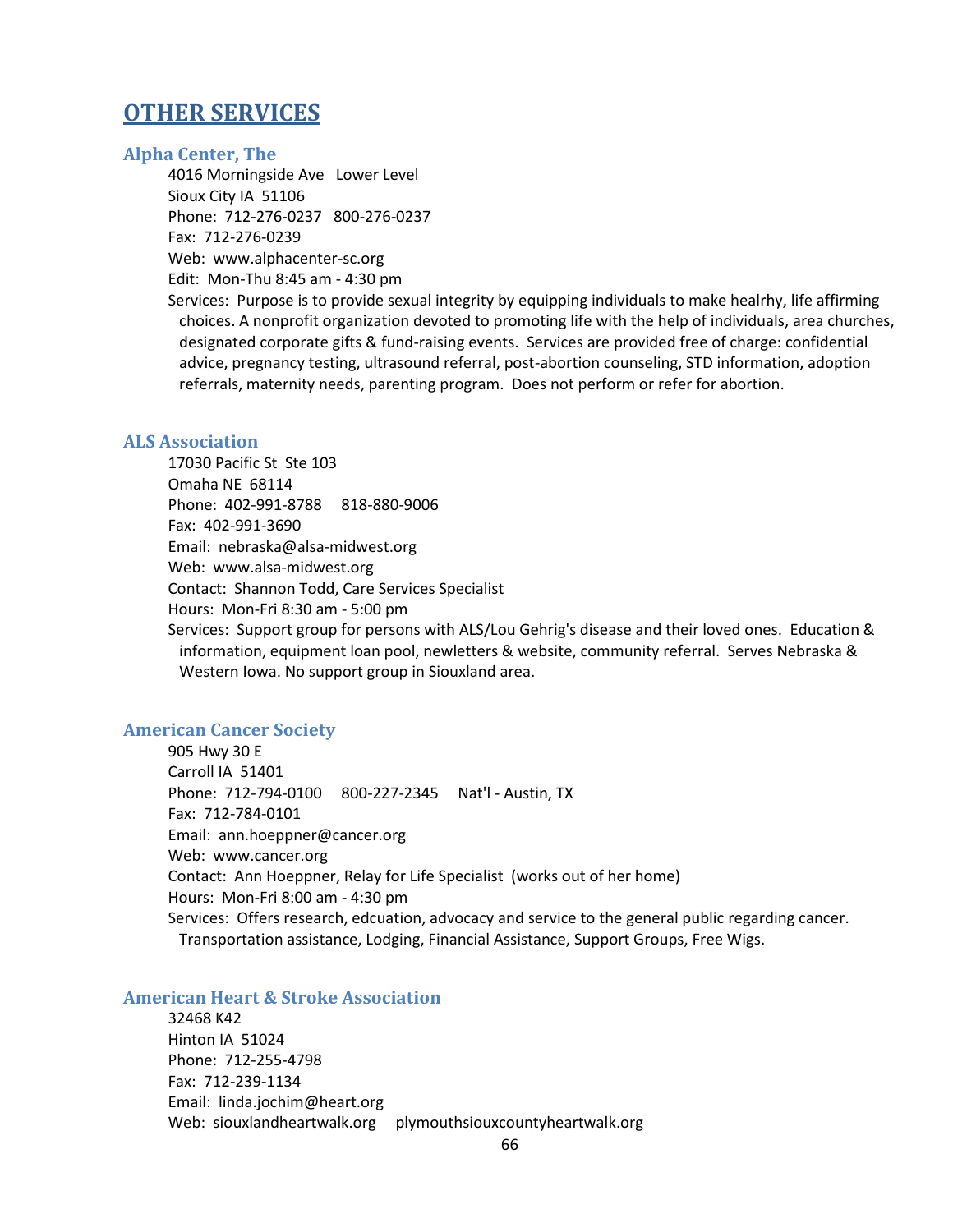Contact: Linda Jochim Cell 712-490-0511 Hours: 8:00 am - 5:00 pm Services: Education, research, fund raising, Go Red For Women

## **American Heart Association**

705 Douglas St Sioux City IA 51101 Phone: 712-255-4798

### **American Lung Association of IA**

2530 73rd St Des Moines IA 50322 Phone: 515-309-9507 800-586-4872 Nat'l-Springfield, Il Fax: 515-334-9564 Email: mickisandquist@lungia.org Web: www.lungia.org Contact: Micki Sandquist, Executive Director 515-309-9507 Hours: Mon-Fri 8:00 am - 4:30 pm Services: Advocacy; Better Breather's Clubs-check for these clubs via local hospitals; COPD Coalition; Freedom from Smoking Program; Healthy Lung Expo for Patients, Care Givers & Health Care Providers;

IA Asthma Coalition; Radon Kits; 2 Events a year: Fight for Air Climb in March & Fight for Air Walk in September. Become an Asthma Educator at Institute for Providers & receive certification to provide asthma education to adults & children. For details on program or more information, see Web Page.

## **American Parkinson Disease Asso.**

988440 NE Medical Center Omaha NE 68198 Phone: 402-559-8839 402-392-2732 Fax: 402-449-4278 Email: karen.anderson@unmc.edu nebraska@apda.omhcoxmail.com Web: www.parkinsonsne.org Contact: Karen Anderson, Information & Referral Center Coordinator Hours: Tue, Wed, Fri Services: Support Groups: Jack Schermann - 712-277-9337 in Sioux City. I & R provides education, support group sponsorship, information & resource provision, referral assistance & awareness; Raise support for Parkinson's research; eeucaitonal programs & resources

### **Arthritis Foundation - Iowa Chapter**

1025 Ashworth Road Ste 505 West Des Moines IA 50265 Phone: 515-278-0636 866-378-0636 Fax: 515-278-2603 Email: info.ia@arthritis.org Web: www.arthritis.org Contact: Dessiea La Croix, Programs & Services Hours: 10:00 am - 3:00 pm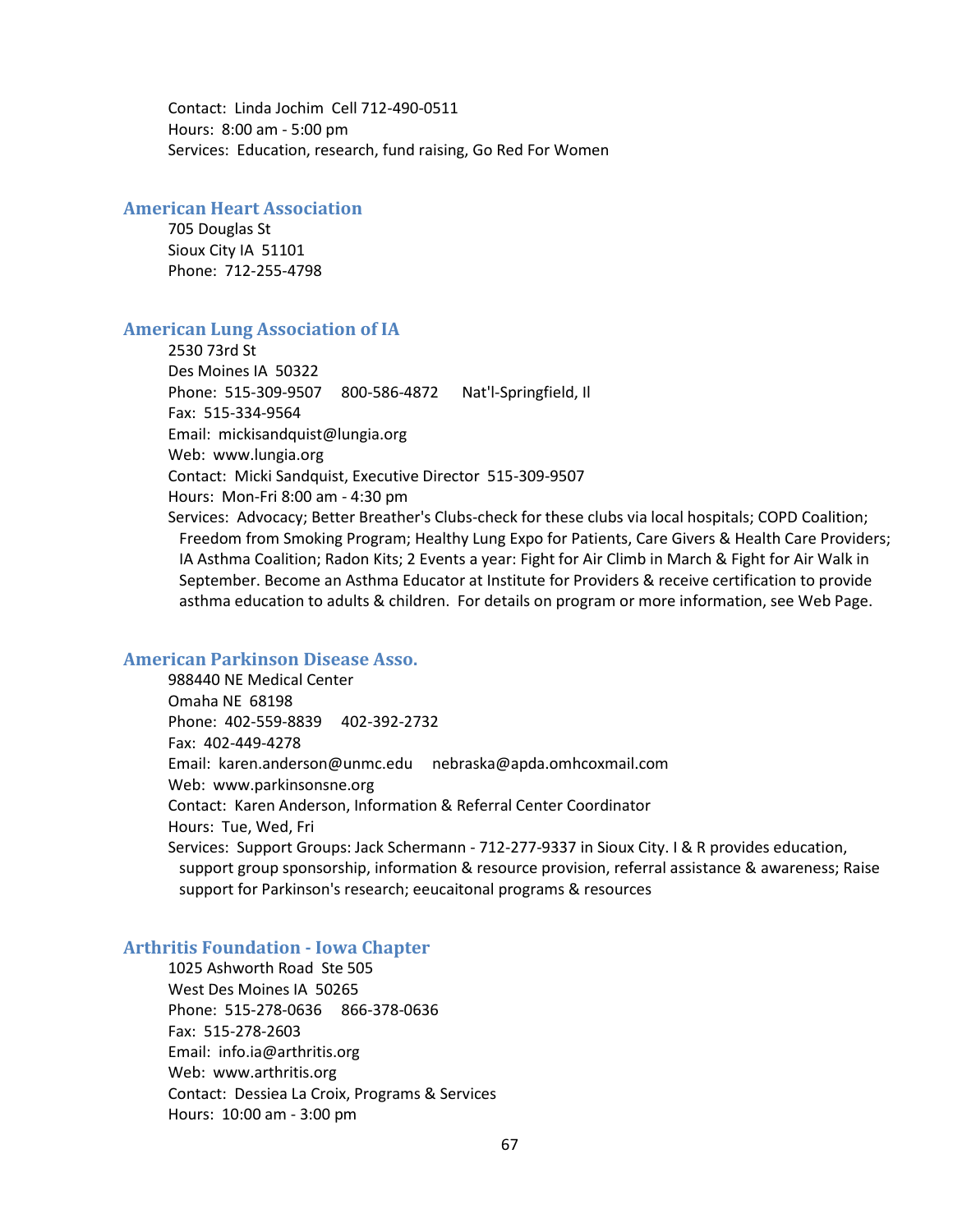Services: Train volunteers to teach programs in exercise, aquatic programs for which seniors benefit. Rersource Materials available for patients of all ages. See Website for other resources.

#### **Centering Corporation**

7230 Maple St Omaha NE 68134 Phone: 402-553-1200 866-218-0101 Email: centeringcorp@aol.com Web: http://centering.org Contact: Nick Sieff, Sales Hours: Mon-Fri 9:00 am - 5:00 pm Services: Publishes educational materials on grief for adults & children, My Friends Emotion Dolls, A Memory Bag for children, DVD's & caring cards, also available other publishers books. Educational offerings & workshops for caregivers & families. Publishes Grief Digest magazine.

## **Child Find of America**

Phone: 800-426-5678 800-IAMLOST Web: www.childfindofamerica.org Hours: 24 Hour Call Center Services: Call 911 first, then call 800 number. CFA is a national not-for-profit organization dedicated to the prevention & resolution of child abduction. Offers America's families: Free investigation & location services. Free kidnapping prevention programs, Free referral & support services, Free mediation services for parental abduction cases.

### **Consumer Credit Counseling**

715 Douglas St Center for Siouxland Sioux City IA 51101 Phone: 712-252-1861 x47 877-580-5526 Fax: 712-255-1352 Email: cccc@centerforconsumercredit.org Web: www.consumercredit.org Contact: Kathy Craig, Counselor Services: Provides individualized counseling & group education/workshops covering all aspects of personal finance including: budgeting, money management, debt reduction, credit reports, credit

cards & loans & avoiding predatory lending practices.

# **Cystic Fibrosis Foundation**

4150 Westown Parkway West Des Moines IA 50265 Phone: 515-525-1530 800-798-5151 Fax: 515-327-8990 Email: www.iowa@cff.org Web: www.cff.org Contact: Claire Scholl, Executive Director Hours: Mon-Fri 8:30 am - 5:30 pm Nat'l office: 800-344-4823 (FIGHTCF) located in Bethesda, MA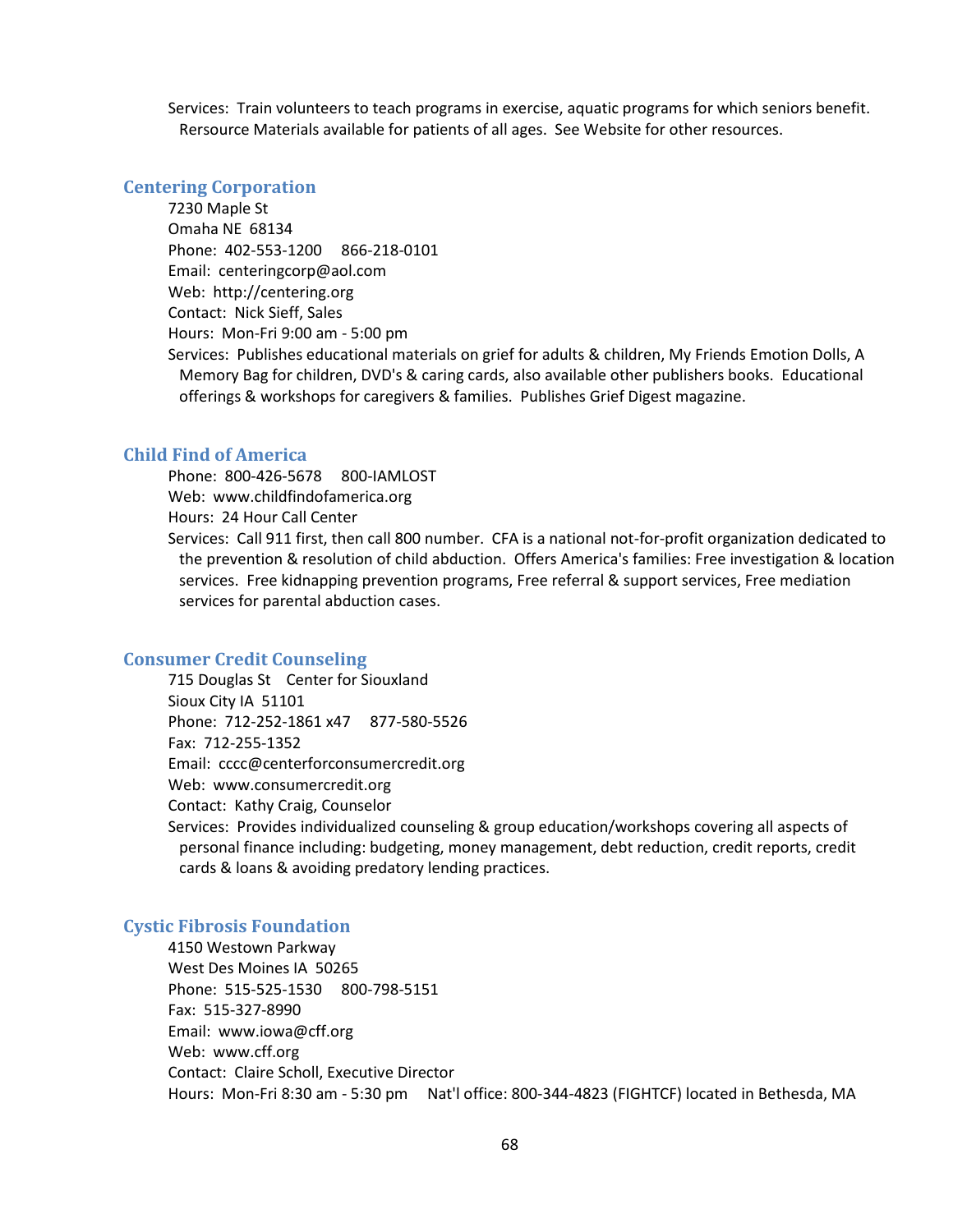Services: Focus is to support the development of new drugs to fight CF & to improve the quality of life for those with CCF, ultimately to find a cure. Are strictly a fund raising organizaion.

#### **Deaf Services, Office of (formerly Deaf Services Commission of Iowa)**

Lucas State Office Building 321 E 12th St Dept of Human Rights

Des Moines IA 50319 Phone: 515-281-3164 888-221-3724

Fax: 515-242-6119

Email: dhr.hsci@iowa.gov

Web: www.deafservices.iowa.gov

Contact: Lynsie Crawford, Consultant

Hours: Mon-Fri 8:00 am - 4:30 pm

Services: Our Motivation is to Serve, Represent & Provide greater understanding of Deaf & Hard of Hearing individuals at any age across the state. Our Vision is "Equal Communication, Education & Access." See Web Site for further information.

## **Easter Seals of Iowa**

401 NE 66th Ave Des Moines IA 50313 Phone: 515-289-1933 (Voice) 515-289-4069 (TTY) Fax: 515-289-1281 Email: http://ia.easterseals.com Hours: Mon-Fri 8:00 am - 4:30 pm Services: Provides exceptional services to ensure that all people with disabilities or special needs & their families have equal opportunities to live, learn, work & play in their communities.

## **Fibromyalgia - LAF (Life After Fibromyalgia)**

3700 28th St Lot 437 Office Library Lake Forest Sioux City IA 51105 Phone: 712-203-9814 Email: brorobbrit@live.com Contact: Trish Parvu, Leader Hours: 5:00 pm - 6:00 pm - Tue Services: Fibromyalgia patients meet to get to know one another; try to come up with solutions on how group can raise awarenesss; how we get donations to hire our own doctor for meeting times; how we together can help each other to stay informed.

### **Find a Lawyer - Iowa**

Web: www.iabar.net/attorneyonline.nsf Services: A Service provided by the Iowa Bar Association. Can find an attorney by county.

**Foster Grandparent Program** 4200 War Eagle Dr Sioux City IA 51109 Phone: 712-225-2610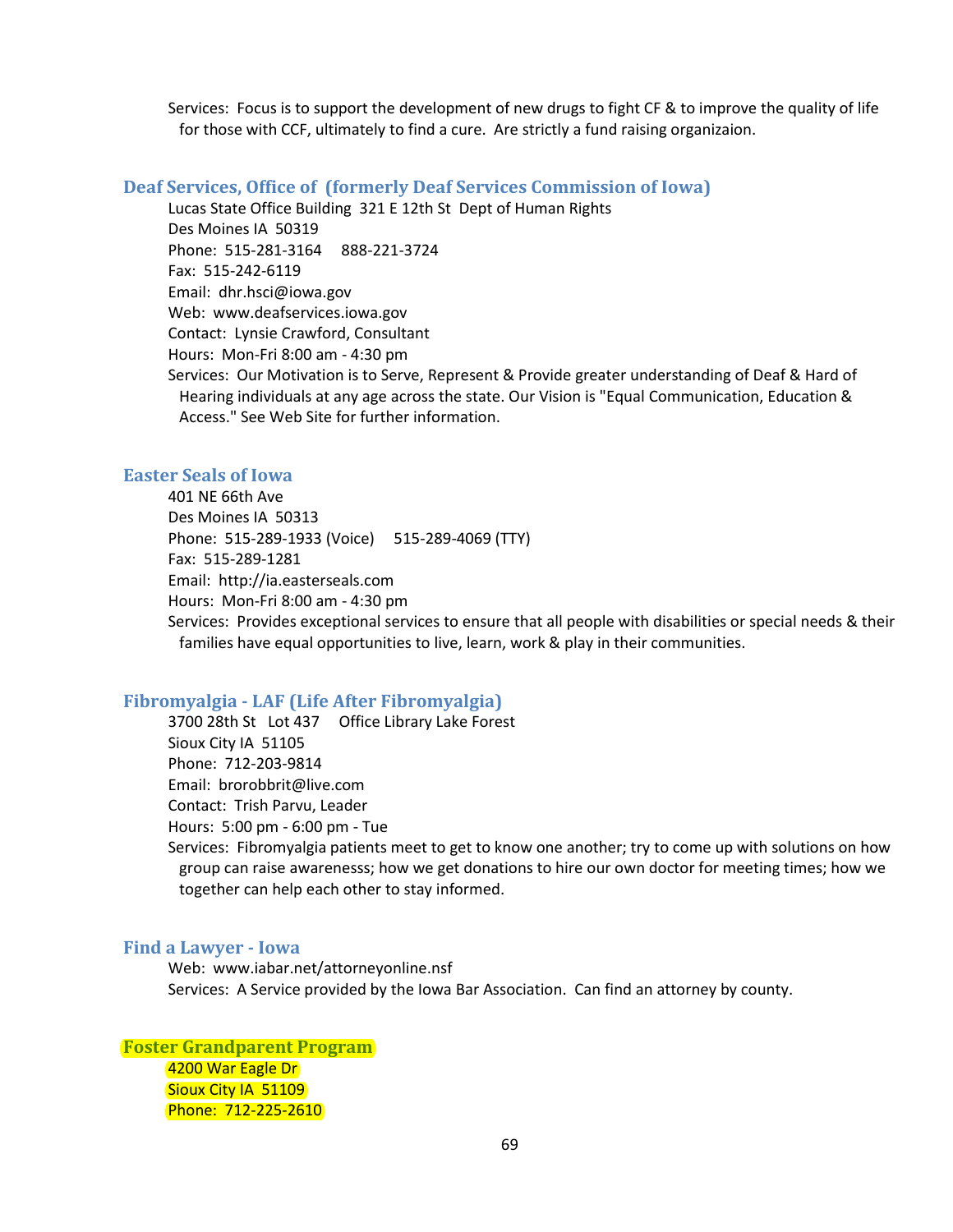#### Fax: 712-224-2617

Contact: Linda Hesebeck, Volunteer Coordinator

Hours: Mon-Fri 8:30 am - 4:30 pm

Services: Seniors provide mentoring in public schools, parochial schools, daycare centers or head start with 1:1 or small group activities. Seniors are paid mileage to provide these services. Is a service provided by seniors who need a "reason to get up in the morning". Call above phone number for more information.

## **Iowa Department for the Blind**

524 4th St Des Moines IA 50309 Phone: 515-281-1333 800-362-2587 515-281-1355 Fax: 515-281-1263 TTY Email: information@blind.state.ia.us contact@idbonline.org Web: www.blind.state.ia.us Contact: Richard Sorey, Director Hours: Mon-Fri 8:00 am - 4:30 pm Closed Holidays Services: IDP helps empower blind & visually impaired Iowans to lead active & fulfilling lives. Educates & trains them in alternative techniques while instilling them with confidence for independent living & competitive job placement. These skills enable those with vision loss to fully participate in life, through work, family & community & helps them achcieve their dreams. See Website

### **Iowa Department of Public Health**

321 E 12th St Lucas State Office Bldg Des Moines IA 50319 Phone: 515-281-7689 866-277-9878 Fax: 515-281-4958 Email: http://www.idph.state.ia.us Hours: Mon-Fri 8:00 am - 4:30 pm Services: Reporting concerns: restaurants, hospitals, nursing homes. Questions regarding health protection, immunizations, HIV, TB, tattoos & rabies. Promote & Protect Health of Iowans.

#### **Iowa Lions Eye Bank**

2346 Mormon Trek Blvd Ste 1500 Iowa City IA 52246 Phone: 319-356-2871 866-435-7733 Fax: 319-384-9781 Hours: Mon-Fri 8:30 am - 5:00 pm Services: Acts as a clearing house between the person in need of a corneal translant to restore or improve vision & the person willing to donate his/her eyes at the time of death.

### **Iowa State University Answer Line**

1000 E Grand Ave Des Moines IA 50319 Phone: 800-262-3804 Email: answers@iastate.edu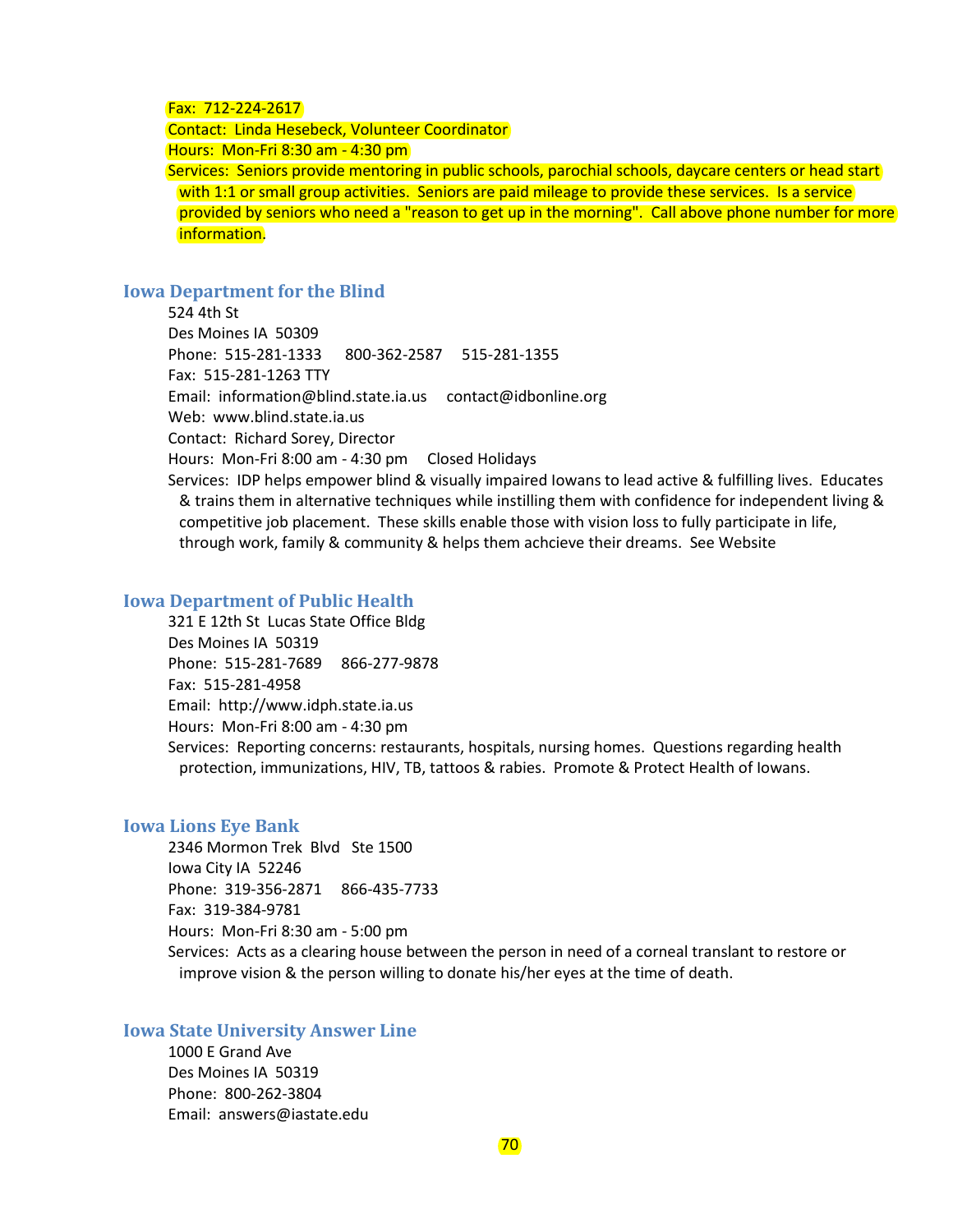Web: www.extension.iastate.edu/families/answerline Hours: Mon-Fri 9:00 am - 4:00 pm (closed noon hour) Services: Answers questions on child development, cleaning, consumer management, food preparation & preservation, food safety, home environment, household equipment, nutrition, textiles & laundry.

#### **Legal Aid Hotline for Older Iowans (over 60)**

Phone: 800-992-8161 Contact: Mon-Fri 9:00 am - 4:40 pm

#### **Life Skills Training Center, Inc**

1510 Industrial RD SW Le Mars IA 51031 Phone: 712-546-9554 Fax: 712-546-4985 Email: lstc@frontiernet.net Contact: Don Nore, Executive Director Hours: Mon-Fri 7:00 am - 4:00 pm Services: Aid to the handicapped, job training, counseling assistance

## **Little Help Home Care, A**

367 15th St SW Le Mars IA 51031 Phone: 712-546-4950 Email: alittlehelphomecare@gmail.com Web: www.alittlehelphomecare.com Contact: Jerry McGill Hours: anytime Services: We provide, with passion, the highest quality of help to individuals, which will enable them to live with fullness of life in their homes. We believe fullness of life refers to four key areas: physical, social, spiritual & emotional. We seek to offer help in any of the mentioned areas that individuals may need to enhance fullness of life for them.

### **Lutheran Services of Iowa**

2039 S St Aubin St Sioux City IA 51106 Phone: 712-255-2505 888-457-4692 Fax: 712-258-0518 Email: www.lsiowa@lsiowa.org

Services: LSI serves individuals & their families statewide. Provides experts in the fields of child welfare, mental health, parent education, child abuse prevention, foster care, adoption, disability services refugee services, behavior management, home health care & many other areas.

## **Muscular Dystrophy Association Iowa**

1755 West Lakes Parkway #B West Des Moines IA 50266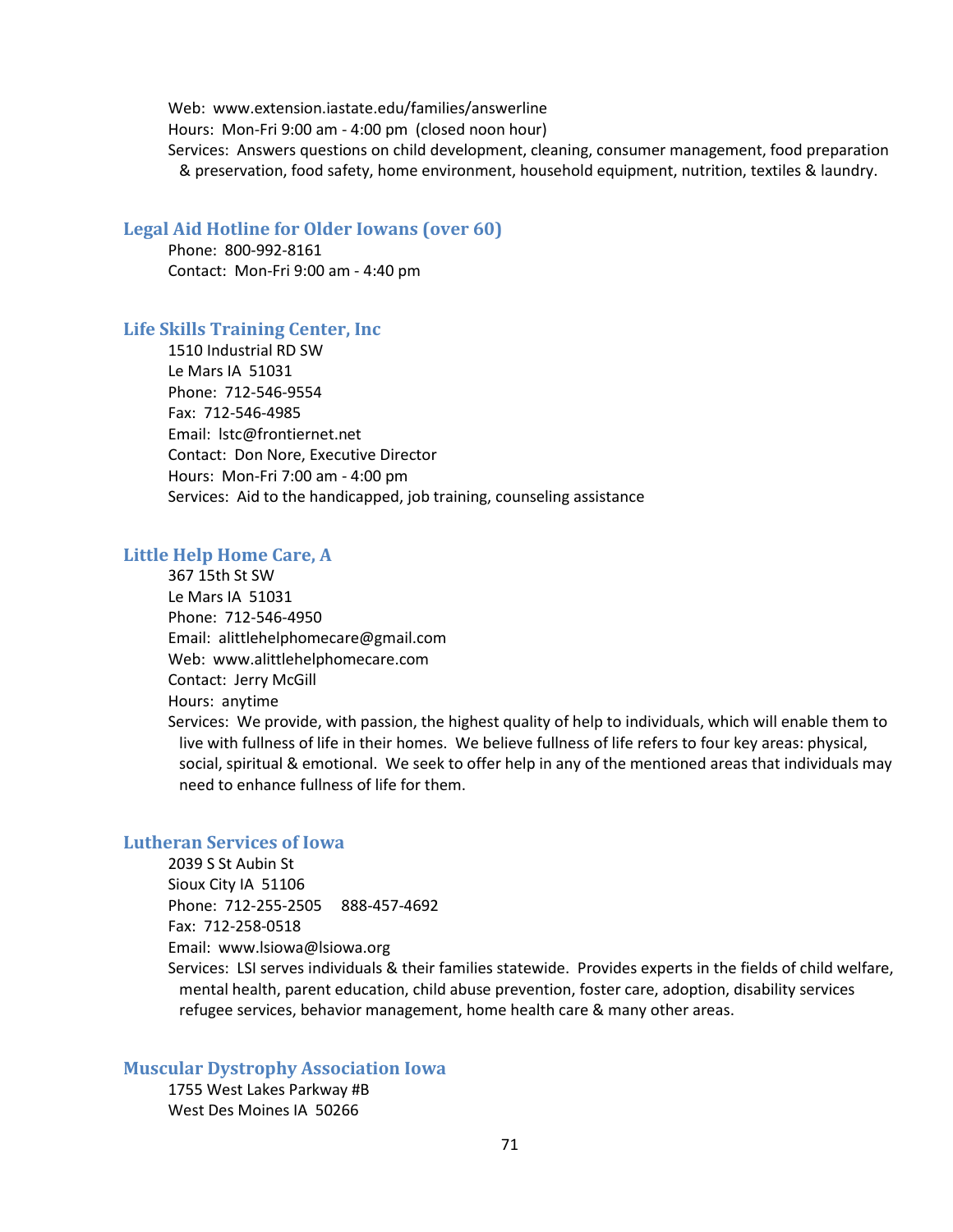Phone: 515-453-9489 Fax: 515-453-9494 Email: desmoines@emdausa.org Web: mda@mdausa.org Contact: Janet Van Pelt - Home Care Services Coord Hours: Mon-Fri 9:00 am - 5:00 pm Services: Support group meets in Sioux City - 3rd Sat of each month - 10:30 a.m. at Unity Point/St. Lukes Hospital Make clinic appointments, support groups, repair equipment, loan out equipment.

#### **Muscular Dystrophy Association Nebraska**

14344 Y St #211 Omaha NE 68137 Phone: 402-390-2914 Fax: 402-390-2918 Email: omaha@mdausa.org Web: mda@mdausa.org Contact: Katherine Kreiger - Healthcare Coordinator Hours: Mon-Fri 9:00 am - 4:00 pm Services: MDA is the nonprofit health agency dedicated to curing muscular dystrophy, ALS & related diseases by funding worldwide research. Also provides comprehensive health care & support services, advocacy & education.

### **Muscular Dystrophy Association South Dakota**

524 N Main St #211 Sioux Falls SD 57104 Phone: 605-339-2728 Fax: 605-339-1923 Email: sioiuxfalls@mdausa.org Web: MDA.org Contact: Erin Rohrer - Executive Director Hours: Mon-Fri 9:00 am - 4:00 pm Services: MDA is the nonprofit health agency dedicated to curing muscular dystrophy, ALS & related diseases by funding worldwide research. Also provides comprehensive health care & support services, advocacy & education.

### **National Federation of the Blind - Siouxland Chapter**

5010 Country Club Blvd Sioux City IA 51104 Phone: 712-239-2665 712-277-5451 Web: www.nfbi.org Hours: anytime Services: Consumer advocacy, support group, counseling services for blind & newly blind. Braille & travel skill training, information, literature concerning blindness & speakers about blindness. More Information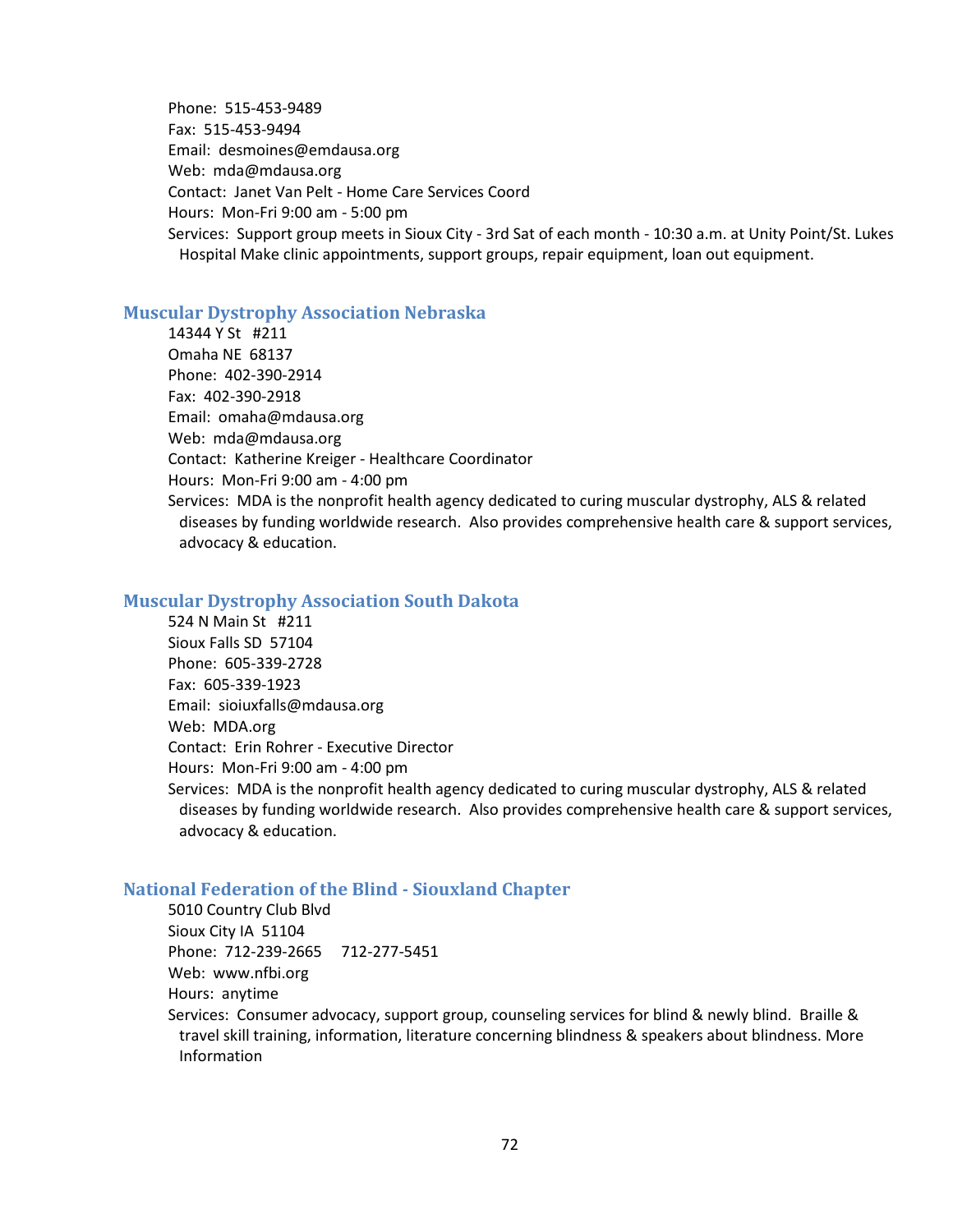#### **National Federation of the Blind of Iowa**

2721 34th St Des Moines IA 50310 Phone: 515-284-1569 Email: michael.nfbi@gmail.com Web: www.nfbi.org Contact: Michael Barber, President

#### **National Kidney Foundation of MN, ND, SD, IA**

19710 Oak Crest Ave Ste 208 St. Paul MN 55113 Phone: 651-636-7300 800-596-7943 Fax: 651-636-9700 Email: www.NKFmdi.org Web: www.NKFmdi.org Services: Patient services, public & professional education, speaker's bureau, information & referral services.

## **National Multiple Sclerosis Society**

2508 S Carolyn Ave Sioux Falls IA 57106 Phone: 605-336-7017 800-582-5296 Email: info@mmsociety.org Web: www.nationalmissociety.org/chapters Contact: Susan Hours: Meets 3rd Friday Avera Living Well Center, 33rd & Minnesota Ave Services: Promotes research, educate, advocate on critical issues & organize a wide range of programs including support for the newly diagnosed & those living with MS over time.

## **National Multiple Sclerosis Society - Upper Midwest Chapter**

200 12th Ave S Minneapolis MN 55415 Phone: 612-335-7900 Fax: 612-335-7997 Email: info@mmsociety.org Web: www.nationalmissociety.org Contact: Susan @ Avera McKennon Hospital 605-322-8000; Sx Falls Chapter Office: 605-336-7017 Hours: Support group meets 3rd Friday - times vary. @ Avera Living Well Center, 33rd & Minnesota Ave, Sx Falls Services: MS is a chronic, unpredictable disease of the central nervous system. It is thought to be an autoimmune disorder. The problems may be permanent or may come & go. Patients are mostly

# **Overeaters Annonymous**

Rejoice Community Church 1320 3rd Ave SE Le Mars IA 51031

diagnosed between the ages of 20 & 50.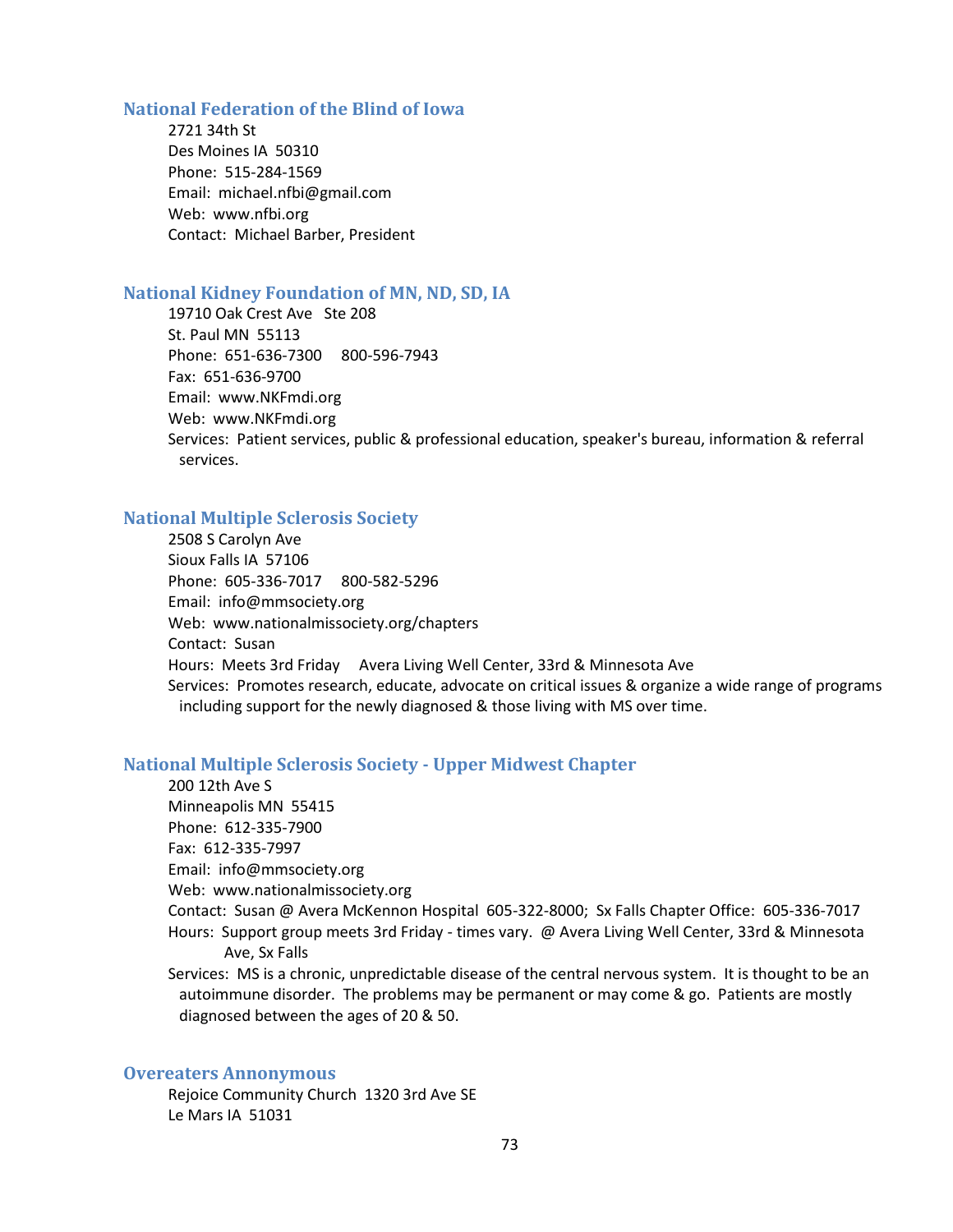Phone: 712-548-4430 Email: rejoice@hotmail.com Web: www.overeatersanonymous.org Contact: Lynn Snyder, Admin Secretary Hours: Thu 7:00 pm East Conference Room - FVH Services: Purpose is to abstain from compulsive eating & to carry the message of recovery through the Twelve steps of OA to those who still suffer. A fellowship of individuals who, through shared experience, strength & hope, are recovering from compulsive overeating.

#### **Relaxing Touch**

37642 260th St Le Mars IA 51031 Phone: 712-548-4647 712-541-8538 Contact: Gena Cronin, Owner Hours: By Appt only - no set hours Services: Licensed massage therapy

# **Siouxland Epilepsy Support Group, Inc**

4260 Hickory Ln Ste 414 Sioux City IA 51106 Phone: 712-281-1741 Email: slf1970@cableone.net Web: http://www.epilepsyfoundation.org Contact: Steve Fox Hours: Steve works our of his home, said he doesn't have any set time Services: Offers training to become a presenter of epilepsy in-services, assists in development of support groups, offers personalized educational presentations on epilepsy. Call Steve at 712-281-1741 for support group meeting times.

# **Synergy Home Care of Sioux City**

Phone: 605-242-6056 Email: info@synergysiouxland.com Web: www.synergyhmecare.com Services: Non-medical homecare for all ages. Provide companionship, personal care, light housekeeping, meal prep, medication reminders, errands, respite care.

#### **Thursday's Child**

10325 Donna Ave Porter Ranch CA 0 Phone: 800-872-5437 Email: clay5child@thursdaychild.org Web: www.thursdayschild.org Contact: Don Austin, Administration Hours: 24 Hour Call Center Services: Teen toll-free helpline - there are 10 toll-free numbers & 37 toll-free directory listings.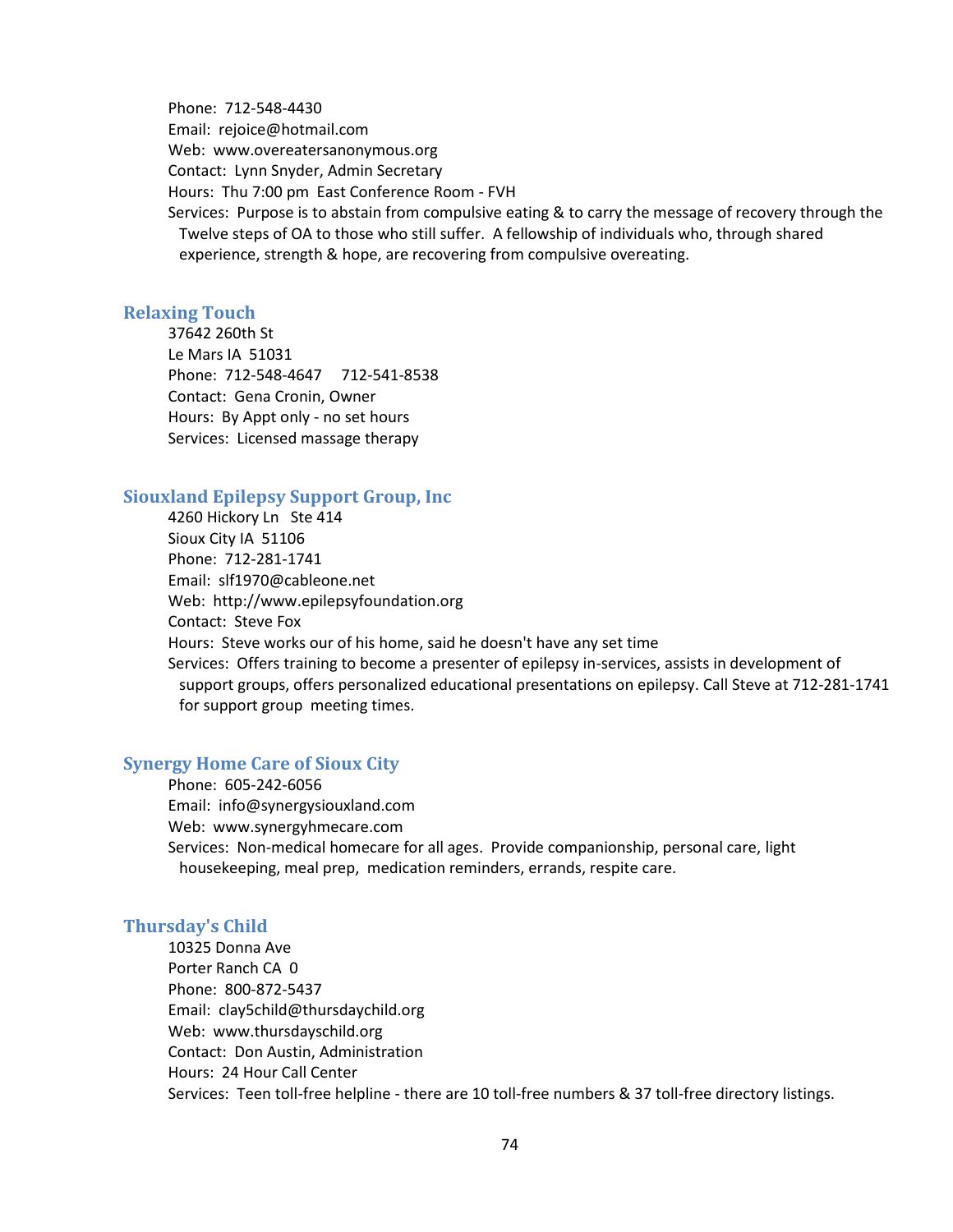# **REHABILITATIVE SERVICES**

#### **Akron Care Center**

991 Hwy 3 Akron IA 51001 Phone: 712-568-2422 Fax: 712-568-2424 Email: therapy@akroncarecenter.com Web: www.akroncarecenter.com Contact: Roxanne Larson, Therapy Secretary Edit: Mon-Fri 8:30 am - 5:00 pm Services: Physical Therapy, Occupational Therapy, Speech Therapy.

#### **Avera - Floyd Valley Hospital**

714 Lincoln St NE PO Box 10 Le Mars IA 51031 Phone: 712-546-3377 800-642-6074 Fax: 712-546-3352 x377 Web: http://www.avera.org/floyd-valley/services/physical-therapy/ Contact: Jerry DeWit, PT Hours: Mon-Fri 7:00 am - 5:00 pm or as need arises Services: Provides therapy to a patient with the end result of decreased pain & improved function & has been educated so he/she can maintain his/her condition & feels that he/she has been cared for as a unique & important individual. Occupational therapy & Functional Agility Speed training also available.

## **Floyd Valley Hospital Cardiac Rehab**

714 Lincoln St NE Le Mars IA 51031 Phone: 712-546-3383 800-642-6074 Fax: 712-546-3451 Email: lavonne.galles@floydvalleyhospital.org Web: www.floydvalleyhospital.org Contact: Lavonne Galles, RN, BSN, Cardiac Care Rehab Coordinator Hours: Mon-Fri 8:00 am - 5:00 pm Services: Provides therapeutic services in conjunction with preventative methods to individuals with preventative methods to individuals with heart disease to improve their optimal health.

#### **Good Samaritan Care Center**

1140 Lincoln St NE Le Mars IA 51031 Phone: 712-546-4101 Fax: 712-546-9488 Web: cortmann@good-sam.com Contact: Mary Toel - Social Worker Hours: 24 hours Services: Home Health - Special care unit - CCDI for dementia patients - Long-term care facility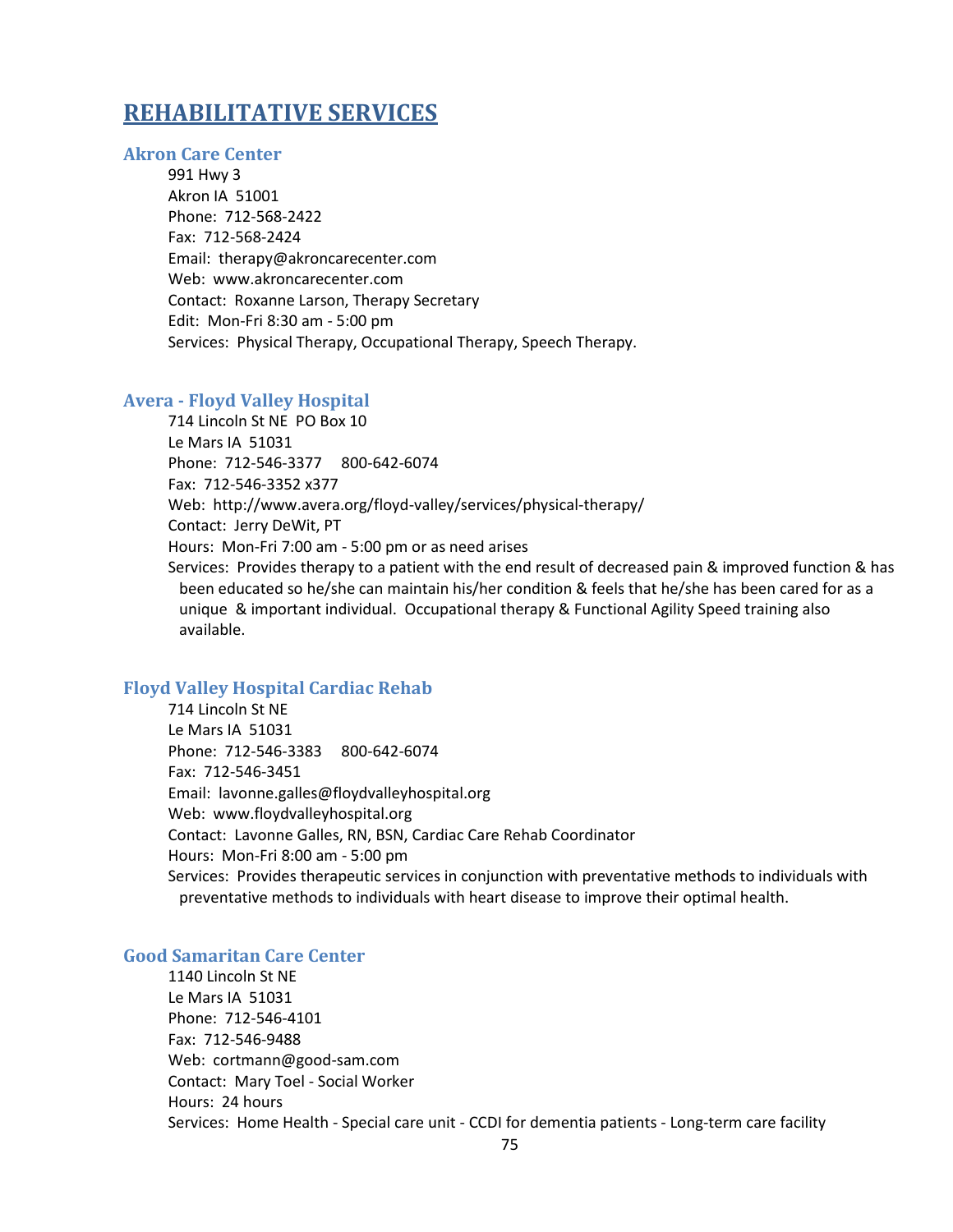#### **Happy Siesta Care Center**

423 Roosevelt PO Box 380 Remsen IA 51050 Phone: 712-786-1117 Fax: 712-786-1119 Email: crbraun@midlands.net Contact: Charlotte Braun, Administrator Hours: Mon-Fri 8:00 am - 5:00 pm Services: 100% skilled nursing, Alzheimers unit

### **Hawarden Regional Healthcare Cardiac Rehab**

1111 11th St Hawarden IA 51023 Phone: 712-551-3100 Fax: 712-551-3177 Email: meerdind@mercyhealth.com Web: www.hawardenregionalhealthcare.com Contact: Dee Meerdink, RN Cardiac Care Manager Hours: Mon-Fri 8:00 am - 4:30 pm Services: Provide medically supervised services that help improve the health and well-being of people with heart problems following a cardiac event.

## **Heartland Care Center**

604 E Fenton Marcus IA 51035 Phone: 712-376-2500 Fax: 712-376-4445 Email: heartland@midlands.net Web: www.heartlandcarecenter.com Contact: LuAnn Rogge, Administrator Hours: 8:00 am - 4:30 pm Services: 30 skilled beds and 21 Assisted Living.

# **Regional Health Care - Hawarden**

1111 11th St Hawarden IA 51023 Phone: 712-551-3108 Fax: 712-551-3177 Email: maymj@mercyhealth.com Contact: Mike May, Director of Physical Medicine & Rehabilitation Hours: Mon-Fri 8:00 am - 5:00 pm Services: Physical Therapy, Occupational Therapy, Speech Therapy.